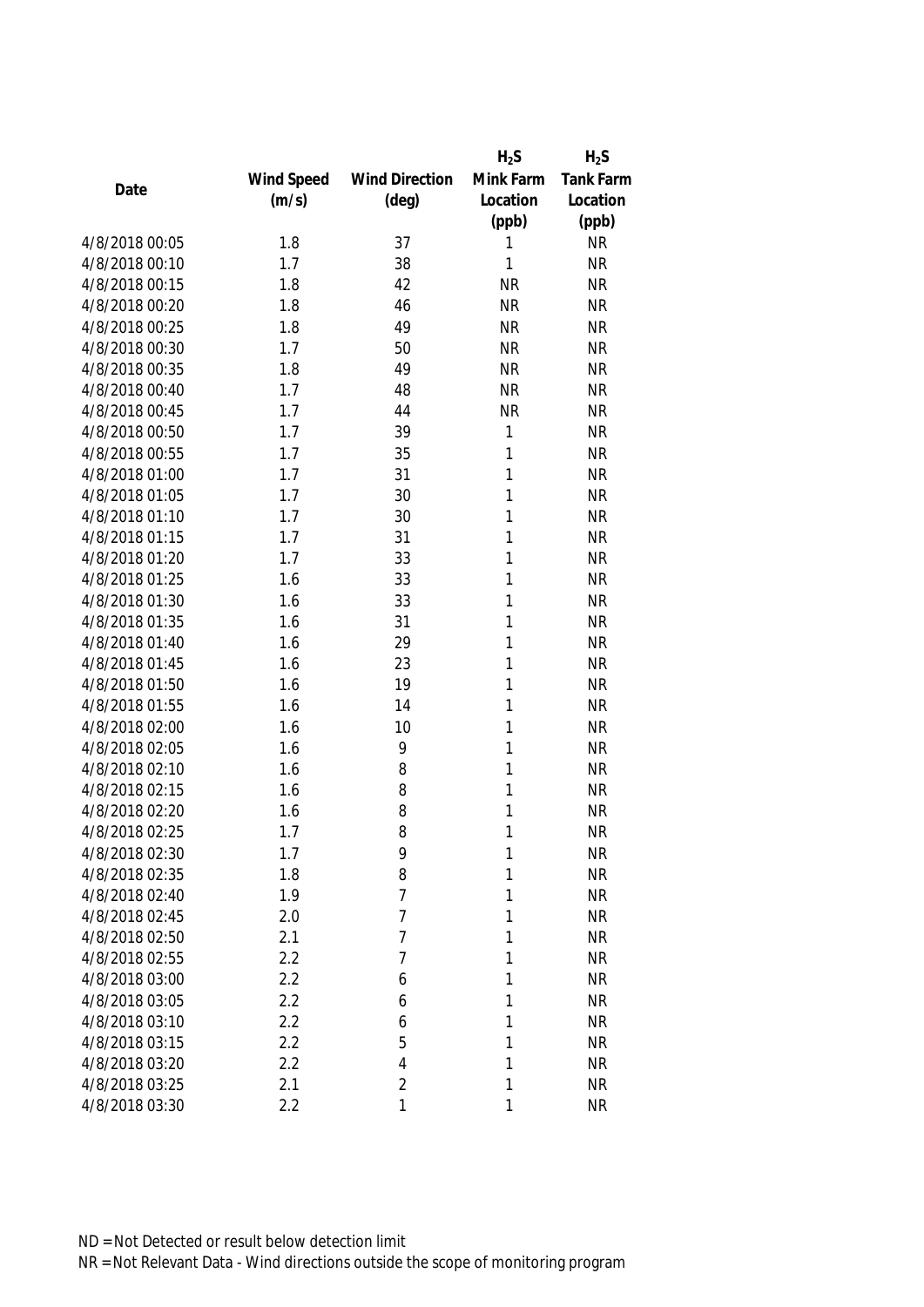|                |            |                       | $H_2S$    | $H_2S$    |
|----------------|------------|-----------------------|-----------|-----------|
|                | Wind Speed | <b>Wind Direction</b> | Mink Farm | Tank Farm |
| Date           | (m/s)      | $(\text{deg})$        | Location  | Location  |
|                |            |                       | (ppb)     | (ppb)     |
| 4/8/2018 03:35 | 2.2        | 1                     | 1         | <b>NR</b> |
| 4/8/2018 03:40 | 2.2        | 360                   | 1         | <b>NR</b> |
| 4/8/2018 03:45 | 2.1        | 360                   | 1         | <b>NR</b> |
| 4/8/2018 03:50 | 2.0        | 358                   | 1         | <b>NR</b> |
| 4/8/2018 03:55 | 2.0        | 357                   | 1         | <b>NR</b> |
| 4/8/2018 04:00 | 2.0        | 358                   | 1         | <b>NR</b> |
| 4/8/2018 04:05 | 1.9        | 358                   | 1         | <b>NR</b> |
| 4/8/2018 04:10 | 1.9        | 357                   | 1         | <b>NR</b> |
| 4/8/2018 04:15 | 1.9        | 357                   | 1         | <b>NR</b> |
| 4/8/2018 04:20 | 1.9        | 357                   | 1         | <b>NR</b> |
| 4/8/2018 04:25 | 1.9        | 357                   | 1         | <b>NR</b> |
| 4/8/2018 04:30 | 1.8        | 356                   | 1         | <b>NR</b> |
| 4/8/2018 04:35 | 1.7        | 356                   | 1         | <b>NR</b> |
| 4/8/2018 04:40 | 1.8        | 357                   | 1         | <b>NR</b> |
| 4/8/2018 04:45 | 1.7        | 358                   | 1         | <b>NR</b> |
| 4/8/2018 04:50 | 1.7        | 360                   | 1         | <b>NR</b> |
| 4/8/2018 04:55 | 1.8        | 3                     | <b>ND</b> | <b>NR</b> |
| 4/8/2018 05:00 | 1.8        | 5                     | <b>ND</b> | <b>NR</b> |
| 4/8/2018 05:05 | 1.9        | 6                     | <b>ND</b> | <b>NR</b> |
| 4/8/2018 05:10 | 1.9        | 7                     | <b>ND</b> | <b>NR</b> |
| 4/8/2018 05:15 | 1.9        | 7                     | <b>ND</b> | <b>NR</b> |
| 4/8/2018 05:20 | 1.8        | 5                     | <b>ND</b> | <b>NR</b> |
| 4/8/2018 05:25 | 1.7        | 4                     | <b>ND</b> | <b>NR</b> |
| 4/8/2018 05:30 | 1.7        | 3                     | <b>ND</b> | <b>NR</b> |
| 4/8/2018 05:35 | 1.7        | $\overline{2}$        | <b>ND</b> | <b>NR</b> |
| 4/8/2018 05:40 | 1.7        | $\overline{2}$        | <b>ND</b> | <b>NR</b> |
| 4/8/2018 05:45 | 1.6        | 1                     | <b>ND</b> | <b>NR</b> |
| 4/8/2018 05:50 | 1.6        | 360                   | 1         | <b>NR</b> |
| 4/8/2018 05:55 | 1.7        | 359                   | <b>ND</b> | <b>NR</b> |
| 4/8/2018 06:00 | 1.7        | 359                   | <b>ND</b> | <b>NR</b> |
| 4/8/2018 06:05 | 1.7        | 360                   | 1         | <b>NR</b> |
| 4/8/2018 06:10 | 1.8        | 3                     | 1         | <b>NR</b> |
| 4/8/2018 06:15 | 2.0        | 5                     | 1         | <b>NR</b> |
| 4/8/2018 06:20 | 2.1        | 9                     | 1         | <b>NR</b> |
| 4/8/2018 06:25 | 2.3        | 11                    | 1         | <b>NR</b> |
| 4/8/2018 06:30 | 2.4        | 12                    | 1         | <b>NR</b> |
| 4/8/2018 06:35 | 2.5        | 12                    | 1         | <b>NR</b> |
| 4/8/2018 06:40 | 2.5        | 11                    | 1         | <b>NR</b> |
| 4/8/2018 06:45 | 2.6        | 10                    | 1         | <b>NR</b> |
| 4/8/2018 06:50 | 2.6        | 11                    | 1         | <b>NR</b> |
| 4/8/2018 06:55 | 2.5        | 10                    | 1         | <b>NR</b> |
| 4/8/2018 07:00 | 2.5        | 11                    | 1         | <b>NR</b> |
|                |            |                       |           |           |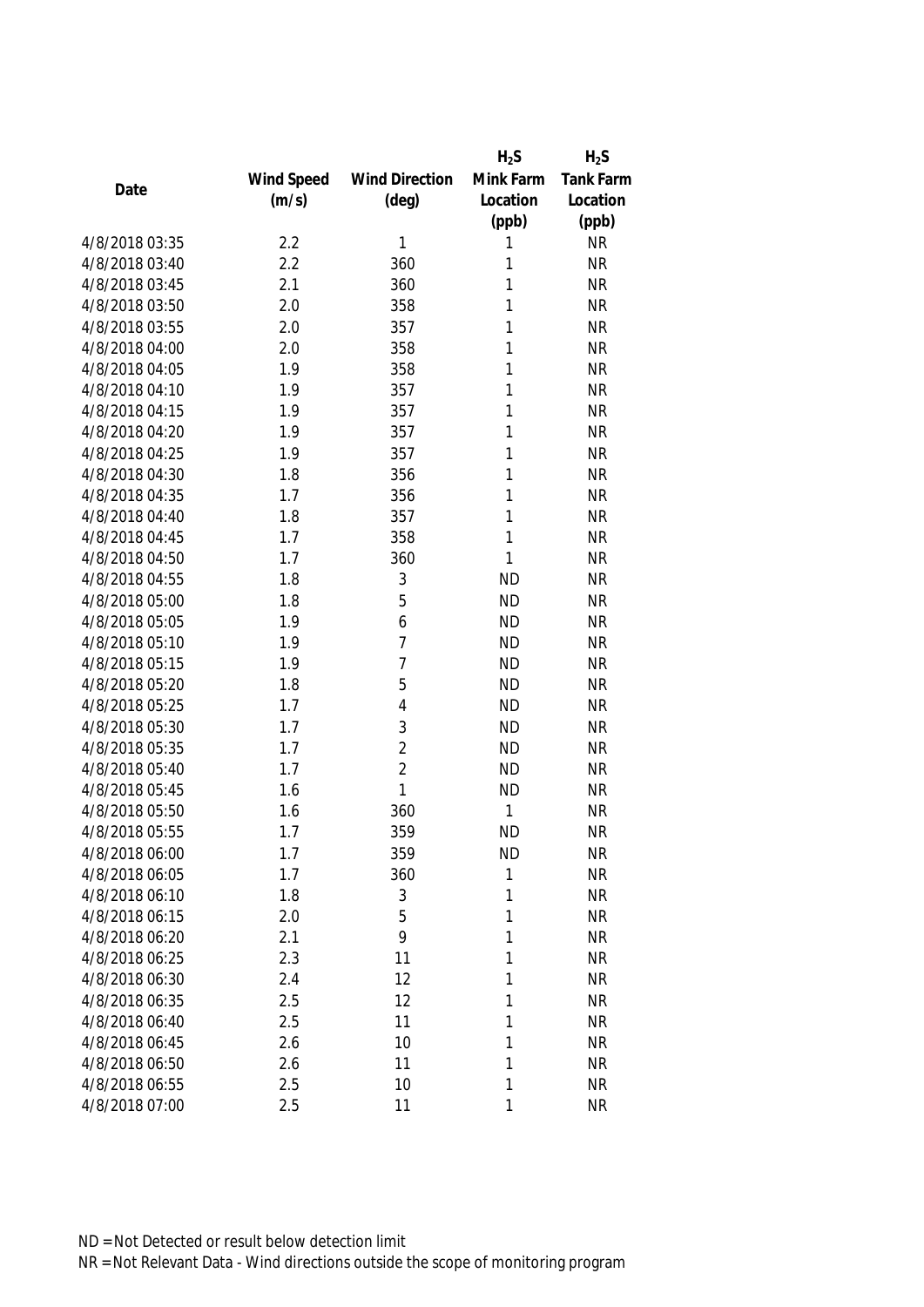|                |            |                       | $H_2S$         | $H_2S$    |
|----------------|------------|-----------------------|----------------|-----------|
|                | Wind Speed | <b>Wind Direction</b> | Mink Farm      | Tank Farm |
| Date           | (m/s)      | $(\text{deg})$        | Location       | Location  |
|                |            |                       | (ppb)          | (ppb)     |
| 4/8/2018 07:05 | 2.4        | 12                    | 1              | <b>NR</b> |
| 4/8/2018 07:10 | 2.2        | 12                    | 1              | <b>NR</b> |
| 4/8/2018 07:15 | 2.0        | 12                    | 1              | <b>NR</b> |
| 4/8/2018 07:20 | 1.8        | 12                    | 1              | <b>NR</b> |
| 4/8/2018 07:25 | 1.7        | 12                    | 1              | <b>NR</b> |
| 4/8/2018 07:30 | 1.5        | 11                    | 1              | <b>NR</b> |
| 4/8/2018 07:35 | 1.4        | 11                    | 1              | <b>NR</b> |
| 4/8/2018 07:40 | 1.4        | 13                    | 1              | <b>NR</b> |
| 4/8/2018 07:45 | 1.5        | 15                    | 1              | <b>NR</b> |
| 4/8/2018 07:50 | 1.5        | 16                    | 1              | <b>NR</b> |
| 4/8/2018 07:55 | 1.7        | 19                    | 1              | <b>NR</b> |
| 4/8/2018 08:00 | 1.8        | 20                    | 1              | <b>NR</b> |
| 4/8/2018 08:05 | 1.8        | 20                    | 1              | <b>NR</b> |
| 4/8/2018 08:10 | 1.7        | 18                    | $\overline{2}$ | <b>NR</b> |
| 4/8/2018 08:15 | 1.9        | 17                    | 1              | <b>NR</b> |
| 4/8/2018 08:20 | 2.1        | 16                    | 1              | <b>NR</b> |
| 4/8/2018 08:25 | 2.1        | 13                    | 1              | <b>NR</b> |
| 4/8/2018 08:30 | 2.2        | 12                    | 1              | <b>NR</b> |
| 4/8/2018 08:35 | 2.3        | 12                    | 1              | <b>NR</b> |
| 4/8/2018 08:40 | 2.3        | 14                    | 1              | <b>NR</b> |
| 4/8/2018 08:45 | 2.2        | 15                    | 1              | <b>NR</b> |
| 4/8/2018 08:50 | 2.2        | 18                    | $\mathbf{1}$   | <b>NR</b> |
| 4/8/2018 08:55 | 2.2        | 25                    | <b>ND</b>      | <b>NR</b> |
| 4/8/2018 09:00 | 2.1        | 28                    | <b>ND</b>      | <b>NR</b> |
| 4/8/2018 09:05 | 2.0        | 35                    | <b>ND</b>      | <b>NR</b> |
| 4/8/2018 09:10 | 2.0        | 33                    | <b>ND</b>      | <b>NR</b> |
| 4/8/2018 09:15 | 2.0        | 34                    | <b>ND</b>      | <b>NR</b> |
| 4/8/2018 09:20 | 1.7        | 33                    | <b>NR</b>      | <b>NR</b> |
| 4/8/2018 09:25 | 1.5        | 22                    | <b>NR</b>      | <b>NR</b> |
| 4/8/2018 09:30 | 1.4        | 9                     | <b>NR</b>      | <b>NR</b> |
| 4/8/2018 09:35 | 1.3        | 340                   | <b>NR</b>      | <b>NR</b> |
| 4/8/2018 09:40 | 1.3        | 301                   | <b>NR</b>      | <b>NR</b> |
| 4/8/2018 09:45 | 1.2        | 246                   | <b>NR</b>      | <b>NR</b> |
| 4/8/2018 09:50 | 1.3        | 239                   | <b>NR</b>      | <b>NR</b> |
| 4/8/2018 09:55 | 1.4        | 237                   | <b>NR</b>      | <b>NR</b> |
| 4/8/2018 10:00 | 1.3        | 230                   | 1              | 1         |
| 4/8/2018 10:05 | 1.3        | 227                   | <b>NR</b>      | 1         |
| 4/8/2018 10:10 | 1.2        | 226                   | <b>NR</b>      | 1         |
| 4/8/2018 10:15 | 1.2        | 227                   | <b>NR</b>      | 1         |
| 4/8/2018 10:20 | 1.3        | 226                   | <b>NR</b>      | 1         |
| 4/8/2018 10:25 | 1.2        | 230                   | <b>NR</b>      | NR        |
| 4/8/2018 10:30 | 1.5        | 230                   | <b>NR</b>      | <b>NR</b> |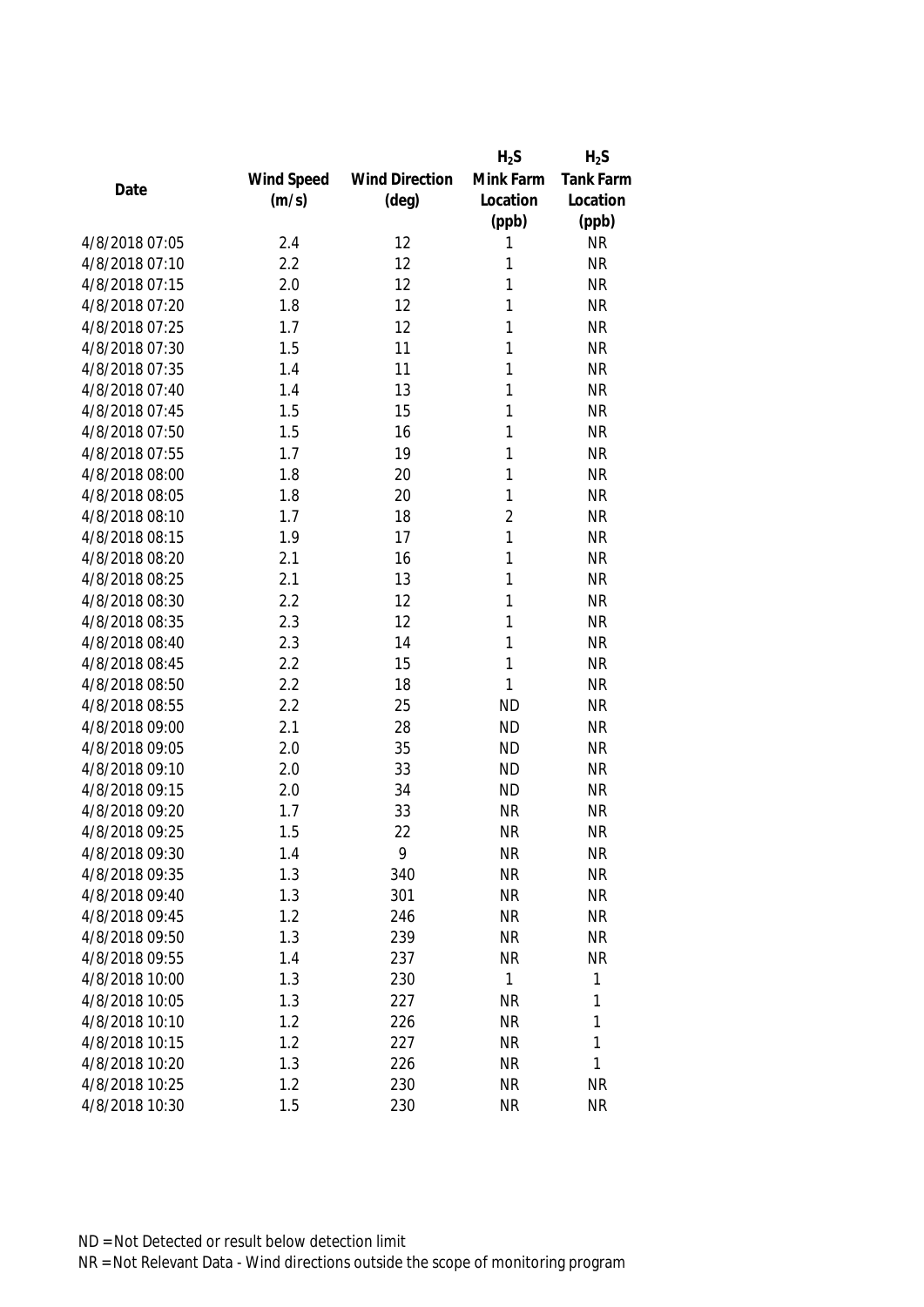|                |            |                       | $H_2S$       | $H_2S$    |
|----------------|------------|-----------------------|--------------|-----------|
|                | Wind Speed | <b>Wind Direction</b> | Mink Farm    | Tank Farm |
| Date           | (m/s)      | $(\text{deg})$        | Location     | Location  |
|                |            |                       | (ppb)        | (ppb)     |
| 4/8/2018 10:35 | 1.6        | 231                   | <b>ND</b>    | 1         |
| 4/8/2018 10:40 | 1.6        | 222                   | <b>NR</b>    | <b>NR</b> |
| 4/8/2018 10:45 | 1.8        | 226                   | <b>NR</b>    | <b>NR</b> |
| 4/8/2018 10:50 | 1.8        | 226                   | <b>NR</b>    | <b>NR</b> |
| 4/8/2018 10:55 | 1.8        | 207                   | <b>NR</b>    | <b>NR</b> |
| 4/8/2018 11:00 | 1.7        | 190                   | <b>NR</b>    | <b>NR</b> |
| 4/8/2018 11:05 | 1.8        | 169                   | <b>NR</b>    | <b>NR</b> |
| 4/8/2018 11:10 | 1.9        | 174                   | <b>NR</b>    | <b>NR</b> |
| 4/8/2018 11:15 | 1.7        | 161                   | <b>NR</b>    | <b>NR</b> |
| 4/8/2018 11:20 | 1.7        | 159                   | <b>NR</b>    | <b>NR</b> |
| 4/8/2018 11:25 | 1.5        | 171                   | <b>NR</b>    | <b>NR</b> |
| 4/8/2018 11:30 | 1.5        | 170                   | <b>NR</b>    | <b>NR</b> |
| 4/8/2018 11:35 | 1.3        | 171                   | <b>NR</b>    | <b>NR</b> |
| 4/8/2018 11:40 | 1.3        | 143                   | <b>NR</b>    | <b>NR</b> |
| 4/8/2018 11:45 | 1.3        | 148                   | <b>NR</b>    | <b>NR</b> |
| 4/8/2018 11:50 | 1.4        | 154                   | <b>NR</b>    | <b>NR</b> |
| 4/8/2018 11:55 | 1.5        | 165                   | <b>NR</b>    | <b>NR</b> |
| 4/8/2018 12:00 | 1.8        | 202                   | <b>NR</b>    | <b>NR</b> |
| 4/8/2018 12:05 | 2.0        | 222                   | <b>NR</b>    | <b>NR</b> |
| 4/8/2018 12:10 | 2.0        | 230                   | $\mathbf{1}$ | 1         |
| 4/8/2018 12:15 | 2.0        | 242                   | 1            | 1         |
| 4/8/2018 12:20 | 1.9        | 244                   | <b>ND</b>    | 1         |
| 4/8/2018 12:25 | 1.9        | 242                   | <b>NR</b>    | <b>NR</b> |
| 4/8/2018 12:30 | 1.9        | 226                   | <b>NR</b>    | <b>NR</b> |
| 4/8/2018 12:35 | 1.7        | 198                   | <b>NR</b>    | <b>NR</b> |
| 4/8/2018 12:40 | 1.8        | 181                   | <b>NR</b>    | <b>NR</b> |
| 4/8/2018 12:45 | 1.8        | 174                   | <b>NR</b>    | <b>NR</b> |
| 4/8/2018 12:50 | 1.8        | 167                   | <b>NR</b>    | <b>NR</b> |
| 4/8/2018 12:55 | 1.8        | 163                   | <b>NR</b>    | <b>NR</b> |
| 4/8/2018 13:00 | 1.7        | 144                   | <b>NR</b>    | <b>NR</b> |
| 4/8/2018 13:05 | 1.8        | 56                    | <b>NR</b>    | <b>NR</b> |
| 4/8/2018 13:10 | 1.7        | 37                    | <b>NR</b>    | <b>NR</b> |
| 4/8/2018 13:15 | 1.7        | 33                    | <b>NR</b>    | <b>NR</b> |
| 4/8/2018 13:20 | 1.8        | 44                    | <b>NR</b>    | <b>NR</b> |
| 4/8/2018 13:25 | 1.8        | 50                    | <b>NR</b>    | <b>NR</b> |
| 4/8/2018 13:30 | 1.9        | 109                   | <b>NR</b>    | <b>NR</b> |
| 4/8/2018 13:35 | 1.8        | 136                   | <b>NR</b>    | <b>NR</b> |
| 4/8/2018 13:40 | 1.8        | 158                   | <b>NR</b>    | <b>NR</b> |
| 4/8/2018 13:45 | 1.9        | 148                   | <b>NR</b>    | <b>NR</b> |
| 4/8/2018 13:50 | 1.9        | 133                   | <b>NR</b>    | <b>NR</b> |
| 4/8/2018 13:55 | 2.1        | 121                   | <b>NR</b>    | <b>NR</b> |
| 4/8/2018 14:00 | 2.2        | 117                   | <b>NR</b>    | <b>NR</b> |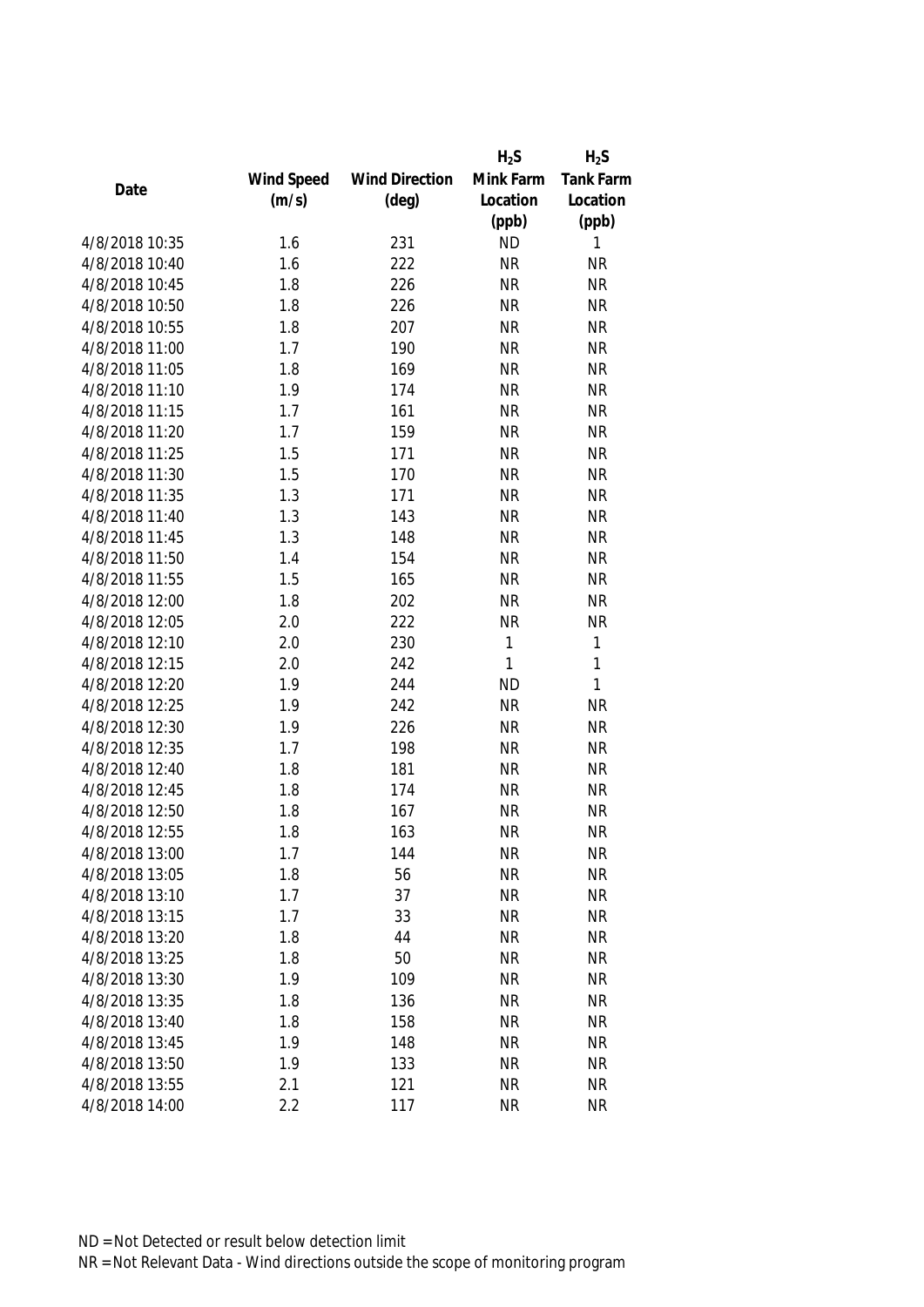|                |            |                       | $H_2S$    | $H_2S$           |
|----------------|------------|-----------------------|-----------|------------------|
|                | Wind Speed | <b>Wind Direction</b> | Mink Farm | <b>Tank Farm</b> |
| Date           | (m/s)      | $(\text{deg})$        | Location  | Location         |
|                |            |                       | (ppb)     | (ppb)            |
| 4/8/2018 14:05 | 2.3        | 121                   | <b>NR</b> | <b>NR</b>        |
| 4/8/2018 14:10 | 2.2        | 112                   | <b>NR</b> | <b>NR</b>        |
| 4/8/2018 14:15 | 2.4        | 118                   | <b>NR</b> | <b>NR</b>        |
| 4/8/2018 14:20 | 2.5        | 131                   | <b>NR</b> | <b>NR</b>        |
| 4/8/2018 14:25 | 2.4        | 152                   | <b>NR</b> | <b>NR</b>        |
| 4/8/2018 14:30 | 2.3        | 178                   | <b>NR</b> | <b>NR</b>        |
| 4/8/2018 14:35 | 2.5        | 192                   | <b>NR</b> | <b>NR</b>        |
| 4/8/2018 14:40 | 2.6        | 197                   | <b>NR</b> | <b>NR</b>        |
| 4/8/2018 14:45 | 2.5        | 211                   | <b>NR</b> | 1                |
| 4/8/2018 14:50 | 2.3        | 221                   | <b>NR</b> | 1                |
| 4/8/2018 14:55 | 2.1        | 224                   | <b>NR</b> | 1                |
| 4/8/2018 15:00 | 1.9        | 216                   | <b>NR</b> | 1                |
| 4/8/2018 15:05 | 1.7        | 219                   | <b>NR</b> | 1                |
| 4/8/2018 15:10 | 1.9        | 211                   | <b>NR</b> | 1                |
| 4/8/2018 15:15 | 1.8        | 203                   | <b>NR</b> | <b>NR</b>        |
| 4/8/2018 15:20 | 1.8        | 192                   | <b>NR</b> | <b>NR</b>        |
| 4/8/2018 15:25 | 2.1        | 172                   | <b>NR</b> | <b>NR</b>        |
| 4/8/2018 15:30 | 2.4        | 155                   | <b>NR</b> | <b>NR</b>        |
| 4/8/2018 15:35 | 2.4        | 149                   | <b>NR</b> | <b>NR</b>        |
| 4/8/2018 15:40 | 2.4        | 159                   | <b>NR</b> | <b>NR</b>        |
| 4/8/2018 15:45 | 2.5        | 179                   | <b>NR</b> | <b>NR</b>        |
| 4/8/2018 15:50 | 2.4        | 180                   | <b>NR</b> | <b>NR</b>        |
| 4/8/2018 15:55 | 2.1        | 181                   | <b>NR</b> | <b>NR</b>        |
| 4/8/2018 16:00 | 2.1        | 193                   | <b>NR</b> | <b>NR</b>        |
| 4/8/2018 16:05 | 2.1        | 185                   | <b>NR</b> | <b>NR</b>        |
| 4/8/2018 16:10 | 2.0        | 160                   | <b>NR</b> | <b>NR</b>        |
| 4/8/2018 16:15 | 1.9        | 144                   | <b>NR</b> | <b>NR</b>        |
| 4/8/2018 16:20 | 2.2        | 144                   | <b>NR</b> | <b>NR</b>        |
| 4/8/2018 16:25 | 2.3        | 149                   | <b>NR</b> | <b>NR</b>        |
| 4/8/2018 16:30 | 2.4        | 143                   | <b>NR</b> | <b>NR</b>        |
| 4/8/2018 16:35 | 2.2        | 142                   | <b>NR</b> | <b>NR</b>        |
| 4/8/2018 16:40 | 2.1        | 155                   | <b>NR</b> | <b>NR</b>        |
| 4/8/2018 16:45 | 2.2        | 168                   | <b>NR</b> | <b>NR</b>        |
| 4/8/2018 16:50 | 1.9        | 170                   | <b>NR</b> | <b>NR</b>        |
| 4/8/2018 16:55 | 2.1        | 168                   | <b>NR</b> | <b>NR</b>        |
| 4/8/2018 17:00 | 2.2        | 163                   | <b>NR</b> | <b>NR</b>        |
| 4/8/2018 17:05 | 2.5        | 158                   | <b>NR</b> | <b>NR</b>        |
| 4/8/2018 17:10 | 2.6        | 140                   | <b>NR</b> | <b>NR</b>        |
| 4/8/2018 17:15 | 2.9        | 129                   | <b>NR</b> | <b>NR</b>        |
| 4/8/2018 17:20 | 3.0        | 119                   | <b>NR</b> | <b>NR</b>        |
| 4/8/2018 17:25 | 3.0        | 108                   | <b>NR</b> | <b>NR</b>        |
| 4/8/2018 17:30 | 3.0        | 103                   | <b>NR</b> | <b>NR</b>        |
|                |            |                       |           |                  |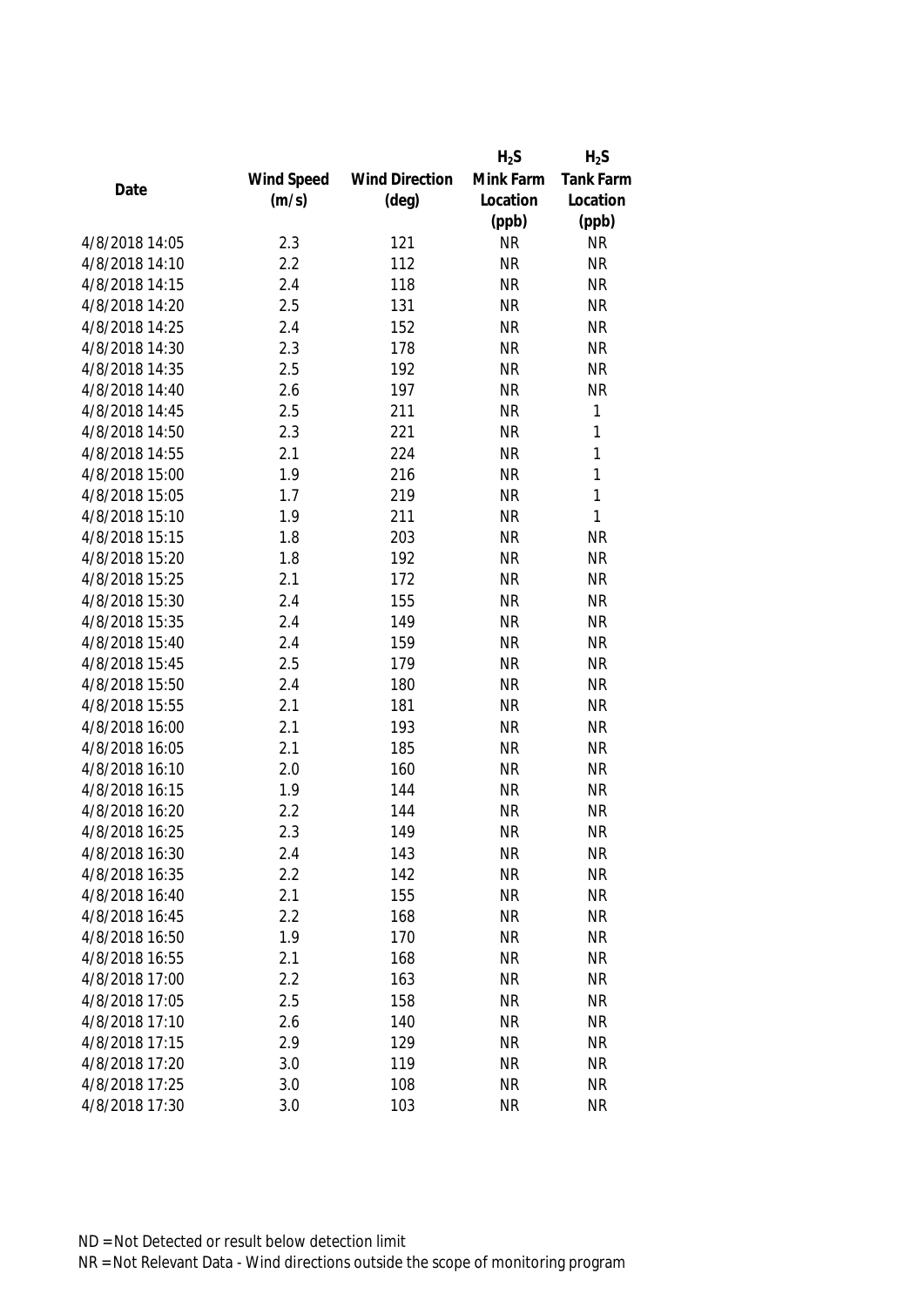|                |            |                       | $H_2S$    | $H_2S$    |
|----------------|------------|-----------------------|-----------|-----------|
|                | Wind Speed | <b>Wind Direction</b> | Mink Farm | Tank Farm |
| Date           | (m/s)      | $(\text{deg})$        | Location  | Location  |
|                |            |                       | (ppb)     | (ppb)     |
| 4/8/2018 17:35 | 3.3        | 99                    | <b>NR</b> | <b>NR</b> |
| 4/8/2018 17:40 | 3.4        | 97                    | <b>NR</b> | <b>NR</b> |
| 4/8/2018 17:45 | 3.6        | 88                    | <b>NR</b> | <b>NR</b> |
| 4/8/2018 17:50 | 3.7        | 86                    | <b>NR</b> | <b>NR</b> |
| 4/8/2018 17:55 | 3.8        | 87                    | <b>NR</b> | <b>NR</b> |
| 4/8/2018 18:00 | 4.0        | 88                    | <b>NR</b> | <b>NR</b> |
| 4/8/2018 18:05 | 3.9        | 90                    | <b>NR</b> | <b>NR</b> |
| 4/8/2018 18:10 | 4.0        | 91                    | <b>NR</b> | <b>NR</b> |
| 4/8/2018 18:15 | 3.8        | 92                    | <b>NR</b> | <b>NR</b> |
| 4/8/2018 18:20 | 4.0        | 91                    | <b>NR</b> | <b>NR</b> |
| 4/8/2018 18:25 | 4.0        | 90                    | <b>NR</b> | <b>NR</b> |
| 4/8/2018 18:30 | 3.8        | 89                    | <b>NR</b> | <b>NR</b> |
| 4/8/2018 18:35 | 3.8        | 87                    | <b>NR</b> | <b>NR</b> |
| 4/8/2018 18:40 | 3.5        | 84                    | <b>NR</b> | <b>NR</b> |
| 4/8/2018 18:45 | 3.4        | 83                    | <b>NR</b> | <b>NR</b> |
| 4/8/2018 18:50 | 3.2        | 81                    | <b>NR</b> | <b>NR</b> |
| 4/8/2018 18:55 | 3.2        | 80                    | <b>NR</b> | <b>NR</b> |
| 4/8/2018 19:00 | 3.2        | 80                    | <b>NR</b> | <b>NR</b> |
| 4/8/2018 19:05 | 3.2        | 79                    | <b>NR</b> | <b>NR</b> |
| 4/8/2018 19:10 | 3.3        | 79                    | <b>NR</b> | <b>NR</b> |
| 4/8/2018 19:15 | 3.5        | 79                    | <b>NR</b> | <b>NR</b> |
| 4/8/2018 19:20 | 3.6        | 80                    | <b>NR</b> | <b>NR</b> |
| 4/8/2018 19:25 | 3.6        | 81                    | <b>NR</b> | <b>NR</b> |
| 4/8/2018 19:30 | 3.8        | 82                    | <b>NR</b> | <b>NR</b> |
| 4/8/2018 19:35 | 3.8        | 83                    | <b>NR</b> | <b>NR</b> |
| 4/8/2018 19:40 | 4.0        | 84                    | <b>NR</b> | <b>NR</b> |
| 4/8/2018 19:45 | 3.9        | 85                    | <b>NR</b> | <b>NR</b> |
| 4/8/2018 19:50 | 3.8        | 85                    | <b>NR</b> | <b>NR</b> |
| 4/8/2018 19:55 | 3.7        | 83                    | <b>NR</b> | <b>NR</b> |
| 4/8/2018 20:00 | 3.4        | 82                    | <b>NR</b> | <b>NR</b> |
| 4/8/2018 20:05 | 3.3        | 80                    | <b>NR</b> | <b>NR</b> |
| 4/8/2018 20:10 | 3.0        | 78                    | <b>NR</b> | <b>NR</b> |
| 4/8/2018 20:15 | 2.8        | 76                    | <b>NR</b> | <b>NR</b> |
| 4/8/2018 20:20 | 2.7        | 75                    | <b>NR</b> | <b>NR</b> |
| 4/8/2018 20:25 | 2.6        | 74                    | <b>NR</b> | <b>NR</b> |
| 4/8/2018 20:30 | 2.7        | 72                    | <b>NR</b> | <b>NR</b> |
| 4/8/2018 20:35 | 2.7        | 70                    | <b>NR</b> | <b>NR</b> |
| 4/8/2018 20:40 | 2.7        | 68                    | <b>NR</b> | <b>NR</b> |
| 4/8/2018 20:45 | 2.7        | 68                    | <b>NR</b> | <b>NR</b> |
| 4/8/2018 20:50 | 2.5        | 67                    | <b>NR</b> | <b>NR</b> |
| 4/8/2018 20:55 | 2.6        | 69                    | <b>NR</b> | <b>NR</b> |
| 4/8/2018 21:00 | 2.5        | 71                    | <b>NR</b> | <b>NR</b> |
|                |            |                       |           |           |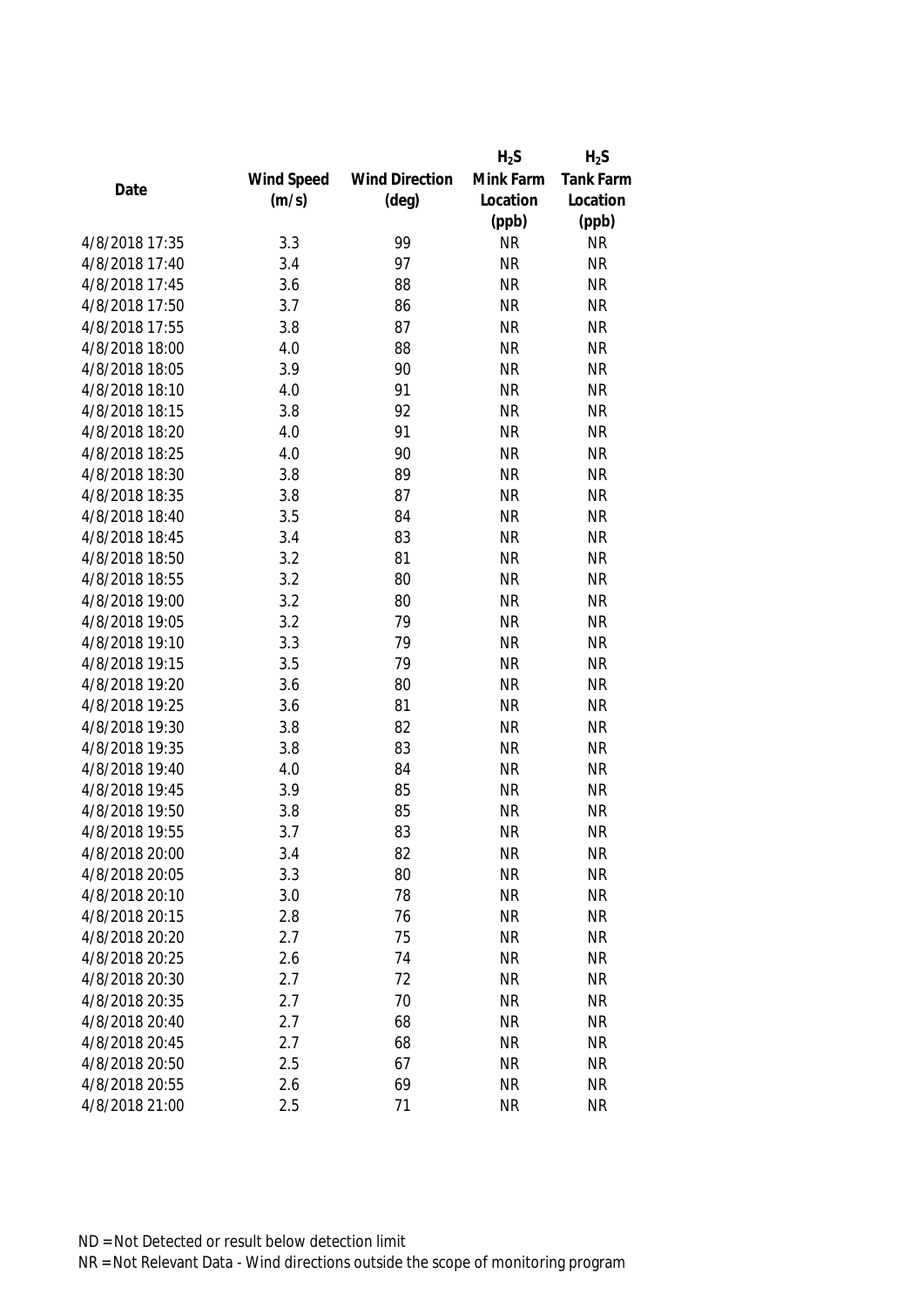|                |            |                       | $H_2S$    | $H_2S$    |
|----------------|------------|-----------------------|-----------|-----------|
|                | Wind Speed | <b>Wind Direction</b> | Mink Farm | Tank Farm |
| Date           | (m/s)      | $(\text{deg})$        | Location  | Location  |
|                |            |                       | (ppb)     | (ppb)     |
| 4/8/2018 21:05 | 2.4        | 74                    | <b>NR</b> | <b>NR</b> |
| 4/8/2018 21:10 | 2.6        | 76                    | <b>NR</b> | <b>NR</b> |
| 4/8/2018 21:15 | 2.9        | 73                    | <b>NR</b> | <b>NR</b> |
| 4/8/2018 21:20 | 3.0        | 68                    | <b>NR</b> | <b>NR</b> |
| 4/8/2018 21:25 | 2.9        | 66                    | <b>NR</b> | <b>NR</b> |
| 4/8/2018 21:30 | 2.9        | 68                    | <b>NR</b> | <b>NR</b> |
| 4/8/2018 21:35 | 2.9        | 70                    | <b>NR</b> | <b>NR</b> |
| 4/8/2018 21:40 | 2.8        | 74                    | <b>NR</b> | <b>NR</b> |
| 4/8/2018 21:45 | 2.6        | 78                    | <b>NR</b> | <b>NR</b> |
| 4/8/2018 21:50 | 2.5        | 84                    | <b>NR</b> | <b>NR</b> |
| 4/8/2018 21:55 | 2.5        | 85                    | <b>NR</b> | <b>NR</b> |
| 4/8/2018 22:00 | 2.7        | 83                    | <b>NR</b> | <b>NR</b> |
| 4/8/2018 22:05 | 2.7        | 78                    | <b>NR</b> | <b>NR</b> |
| 4/8/2018 22:10 | 2.6        | 77                    | <b>NR</b> | <b>NR</b> |
| 4/8/2018 22:15 | 2.6        | 77                    | <b>NR</b> | <b>NR</b> |
| 4/8/2018 22:20 | 2.6        | 77                    | <b>NR</b> | <b>NR</b> |
| 4/8/2018 22:25 | 2.6        | 78                    | <b>NR</b> | <b>NR</b> |
| 4/8/2018 22:30 | 2.5        | 79                    | <b>NR</b> | <b>NR</b> |
| 4/8/2018 22:35 | 2.4        | 80                    | <b>NR</b> | <b>NR</b> |
| 4/8/2018 22:40 | 2.4        | 80                    | <b>NR</b> | <b>NR</b> |
| 4/8/2018 22:45 | 2.3        | 80                    | <b>NR</b> | <b>NR</b> |
| 4/8/2018 22:50 | 2.2        | 78                    | <b>NR</b> | <b>NR</b> |
| 4/8/2018 22:55 | 2.1        | 75                    | <b>NR</b> | <b>NR</b> |
| 4/8/2018 23:00 | 1.9        | 72                    | <b>NR</b> | <b>NR</b> |
| 4/8/2018 23:05 | 1.7        | 69                    | <b>NR</b> | <b>NR</b> |
| 4/8/2018 23:10 | 1.7        | 68                    | <b>NR</b> | <b>NR</b> |
| 4/8/2018 23:15 | 1.5        | 65                    | <b>NR</b> | <b>NR</b> |
| 4/8/2018 23:20 | 1.4        | 65                    | <b>NR</b> | <b>NR</b> |
| 4/8/2018 23:25 | 1.4        | 66                    | <b>NR</b> | <b>NR</b> |
| 4/8/2018 23:30 | 1.5        | 65                    | <b>NR</b> | <b>NR</b> |
| 4/8/2018 23:35 | 1.5        | 68                    | <b>NR</b> | <b>NR</b> |
| 4/8/2018 23:40 | 1.5        | 70                    | <b>NR</b> | <b>NR</b> |
| 4/8/2018 23:45 | 1.6        | 71                    | <b>NR</b> | <b>NR</b> |
| 4/8/2018 23:50 | 1.7        | 70                    | <b>NR</b> | <b>NR</b> |
| 4/8/2018 23:55 | 1.8        | 71                    | <b>NR</b> | <b>NR</b> |
| 4/8/2018 24:00 | 1.7        | 73                    | <b>NR</b> | <b>NR</b> |
| 4/9/2018 00:05 | 1.8        | 72                    | <b>NR</b> | <b>NR</b> |
| 4/9/2018 00:10 | 1.9        | 72                    | <b>NR</b> | <b>NR</b> |
| 4/9/2018 00:15 | 2.0        | 74                    | <b>NR</b> | <b>NR</b> |
| 4/9/2018 00:20 | 2.0        | 76                    | <b>NR</b> | <b>NR</b> |
| 4/9/2018 00:25 | 1.9        | 76                    | <b>NR</b> | <b>NR</b> |
| 4/9/2018 00:30 | 2.0        | 75                    | <b>NR</b> | <b>NR</b> |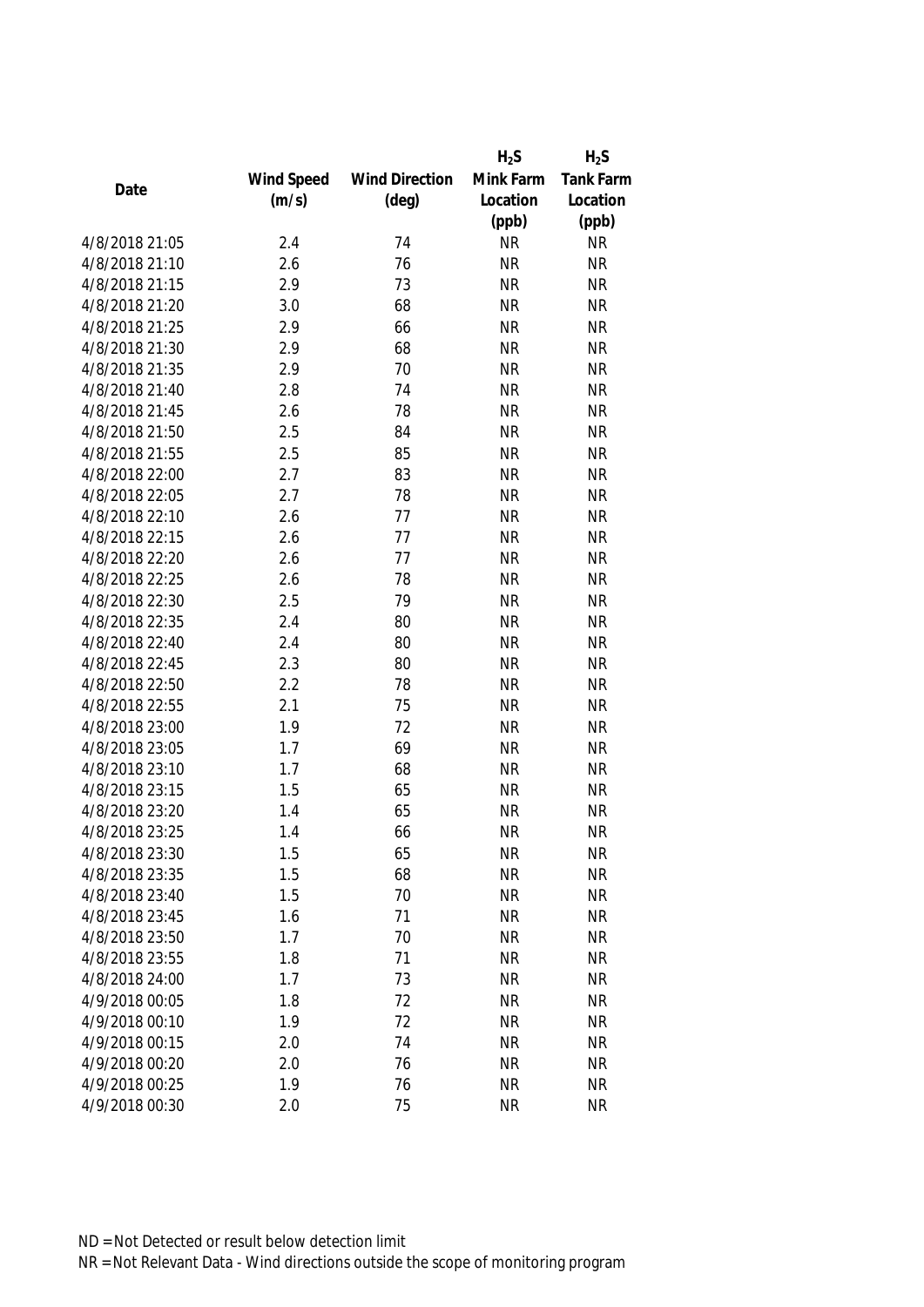|                |            |                       | $H_2S$    | $H_2S$    |
|----------------|------------|-----------------------|-----------|-----------|
|                | Wind Speed | <b>Wind Direction</b> | Mink Farm | Tank Farm |
| Date           | (m/s)      | $(\text{deg})$        | Location  | Location  |
|                |            |                       | (ppb)     | (ppb)     |
| 4/9/2018 00:35 | 1.9        | 76                    | <b>NR</b> | <b>NR</b> |
| 4/9/2018 00:40 | 1.9        | 76                    | <b>NR</b> | <b>NR</b> |
| 4/9/2018 00:45 | 1.8        | 74                    | <b>NR</b> | <b>NR</b> |
| 4/9/2018 00:50 | 1.8        | 73                    | <b>NR</b> | <b>NR</b> |
| 4/9/2018 00:55 | 1.7        | 71                    | <b>NR</b> | <b>NR</b> |
| 4/9/2018 01:00 | 1.6        | 73                    | <b>NR</b> | <b>NR</b> |
| 4/9/2018 01:05 | 1.4        | 71                    | <b>NR</b> | <b>NR</b> |
| 4/9/2018 01:10 | 1.5        | 71                    | <b>NR</b> | <b>NR</b> |
| 4/9/2018 01:15 | 1.5        | 72                    | <b>NR</b> | <b>NR</b> |
| 4/9/2018 01:20 | 1.6        | 73                    | <b>NR</b> | <b>NR</b> |
| 4/9/2018 01:25 | 1.7        | 75                    | <b>NR</b> | <b>NR</b> |
| 4/9/2018 01:30 | 1.7        | 74                    | <b>NR</b> | <b>NR</b> |
| 4/9/2018 01:35 | 1.8        | 74                    | <b>NR</b> | <b>NR</b> |
| 4/9/2018 01:40 | 1.8        | 73                    | <b>NR</b> | <b>NR</b> |
| 4/9/2018 01:45 | 1.8        | 73                    | <b>NR</b> | <b>NR</b> |
| 4/9/2018 01:50 | 1.8        | 73                    | <b>NR</b> | <b>NR</b> |
| 4/9/2018 01:55 | 1.8        | 74                    | <b>NR</b> | <b>NR</b> |
| 4/9/2018 02:00 | 1.8        | 74                    | <b>NR</b> | <b>NR</b> |
| 4/9/2018 02:05 | 1.8        | 75                    | <b>NR</b> | <b>NR</b> |
| 4/9/2018 02:10 | 1.8        | 73                    | <b>NR</b> | <b>NR</b> |
| 4/9/2018 02:15 | 1.8        | 69                    | <b>NR</b> | <b>NR</b> |
| 4/9/2018 02:20 | 1.7        | 66                    | <b>NR</b> | <b>NR</b> |
| 4/9/2018 02:25 | 1.7        | 63                    | <b>NR</b> | <b>NR</b> |
| 4/9/2018 02:30 | 1.7        | 62                    | <b>NR</b> | <b>NR</b> |
| 4/9/2018 02:35 | 1.7        | 61                    | <b>NR</b> | <b>NR</b> |
| 4/9/2018 02:40 | 1.6        | 63                    | <b>NR</b> | <b>NR</b> |
| 4/9/2018 02:45 | 1.6        | 66                    | <b>NR</b> | <b>NR</b> |
| 4/9/2018 02:50 | 1.6        | 67                    | <b>NR</b> | <b>NR</b> |
| 4/9/2018 02:55 | 1.7        | 67                    | <b>NR</b> | <b>NR</b> |
| 4/9/2018 03:00 | 1.7        | 68                    | <b>NR</b> | <b>NR</b> |
| 4/9/2018 03:05 | 1.7        | 69                    | <b>NR</b> | <b>NR</b> |
| 4/9/2018 03:10 | 1.7        | 69                    | <b>NR</b> | <b>NR</b> |
| 4/9/2018 03:15 | 1.7        | 68                    | <b>NR</b> | <b>NR</b> |
| 4/9/2018 03:20 | 1.7        | 67                    | <b>NR</b> | <b>NR</b> |
| 4/9/2018 03:25 | 1.7        | 67                    | <b>NR</b> | <b>NR</b> |
| 4/9/2018 03:30 | 1.6        | 65                    | <b>NR</b> | <b>NR</b> |
| 4/9/2018 03:35 | 1.6        | 63                    | <b>NR</b> | <b>NR</b> |
| 4/9/2018 03:40 | 1.5        | 63                    | <b>NR</b> | <b>NR</b> |
| 4/9/2018 03:45 | 1.5        | 63                    | <b>NR</b> | <b>NR</b> |
| 4/9/2018 03:50 | 1.5        | 64                    | <b>NR</b> | <b>NR</b> |
| 4/9/2018 03:55 | 1.4        | 65                    | <b>NR</b> | <b>NR</b> |
| 4/9/2018 04:00 | 1.5        | 67                    | <b>NR</b> | <b>NR</b> |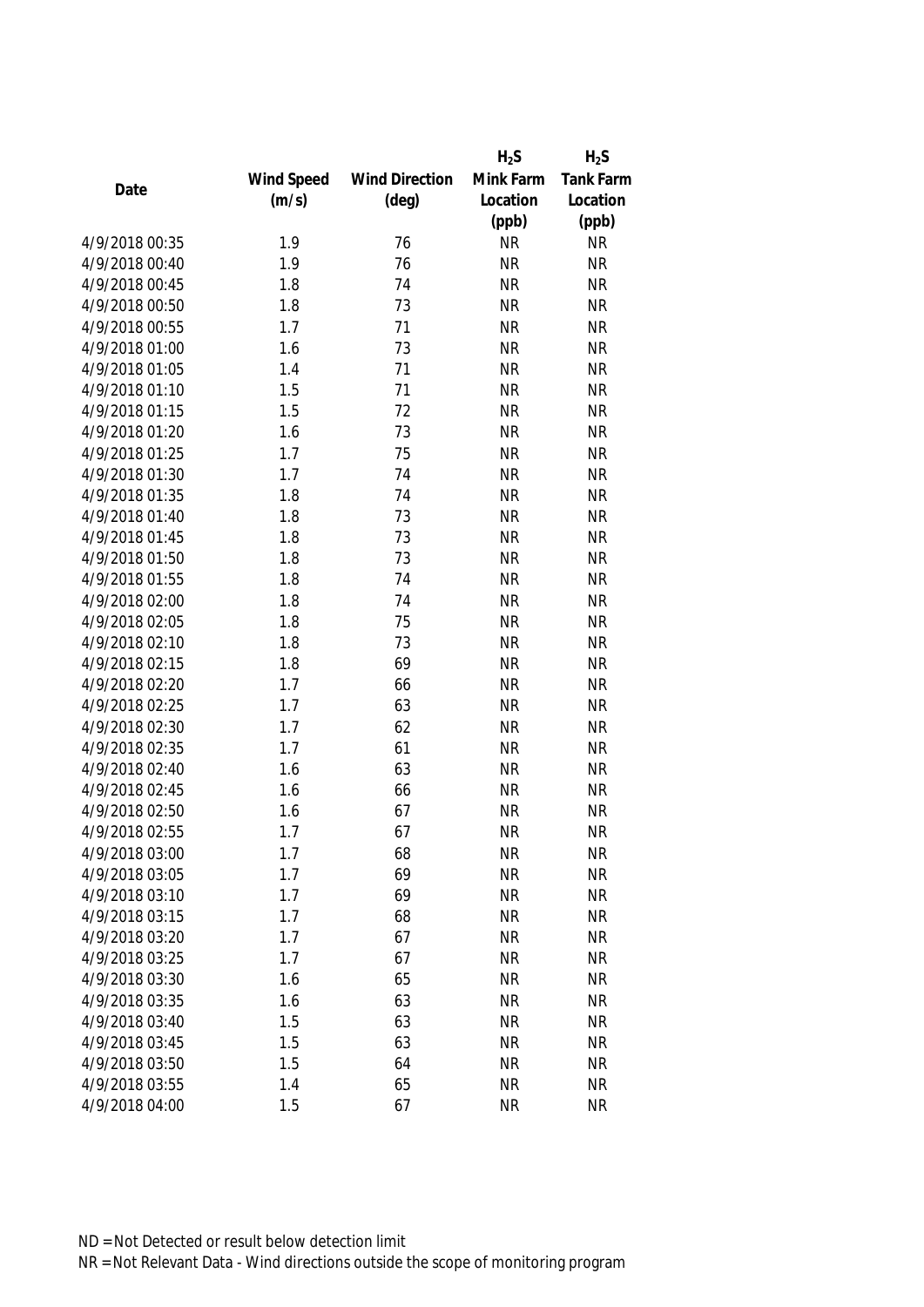|                |            |                       | $H_2S$    | $H_2S$    |
|----------------|------------|-----------------------|-----------|-----------|
|                | Wind Speed | <b>Wind Direction</b> | Mink Farm | Tank Farm |
| Date           | (m/s)      | $(\text{deg})$        | Location  | Location  |
|                |            |                       | (ppb)     | (ppb)     |
| 4/9/2018 04:05 | 1.5        | 68                    | <b>NR</b> | <b>NR</b> |
| 4/9/2018 04:10 | 1.5        | 68                    | <b>NR</b> | <b>NR</b> |
| 4/9/2018 04:15 | 1.6        | 67                    | <b>NR</b> | <b>NR</b> |
| 4/9/2018 04:20 | 1.6        | 66                    | <b>NR</b> | <b>NR</b> |
| 4/9/2018 04:25 | 1.7        | 65                    | <b>NR</b> | <b>NR</b> |
| 4/9/2018 04:30 | 1.6        | 63                    | <b>NR</b> | <b>NR</b> |
| 4/9/2018 04:35 | 1.6        | 63                    | <b>NR</b> | <b>NR</b> |
| 4/9/2018 04:40 | 1.5        | 61                    | <b>NR</b> | <b>NR</b> |
| 4/9/2018 04:45 | 1.5        | 63                    | <b>NR</b> | <b>NR</b> |
| 4/9/2018 04:50 | 1.4        | 62                    | <b>NR</b> | <b>NR</b> |
| 4/9/2018 04:55 | 1.3        | 61                    | <b>NR</b> | <b>NR</b> |
| 4/9/2018 05:00 | 1.2        | 61                    | <b>NR</b> | <b>NR</b> |
| 4/9/2018 05:05 | 1.3        | 61                    | <b>NR</b> | <b>NR</b> |
| 4/9/2018 05:10 | 1.2        | 63                    | <b>NR</b> | <b>NR</b> |
| 4/9/2018 05:15 | 1.2        | 62                    | <b>NR</b> | <b>NR</b> |
| 4/9/2018 05:20 | 1.2        | 63                    | <b>NR</b> | <b>NR</b> |
| 4/9/2018 05:25 | 1.1        | 65                    | <b>NR</b> | <b>NR</b> |
| 4/9/2018 05:30 | 1.1        | 66                    | <b>NR</b> | <b>NR</b> |
| 4/9/2018 05:35 | 1.1        | 69                    | <b>NR</b> | <b>NR</b> |
| 4/9/2018 05:40 | 1.1        | 71                    | <b>NR</b> | <b>NR</b> |
| 4/9/2018 05:45 | 1.1        | 74                    | <b>NR</b> | <b>NR</b> |
| 4/9/2018 05:50 | 1.1        | 75                    | <b>NR</b> | <b>NR</b> |
| 4/9/2018 05:55 | 1.1        | 75                    | <b>NR</b> | <b>NR</b> |
| 4/9/2018 06:00 | 1.0        | 74                    | <b>NR</b> | <b>NR</b> |
| 4/9/2018 06:05 | 1.0        | 72                    | <b>NR</b> | <b>NR</b> |
| 4/9/2018 06:10 | 1.0        | 70                    | <b>NR</b> | <b>NR</b> |
| 4/9/2018 06:15 | 0.9        | 68                    | <b>NR</b> | <b>NR</b> |
| 4/9/2018 06:20 | 1.0        | 65                    | <b>NR</b> | <b>NR</b> |
| 4/9/2018 06:25 | 1.0        | 65                    | <b>NR</b> | <b>NR</b> |
| 4/9/2018 06:30 | 1.0        | 66                    | <b>NR</b> | <b>NR</b> |
| 4/9/2018 06:35 | 0.9        | 67                    | <b>NR</b> | <b>NR</b> |
| 4/9/2018 06:40 | 0.9        | 71                    | <b>NR</b> | <b>NR</b> |
| 4/9/2018 06:45 | 1.0        | 75                    | <b>NR</b> | <b>NR</b> |
| 4/9/2018 06:50 | 1.0        | 82                    | <b>NR</b> | <b>NR</b> |
| 4/9/2018 06:55 | 1.0        | 85                    | <b>NR</b> | <b>NR</b> |
| 4/9/2018 07:00 | 1.1        | 87                    | <b>NR</b> | <b>NR</b> |
| 4/9/2018 07:05 | 1.2        | 89                    | <b>NR</b> | <b>NR</b> |
| 4/9/2018 07:10 | 1.2        | 88                    | <b>NR</b> | <b>NR</b> |
| 4/9/2018 07:15 | 1.3        | 88                    | <b>NR</b> | <b>NR</b> |
| 4/9/2018 07:20 | 1.3        | 87                    | <b>NR</b> | <b>NR</b> |
| 4/9/2018 07:25 | 1.3        | 87                    | <b>NR</b> | <b>NR</b> |
| 4/9/2018 07:30 | 1.2        | 86                    | <b>NR</b> | <b>NR</b> |
|                |            |                       |           |           |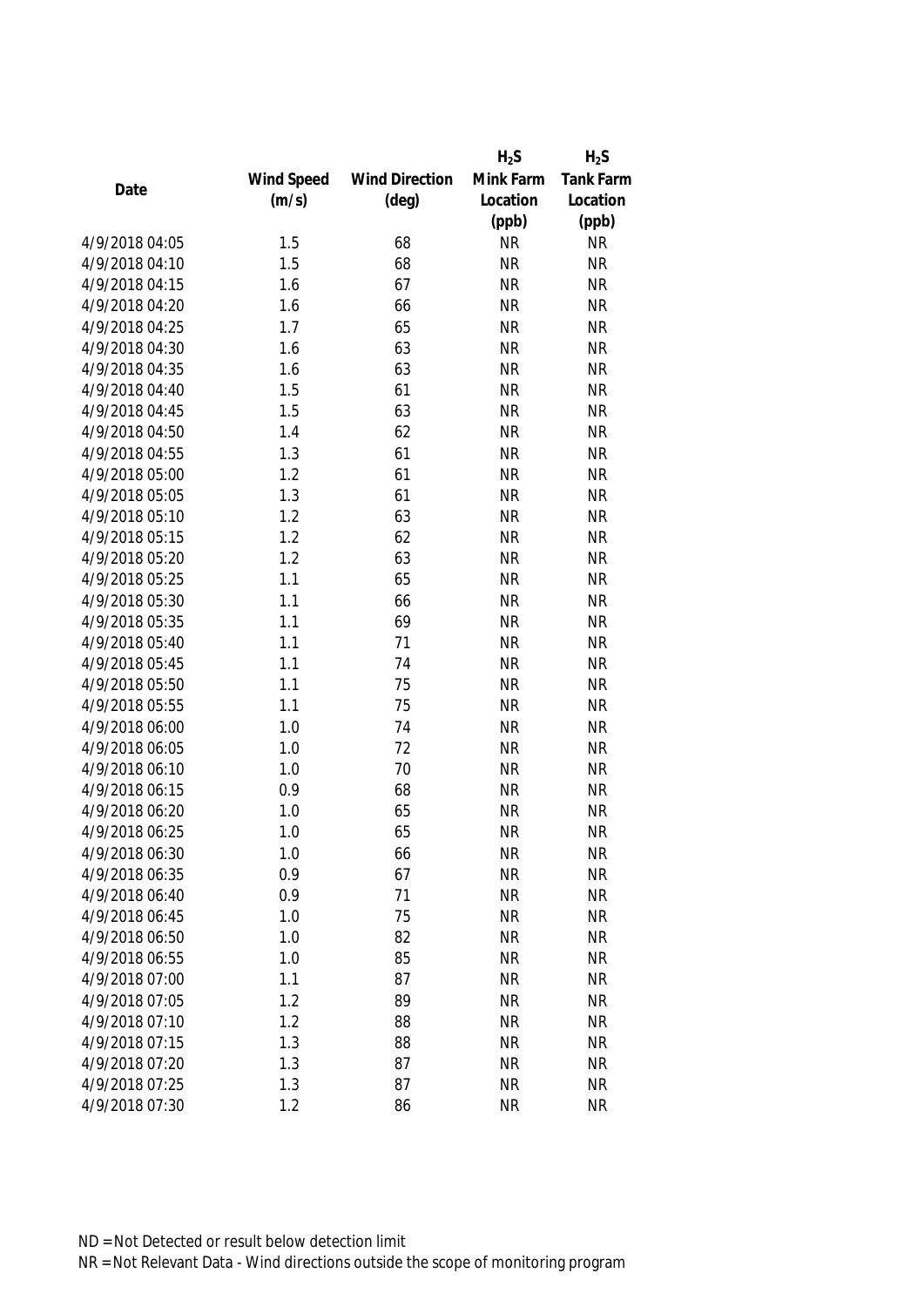|                |            |                       | $H_2S$    | $H_2S$    |
|----------------|------------|-----------------------|-----------|-----------|
|                | Wind Speed | <b>Wind Direction</b> | Mink Farm | Tank Farm |
| Date           | (m/s)      | $(\text{deg})$        | Location  | Location  |
|                |            |                       | (ppb)     | (ppb)     |
| 4/9/2018 07:35 | 1.2        | 85                    | <b>NR</b> | <b>NR</b> |
| 4/9/2018 07:40 | 1.0        | 84                    | <b>NR</b> | <b>NR</b> |
| 4/9/2018 07:45 | 1.0        | 87                    | <b>NR</b> | <b>NR</b> |
| 4/9/2018 07:50 | 0.9        | 92                    | <b>NR</b> | <b>NR</b> |
| 4/9/2018 07:55 | 0.9        | 97                    | <b>NR</b> | <b>NR</b> |
| 4/9/2018 08:00 | 0.8        | 101                   | <b>NR</b> | <b>NR</b> |
| 4/9/2018 08:05 | 0.7        | 104                   | <b>NR</b> | <b>NR</b> |
| 4/9/2018 08:10 | 0.7        | 103                   | <b>NR</b> | <b>NR</b> |
| 4/9/2018 08:15 | 0.6        | 100                   | <b>NR</b> | <b>NR</b> |
| 4/9/2018 08:20 | 0.6        | 96                    | <b>NR</b> | <b>NR</b> |
| 4/9/2018 08:25 | 0.5        | 92                    | <b>NR</b> | <b>NR</b> |
| 4/9/2018 08:30 | 0.5        | 96                    | <b>NR</b> | <b>NR</b> |
| 4/9/2018 08:35 | 0.6        | 97                    | <b>NR</b> | <b>NR</b> |
| 4/9/2018 08:40 | 0.6        | 102                   | <b>NR</b> | <b>NR</b> |
| 4/9/2018 08:45 | 0.7        | 100                   | <b>NR</b> | <b>NR</b> |
| 4/9/2018 08:50 | 0.8        | 101                   | <b>NR</b> | <b>NR</b> |
| 4/9/2018 08:55 | 0.9        | 101                   | <b>NR</b> | <b>NR</b> |
| 4/9/2018 09:00 | 0.9        | 99                    | <b>NR</b> | <b>NR</b> |
| 4/9/2018 09:05 | 1.0        | 97                    | <b>NR</b> | <b>NR</b> |
| 4/9/2018 09:10 | 1.0        | 93                    | <b>NR</b> | <b>NR</b> |
| 4/9/2018 09:15 | 1.0        | 94                    | <b>NR</b> | <b>NR</b> |
| 4/9/2018 09:20 | 1.0        | 94                    | <b>NR</b> | <b>NR</b> |
| 4/9/2018 09:25 | 1.1        | 94                    | <b>NR</b> | <b>NR</b> |
| 4/9/2018 09:30 | 1.2        | 96                    | <b>NR</b> | <b>NR</b> |
| 4/9/2018 09:35 | 1.2        | 100                   | <b>NR</b> | <b>NR</b> |
| 4/9/2018 09:40 | 1.3        | 104                   | <b>NR</b> | <b>NR</b> |
| 4/9/2018 09:45 | 1.3        | 103                   | <b>NR</b> | <b>NR</b> |
| 4/9/2018 09:50 | 1.4        | 103                   | <b>NR</b> | <b>NR</b> |
| 4/9/2018 09:55 | 1.4        | 106                   | <b>NR</b> | <b>NR</b> |
| 4/9/2018 10:00 | 1.3        | 104                   | <b>NR</b> | <b>NR</b> |
| 4/9/2018 10:05 | 1.3        | 110                   | <b>NR</b> | <b>NR</b> |
| 4/9/2018 10:10 | 1.2        | 115                   | <b>NR</b> | <b>NR</b> |
| 4/9/2018 10:15 | 1.2        | 116                   | <b>NR</b> | <b>NR</b> |
| 4/9/2018 10:20 | 1.2        | 114                   | <b>NR</b> | <b>NR</b> |
| 4/9/2018 10:25 | 1.1        | 116                   | <b>NR</b> | <b>NR</b> |
| 4/9/2018 10:30 | 1.2        | 124                   | <b>NR</b> | <b>NR</b> |
| 4/9/2018 10:35 | 1.2        | 125                   | <b>NR</b> | <b>NR</b> |
| 4/9/2018 10:40 | 1.2        | 125                   | <b>NR</b> | <b>NR</b> |
| 4/9/2018 10:45 | 1.1        | 135                   | <b>NR</b> | <b>NR</b> |
| 4/9/2018 10:50 | 1.0        | 143                   | <b>NR</b> | <b>NR</b> |
| 4/9/2018 10:55 | 0.9        | 147                   | <b>NR</b> | <b>NR</b> |
| 4/9/2018 11:00 | 0.7        | 153                   | <b>NR</b> | <b>NR</b> |
|                |            |                       |           |           |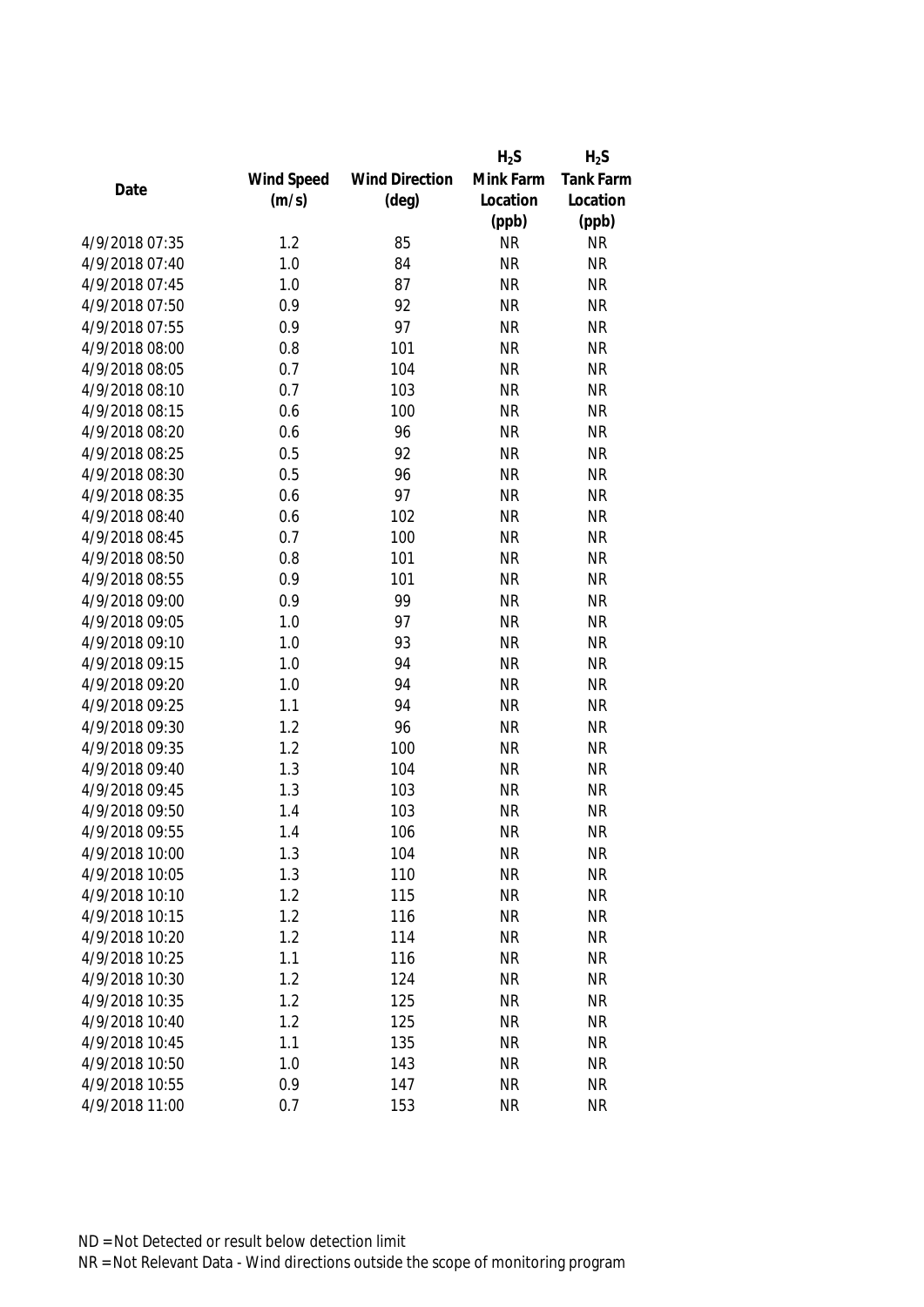|                |            |                       | $H_2S$    | $H_2S$                 |
|----------------|------------|-----------------------|-----------|------------------------|
|                | Wind Speed | <b>Wind Direction</b> | Mink Farm | Tank Farm              |
| Date           | (m/s)      | $(\text{deg})$        | Location  | Location               |
|                |            |                       | (ppb)     | (ppb)                  |
| 4/9/2018 11:05 | 0.5        | 158                   | <b>NR</b> | <b>NR</b>              |
| 4/9/2018 11:10 | 0.3        | 166                   | <b>NR</b> | <b>NR</b>              |
| 4/9/2018 11:15 | 0.2        | 173                   | <b>NR</b> | 1                      |
| 4/9/2018 11:20 | 0.2        | 42                    | <b>NR</b> | <b>NR</b>              |
| 4/9/2018 11:25 | 0.4        | 23                    | <b>ND</b> | <b>NR</b>              |
| 4/9/2018 11:30 | 0.5        | 18                    | <b>ND</b> | <b>NR</b>              |
| 4/9/2018 11:35 | 0.5        | 21                    | <b>ND</b> | <b>NR</b>              |
| 4/9/2018 11:40 | 0.5        | 21                    | <b>ND</b> | <b>NR</b>              |
| 4/9/2018 11:45 | 0.5        | 20                    | <b>ND</b> | <b>NR</b>              |
| 4/9/2018 11:50 | 0.4        | 18                    | <b>ND</b> | <b>NR</b>              |
| 4/9/2018 11:55 | 0.3        | 32                    | <b>ND</b> | <b>NR</b>              |
| 4/9/2018 12:00 | 0.2        | 108                   | <b>NR</b> | <b>NR</b>              |
| 4/9/2018 12:05 | 0.1        | 138                   | <b>NR</b> | <b>NR</b>              |
| 4/9/2018 12:10 | 0.3        | 88                    | <b>NR</b> | <b>NR</b>              |
| 4/9/2018 12:15 | 0.3        | 78                    | <b>NR</b> | <b>NR</b>              |
| 4/9/2018 12:20 | 0.4        | 65                    | <b>NR</b> | <b>NR</b>              |
| 4/9/2018 12:25 | 0.4        | 74                    | <b>NR</b> | <b>NR</b>              |
| 4/9/2018 12:30 | 0.6        | 30                    | <b>NR</b> | <b>NR</b>              |
| 4/9/2018 12:35 | 0.7        | 27                    | <b>NR</b> | <b>NR</b>              |
| 4/9/2018 12:40 | 0.8        | 358                   | <b>NR</b> | <b>NR</b>              |
| 4/9/2018 12:45 | 1.1        | 345                   | <b>NR</b> | <b>NR</b>              |
| 4/9/2018 12:50 | 1.3        | 340                   | <b>NR</b> | <b>NR</b>              |
| 4/9/2018 12:55 | 1.6        | 344                   | 1         | <b>NR</b>              |
| 4/9/2018 13:00 | 1.8        | 360                   | 1         | <b>NR</b>              |
| 4/9/2018 13:05 | 2.2        | 360                   | 1         | <b>NR</b>              |
| 4/9/2018 13:10 | 2.4        | 359                   | 1         | <b>NR</b>              |
| 4/9/2018 13:15 | 2.4        | 359                   | 1         | <b>NR</b>              |
| 4/9/2018 13:20 | 2.5        | 360                   | 1         | <b>NR</b>              |
| 4/9/2018 13:25 | 2.6        | 360                   | 1         | <b>NR</b>              |
| 4/9/2018 13:30 | 2.6        | 356                   | 1         | <b>NR</b>              |
| 4/9/2018 13:35 | 2.5        | 357                   | 1         | <b>NR</b>              |
| 4/9/2018 13:40 | 2.6        | $\overline{2}$        | 1         | <b>NR</b>              |
| 4/9/2018 13:45 | 2.7        | 4                     | 1         | <b>NR</b>              |
| 4/9/2018 13:50 | 2.7        | $\overline{4}$        | 1         | <b>NR</b>              |
| 4/9/2018 13:55 | 2.8        | $\overline{2}$        | 1         | <b>NR</b>              |
| 4/9/2018 14:00 | 2.7        | 4                     | 1         | <b>NR</b>              |
| 4/9/2018 14:05 |            | 3                     | 1         | <b>NR</b>              |
| 4/9/2018 14:10 | 2.6        |                       |           |                        |
| 4/9/2018 14:15 | 2.5        | 359                   | 1<br>1    | <b>NR</b><br><b>NR</b> |
|                | 2.4        | 358                   |           |                        |
| 4/9/2018 14:20 | 2.4        | 357                   | 1         | <b>NR</b>              |
| 4/9/2018 14:25 | 2.4        | 357                   | 1         | <b>NR</b>              |
| 4/9/2018 14:30 | 2.6        | 357                   | 1         | <b>NR</b>              |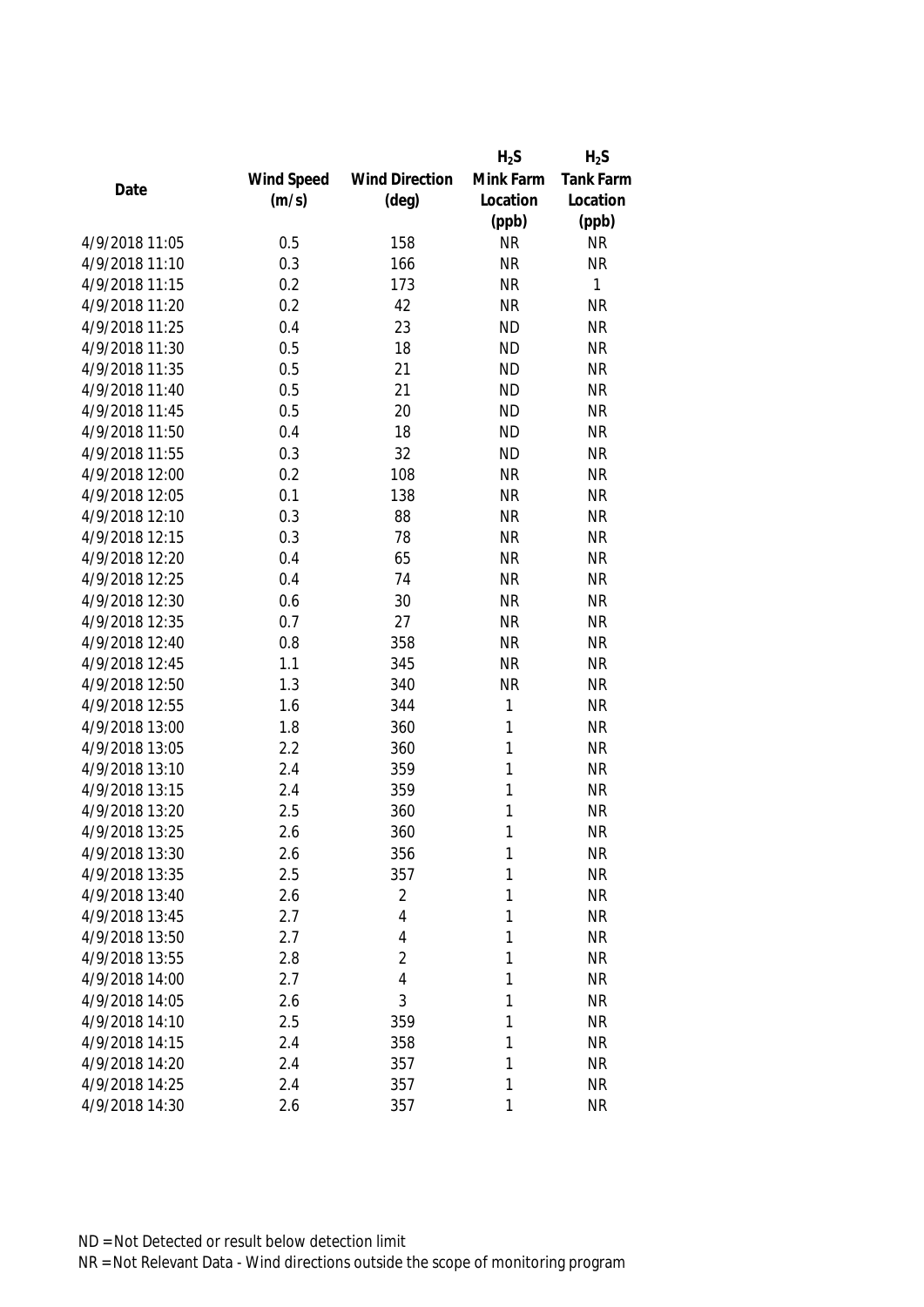|                |            |                       | $H_2S$       | $H_2S$    |
|----------------|------------|-----------------------|--------------|-----------|
|                | Wind Speed | <b>Wind Direction</b> | Mink Farm    | Tank Farm |
| Date           | (m/s)      | $(\text{deg})$        | Location     | Location  |
|                |            |                       | (ppb)        | (ppb)     |
| 4/9/2018 14:35 | 2.8        | 359                   | 1            | <b>NR</b> |
| 4/9/2018 14:40 | 2.9        | 359                   | 1            | <b>NR</b> |
| 4/9/2018 14:45 | 2.9        | 1                     | 1            | <b>NR</b> |
| 4/9/2018 14:50 | 3.0        | $\overline{4}$        | 1            | <b>NR</b> |
| 4/9/2018 14:55 | 3.0        | $\overline{4}$        | <b>ND</b>    | <b>NR</b> |
| 4/9/2018 15:00 | 3.0        | 6                     | <b>ND</b>    | <b>NR</b> |
| 4/9/2018 15:05 | 3.0        | 6                     | <b>ND</b>    | <b>NR</b> |
| 4/9/2018 15:10 | 3.1        | 10                    | <b>ND</b>    | <b>NR</b> |
| 4/9/2018 15:15 | 3.2        | 13                    | $\mathbf{1}$ | <b>NR</b> |
| 4/9/2018 15:20 | 3.2        | 13                    | 1            | <b>NR</b> |
| 4/9/2018 15:25 | 3.1        | 13                    | 1            | <b>NR</b> |
| 4/9/2018 15:30 | 3.1        | 12                    | 1            | <b>NR</b> |
| 4/9/2018 15:35 | 3.1        | 9                     | 1            | <b>NR</b> |
| 4/9/2018 15:40 | 3.1        | 5                     | 1            | <b>NR</b> |
| 4/9/2018 15:45 | 2.9        | $\overline{2}$        | 1            | <b>NR</b> |
| 4/9/2018 15:50 | 2.9        | $\overline{4}$        | 1            | <b>NR</b> |
| 4/9/2018 15:55 | 3.1        | $\overline{7}$        | 1            | <b>NR</b> |
| 4/9/2018 16:00 | 2.9        | 10                    | 1            | <b>NR</b> |
| 4/9/2018 16:05 | 2.7        | 13                    | <b>ND</b>    | <b>NR</b> |
| 4/9/2018 16:10 | 2.5        | 12                    | <b>ND</b>    | <b>NR</b> |
| 4/9/2018 16:15 | 2.5        | 13                    | <b>ND</b>    | <b>NR</b> |
| 4/9/2018 16:20 | 2.4        | 8                     | <b>ND</b>    | <b>NR</b> |
| 4/9/2018 16:25 | 2.2        | $\overline{4}$        | 1            | <b>NR</b> |
| 4/9/2018 16:30 | 2.2        | 359                   | <b>ND</b>    | <b>NR</b> |
| 4/9/2018 16:35 | 2.5        | 358                   | $\mathbf{1}$ | <b>NR</b> |
| 4/9/2018 16:40 | 2.7        | $\sqrt{2}$            | 1            | <b>NR</b> |
| 4/9/2018 16:45 | 2.8        | $\overline{4}$        | 1            | <b>NR</b> |
| 4/9/2018 16:50 | 2.9        | 6                     | 1            | <b>NR</b> |
| 4/9/2018 16:55 | 2.9        | $\overline{7}$        | <b>ND</b>    | <b>NR</b> |
| 4/9/2018 17:00 | 2.9        | 11                    | <b>ND</b>    | <b>NR</b> |
| 4/9/2018 17:05 | 2.9        | 12                    | <b>ND</b>    | <b>NR</b> |
| 4/9/2018 17:10 | 2.9        | 11                    | <b>ND</b>    | <b>NR</b> |
| 4/9/2018 17:15 | 3.0        | 12                    | <b>ND</b>    | <b>NR</b> |
| 4/9/2018 17:20 | 3.1        | 15                    | <b>ND</b>    | <b>NR</b> |
| 4/9/2018 17:25 | 3.3        | 18                    | <b>ND</b>    | <b>NR</b> |
| 4/9/2018 17:30 | 3.2        | 18                    | <b>ND</b>    | <b>NR</b> |
| 4/9/2018 17:35 | 3.1        | 20                    | <b>ND</b>    | <b>NR</b> |
| 4/9/2018 17:40 | 2.9        | 20                    | 1            | <b>NR</b> |
| 4/9/2018 17:45 | 2.8        | 18                    | 1            | <b>NR</b> |
| 4/9/2018 17:50 | 2.6        | 16                    | 1            | <b>NR</b> |
| 4/9/2018 17:55 | 2.4        | 13                    | 1            | <b>NR</b> |
| 4/9/2018 18:00 | 2.3        | 10                    | $\mathbf{1}$ | <b>NR</b> |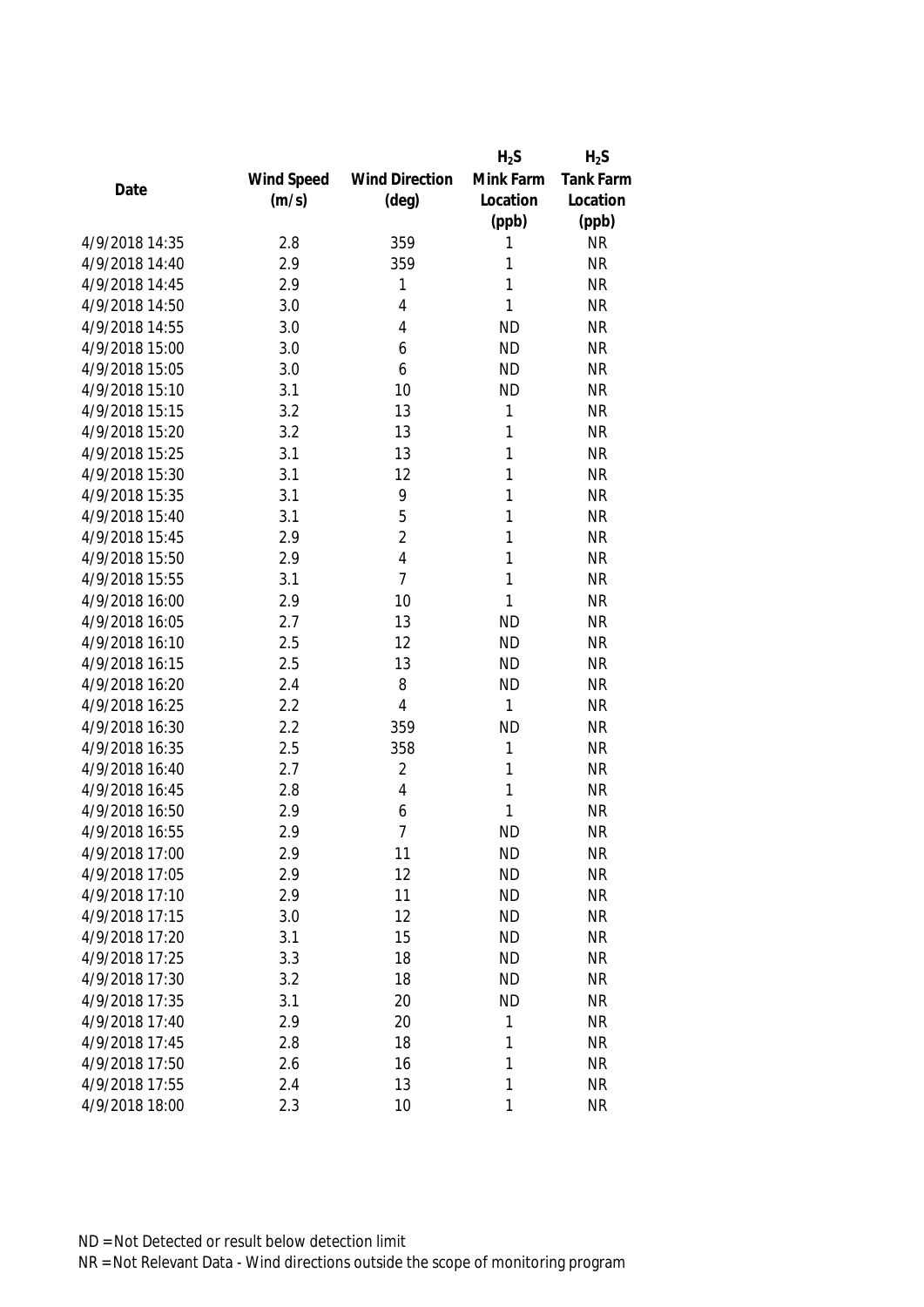|                |            |                       | $H_2S$    | $H_2S$    |
|----------------|------------|-----------------------|-----------|-----------|
|                | Wind Speed | <b>Wind Direction</b> | Mink Farm | Tank Farm |
| Date           | (m/s)      | $(\text{deg})$        | Location  | Location  |
|                |            |                       | (ppb)     | (ppb)     |
| 4/9/2018 18:05 | 2.0        | 5                     | 1         | <b>NR</b> |
| 4/9/2018 18:10 | 1.9        | $\overline{c}$        | 1         | <b>NR</b> |
| 4/9/2018 18:15 | 1.9        | $\overline{c}$        | <b>ND</b> | <b>NR</b> |
| 4/9/2018 18:20 | 1.8        | 3                     | 1         | <b>NR</b> |
| 4/9/2018 18:25 | 1.7        | 3                     | <b>ND</b> | <b>NR</b> |
| 4/9/2018 18:30 | 1.6        | 5                     | <b>ND</b> | <b>NR</b> |
| 4/9/2018 18:35 | 1.6        | 11                    | <b>ND</b> | <b>NR</b> |
| 4/9/2018 18:40 | 1.6        | 18                    | 1         | <b>NR</b> |
| 4/9/2018 18:45 | 1.7        | 20                    | 1         | <b>NR</b> |
| 4/9/2018 18:50 | 1.8        | 17                    | 1         | <b>NR</b> |
| 4/9/2018 18:55 | 2.1        | 18                    | 1         | <b>NR</b> |
| 4/9/2018 19:00 | 2.6        | 16                    | 1         | <b>NR</b> |
| 4/9/2018 19:05 | 3.0        | 14                    | 1         | <b>NR</b> |
| 4/9/2018 19:10 | 3.2        | 12                    | 1         | <b>NR</b> |
| 4/9/2018 19:15 | 3.4        | 12                    | 1         | <b>NR</b> |
| 4/9/2018 19:20 | 3.6        | 14                    | 1         | <b>NR</b> |
| 4/9/2018 19:25 | 3.5        | 15                    | <b>ND</b> | <b>NR</b> |
| 4/9/2018 19:30 | 3.2        | 17                    | <b>ND</b> | <b>NR</b> |
| 4/9/2018 19:35 | 2.9        | 19                    | <b>ND</b> | <b>NR</b> |
| 4/9/2018 19:40 | 2.7        | 22                    | <b>ND</b> | <b>NR</b> |
| 4/9/2018 19:45 | 2.5        | 24                    | <b>ND</b> | <b>NR</b> |
| 4/9/2018 19:50 | 2.3        | 26                    | <b>ND</b> | <b>NR</b> |
| 4/9/2018 19:55 | 2.1        | 28                    | <b>ND</b> | <b>NR</b> |
| 4/9/2018 20:00 | 1.9        | 33                    | <b>ND</b> | <b>NR</b> |
| 4/9/2018 20:05 | 1.7        | 37                    | 1         | <b>NR</b> |
| 4/9/2018 20:10 | 1.6        | 44                    | <b>NR</b> | <b>NR</b> |
| 4/9/2018 20:15 | 1.4        | 54                    | <b>NR</b> | <b>NR</b> |
| 4/9/2018 20:20 | 1.2        | 62                    | <b>NR</b> | <b>NR</b> |
| 4/9/2018 20:25 | 1.1        | 71                    | <b>NR</b> | <b>NR</b> |
| 4/9/2018 20:30 | 1.2        | 79                    | <b>NR</b> | <b>NR</b> |
| 4/9/2018 20:35 | 1.3        | 86                    | <b>NR</b> | <b>NR</b> |
| 4/9/2018 20:40 | 1.3        | 91                    | <b>NR</b> | <b>NR</b> |
| 4/9/2018 20:45 | 1.3        | 97                    | <b>NR</b> | <b>NR</b> |
| 4/9/2018 20:50 | 1.5        | 104                   | <b>NR</b> | <b>NR</b> |
| 4/9/2018 20:55 | 1.5        | 115                   | <b>NR</b> | <b>NR</b> |
| 4/9/2018 21:00 | 1.5        | 123                   | <b>NR</b> | <b>NR</b> |
| 4/9/2018 21:05 | 1.5        | 127                   | <b>NR</b> | <b>NR</b> |
| 4/9/2018 21:10 | 1.4        | 132                   | <b>NR</b> | <b>NR</b> |
| 4/9/2018 21:15 | 1.4        | 138                   | <b>NR</b> | <b>NR</b> |
| 4/9/2018 21:20 | 1.4        | 141                   | <b>NR</b> | <b>NR</b> |
| 4/9/2018 21:25 | 1.3        | 142                   | <b>NR</b> | <b>NR</b> |
| 4/9/2018 21:30 | 1.3        | 144                   | <b>NR</b> | <b>NR</b> |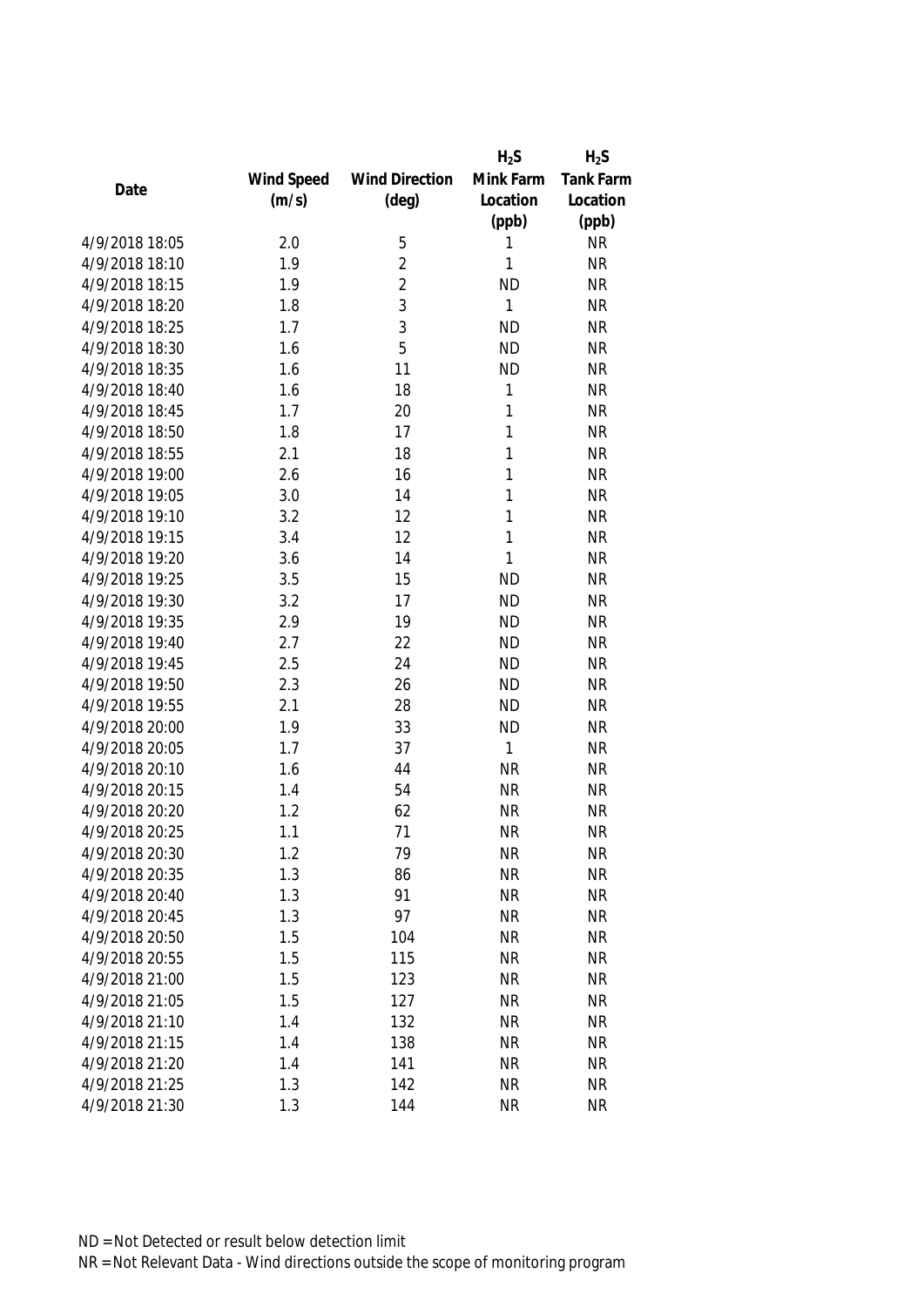|                 |            |                       | $H_2S$    | $H_2S$           |
|-----------------|------------|-----------------------|-----------|------------------|
|                 | Wind Speed | <b>Wind Direction</b> | Mink Farm | <b>Tank Farm</b> |
| Date            | (m/s)      | $(\text{deg})$        | Location  | Location         |
|                 |            |                       | (ppb)     | (ppb)            |
| 4/9/2018 21:35  | 1.2        | 152                   | <b>NR</b> | <b>NR</b>        |
| 4/9/2018 21:40  | 1.2        | 161                   | <b>NR</b> | <b>NR</b>        |
| 4/9/2018 21:45  | 1.1        | 172                   | <b>NR</b> | $\overline{2}$   |
| 4/9/2018 21:50  | 1.1        | 188                   | <b>NR</b> | 1                |
| 4/9/2018 21:55  | 1.1        | 199                   | <b>NR</b> | 1                |
| 4/9/2018 22:00  | 1.2        | 205                   | <b>NR</b> | 1                |
| 4/9/2018 22:05  | 1.2        | 208                   | <b>NR</b> | 1                |
| 4/9/2018 22:10  | 1.2        | 204                   | <b>NR</b> | 1                |
| 4/9/2018 22:15  | 1.3        | 198                   | <b>NR</b> | 1                |
| 4/9/2018 22:20  | 1.4        | 191                   | <b>NR</b> | 1                |
| 4/9/2018 22:25  | 1.4        | 188                   | <b>NR</b> | 1                |
| 4/9/2018 22:30  | 1.5        | 187                   | <b>NR</b> | 1                |
| 4/9/2018 22:35  | 1.6        | 187                   | <b>NR</b> | 1                |
| 4/9/2018 22:40  | 1.8        | 189                   | <b>NR</b> | 1                |
| 4/9/2018 22:45  | 1.8        | 196                   | <b>NR</b> | 1                |
| 4/9/2018 22:50  | 1.8        | 203                   | <b>NR</b> | 1                |
| 4/9/2018 22:55  | 1.8        | 207                   | <b>NR</b> | 1                |
| 4/9/2018 23:00  | 1.8        | 209                   | <b>NR</b> | 1                |
| 4/9/2018 23:05  | 1.8        | 210                   | <b>NR</b> | 1                |
| 4/9/2018 23:10  | 1.7        | 211                   | <b>NR</b> | 1                |
| 4/9/2018 23:15  | 1.7        | 209                   | <b>NR</b> | 1                |
| 4/9/2018 23:20  | 1.6        | 205                   | <b>NR</b> | 1                |
| 4/9/2018 23:25  | 1.6        | 201                   | <b>NR</b> | 1                |
| 4/9/2018 23:30  | 1.7        | 198                   | <b>NR</b> | 1                |
| 4/9/2018 23:35  | 1.7        | 198                   | <b>NR</b> | 1                |
| 4/9/2018 23:40  | 1.5        | 200                   | <b>NR</b> | 1                |
| 4/9/2018 23:45  | 1.4        | 199                   | <b>NR</b> | 1                |
| 4/9/2018 23:50  | 1.1        | 199                   | <b>NR</b> | 1                |
| 4/9/2018 23:55  | 0.9        | 199                   | <b>NR</b> | 1                |
| 4/9/2018 24:00  | 0.6        | 203                   | <b>NR</b> | 1                |
| 4/10/2018 00:05 | 0.3        | 206                   | <b>NR</b> | 1                |
| 4/10/2018 00:10 | 0.3        | 194                   | <b>NR</b> | 1                |
| 4/10/2018 00:15 | 0.3        | 204                   | <b>NR</b> | 1                |
| 4/10/2018 00:20 | 0.5        | 210                   | <b>NR</b> | 1                |
| 4/10/2018 00:25 | 0.8        | 213                   | <b>NR</b> | 1                |
| 4/10/2018 00:30 | 1.1        | 210                   | <b>NR</b> | 1                |
| 4/10/2018 00:35 | 1.3        | 214                   | <b>NR</b> | 1                |
| 4/10/2018 00:40 | 1.5        | 221                   | <b>NR</b> | 1                |
| 4/10/2018 00:45 | 1.7        | 226                   | <b>NR</b> | 1                |
| 4/10/2018 00:50 | 1.8        | 230                   | <b>ND</b> | 1                |
| 4/10/2018 00:55 | 1.9        | 235                   | 1         | 1                |
| 4/10/2018 01:00 | 2.0        | 242                   | 1         | 1                |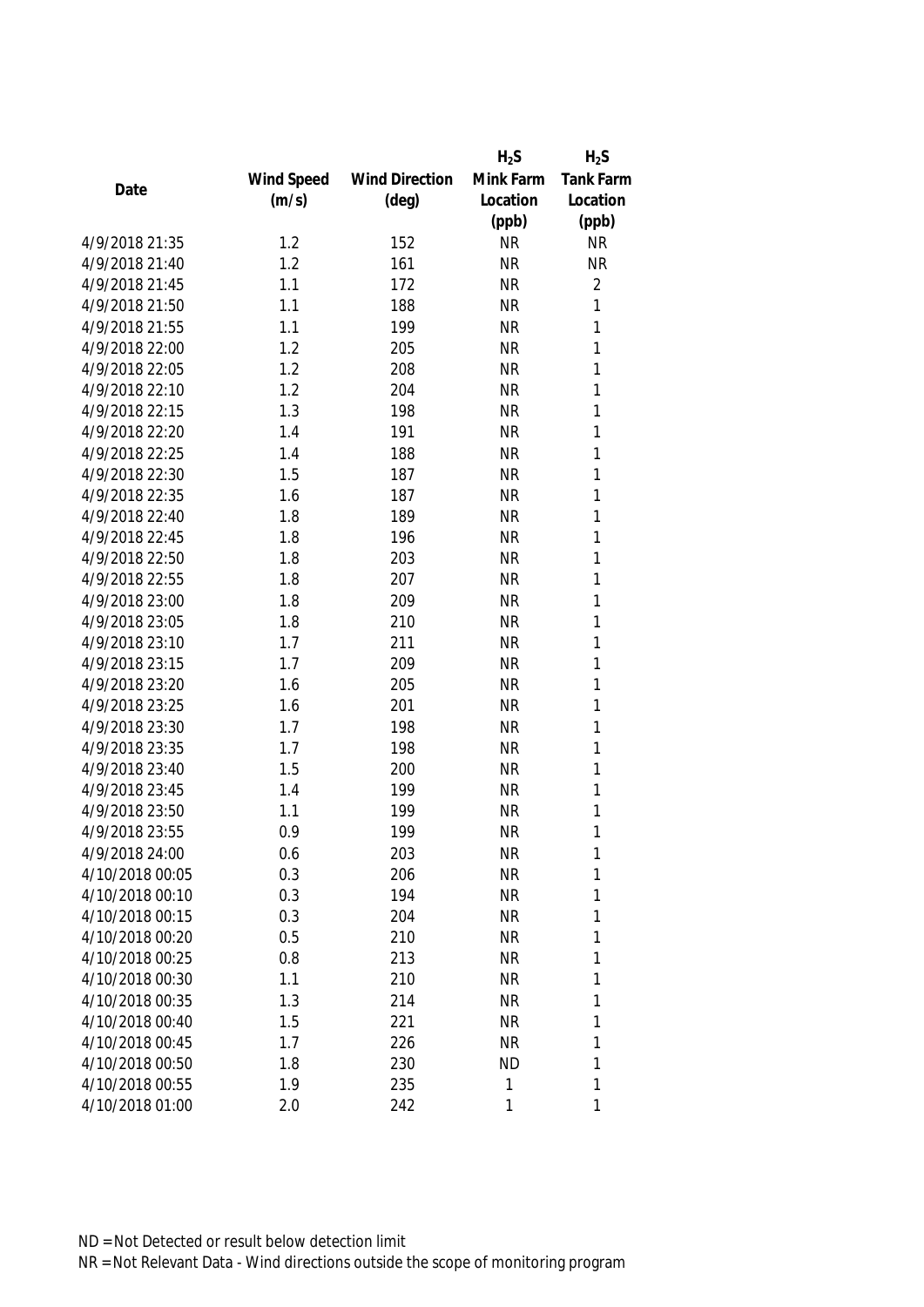|                 |            |                       | $H_2S$         | $H_2S$           |
|-----------------|------------|-----------------------|----------------|------------------|
|                 | Wind Speed | <b>Wind Direction</b> | Mink Farm      | <b>Tank Farm</b> |
| Date            | (m/s)      | $(\text{deg})$        | Location       | Location         |
|                 |            |                       | (ppb)          | (ppb)            |
| 4/10/2018 01:05 | 2.1        | 247                   | 1              | 1                |
| 4/10/2018 01:10 | 2.2        | 250                   | 1              | $\overline{2}$   |
| 4/10/2018 01:15 | 2.4        | 250                   | 1              | $\overline{2}$   |
| 4/10/2018 01:20 | 2.5        | 252                   | <b>ND</b>      | $\overline{2}$   |
| 4/10/2018 01:25 | 2.6        | 252                   | <b>ND</b>      | $\overline{2}$   |
| 4/10/2018 01:30 | 2.7        | 252                   | <b>ND</b>      | $\overline{2}$   |
| 4/10/2018 01:35 | 2.7        | 253                   | <b>ND</b>      | $\overline{2}$   |
| 4/10/2018 01:40 | 2.7        | 252                   | <b>ND</b>      | $\overline{2}$   |
| 4/10/2018 01:45 | 2.6        | 253                   | <b>ND</b>      | $\overline{2}$   |
| 4/10/2018 01:50 | 2.5        | 256                   | 1              | $\overline{2}$   |
| 4/10/2018 01:55 | 2.3        | 263                   | 1              | $\mathbf{1}$     |
| 4/10/2018 02:00 | 2.3        | 268                   | 1              | $\overline{2}$   |
| 4/10/2018 02:05 | 2.2        | 273                   | 1              | 1                |
| 4/10/2018 02:10 | 2.2        | 280                   | 1              | <b>NR</b>        |
| 4/10/2018 02:15 | 2.4        | 288                   | $\overline{2}$ | <b>NR</b>        |
| 4/10/2018 02:20 | 2.6        | 294                   | 1              | <b>NR</b>        |
| 4/10/2018 02:25 | 2.8        | 298                   | <b>ND</b>      | <b>NR</b>        |
| 4/10/2018 02:30 | 2.8        | 303                   | 1              | <b>NR</b>        |
| 4/10/2018 02:35 | 3.0        | 309                   | 1              | <b>NR</b>        |
| 4/10/2018 02:40 | 3.1        | 313                   | <b>ND</b>      | <b>NR</b>        |
| 4/10/2018 02:45 | 2.9        | 317                   | <b>ND</b>      | <b>NR</b>        |
| 4/10/2018 02:50 | 2.6        | 318                   | <b>ND</b>      | <b>NR</b>        |
| 4/10/2018 02:55 | 2.4        | 314                   | 1              | <b>NR</b>        |
| 4/10/2018 03:00 | 2.1        | 307                   | <b>ND</b>      | <b>NR</b>        |
| 4/10/2018 03:05 | 1.9        | 304                   | 1              | <b>NR</b>        |
| 4/10/2018 03:10 | 1.7        | 301                   | <b>ND</b>      | <b>NR</b>        |
| 4/10/2018 03:15 | 1.6        | 295                   | 1              | <b>NR</b>        |
| 4/10/2018 03:20 | 1.6        | 291                   | 1              | <b>NR</b>        |
| 4/10/2018 03:25 | 1.8        | 291                   | 1              | <b>NR</b>        |
| 4/10/2018 03:30 | 1.9        | 291                   | 1              | <b>NR</b>        |
| 4/10/2018 03:35 | 2.0        | 288                   | 1              | <b>NR</b>        |
| 4/10/2018 03:40 | 2.0        | 284                   | $\overline{2}$ | <b>NR</b>        |
| 4/10/2018 03:45 | 2.1        | 283                   | $\overline{2}$ | <b>NR</b>        |
| 4/10/2018 03:50 | 2.1        | 281                   | 3              | <b>NR</b>        |
| 4/10/2018 03:55 | 2.1        | 280                   | 3              | <b>NR</b>        |
| 4/10/2018 04:00 | 2.1        | 280                   | 4              | <b>NR</b>        |
| 4/10/2018 04:05 | 2.1        | 280                   | 4              | <b>NR</b>        |
| 4/10/2018 04:10 | 2.2        | 280                   | 4              | <b>NR</b>        |
| 4/10/2018 04:15 | 2.2        | 280                   | 4              | <b>NR</b>        |
| 4/10/2018 04:20 | 2.2        | 282                   | 3              | <b>NR</b>        |
| 4/10/2018 04:25 | 2.4        | 284                   | $\overline{2}$ | <b>NR</b>        |
| 4/10/2018 04:30 | 2.5        | 287                   | $\overline{2}$ | <b>NR</b>        |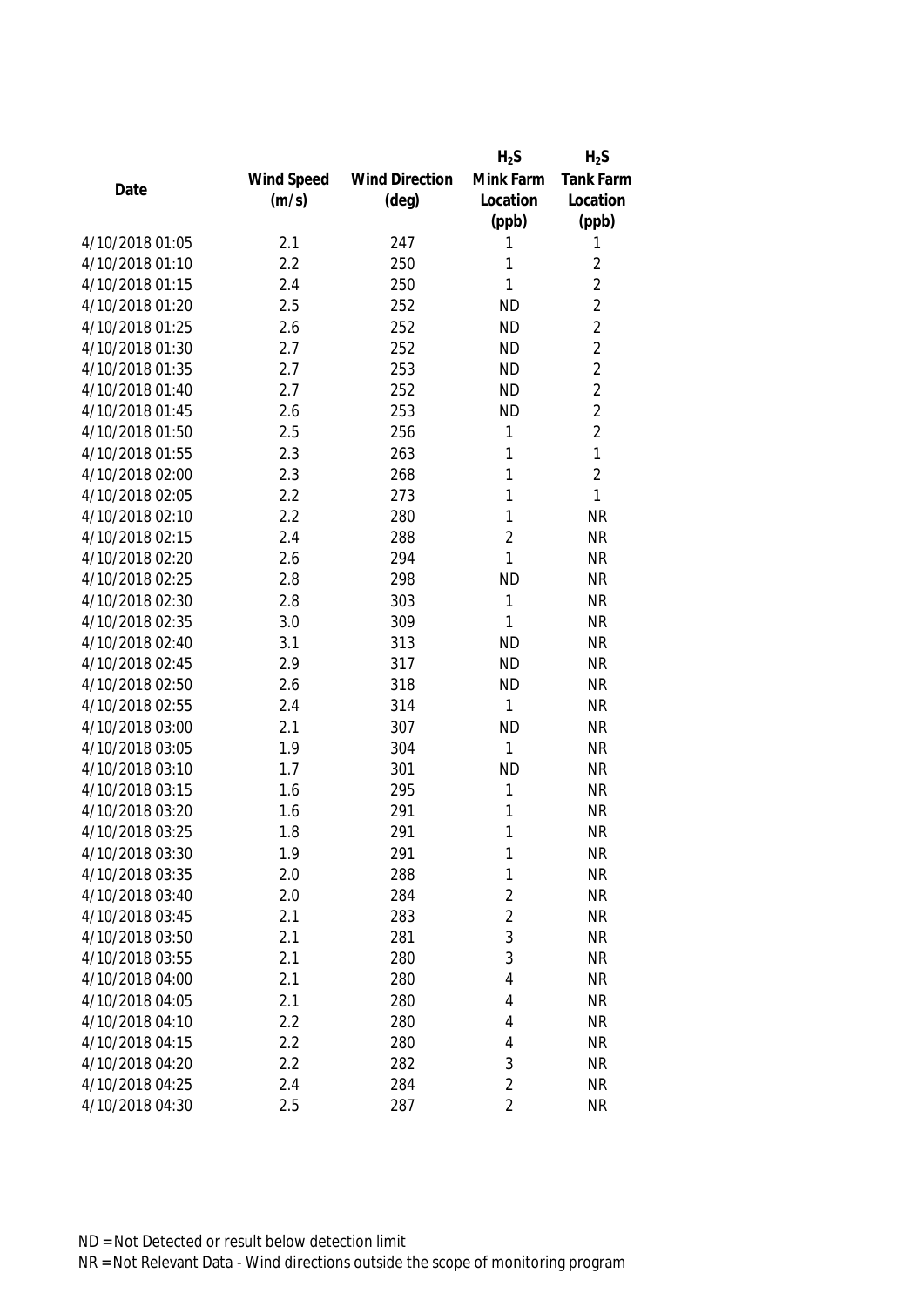|                 |            |                       | $H_2S$         | $H_2S$           |
|-----------------|------------|-----------------------|----------------|------------------|
|                 | Wind Speed | <b>Wind Direction</b> | Mink Farm      | <b>Tank Farm</b> |
| Date            | (m/s)      | $(\text{deg})$        | Location       | Location         |
|                 |            |                       | (ppb)          | (ppb)            |
| 4/10/2018 04:35 | 2.6        | 290                   | 1              | <b>NR</b>        |
| 4/10/2018 04:40 | 2.8        | 293                   | 1              | <b>NR</b>        |
| 4/10/2018 04:45 | 3.0        | 294                   | <b>ND</b>      | <b>NR</b>        |
| 4/10/2018 04:50 | 3.0        | 294                   | 1              | <b>NR</b>        |
| 4/10/2018 04:55 | 3.0        | 291                   | $\overline{2}$ | <b>NR</b>        |
| 4/10/2018 05:00 | 2.8        | 288                   | 3              | <b>NR</b>        |
| 4/10/2018 05:05 | 2.7        | 283                   | 3              | <b>NR</b>        |
| 4/10/2018 05:10 | 2.5        | 278                   | 4              | <b>NR</b>        |
| 4/10/2018 05:15 | 2.3        | 272                   | 4              | $\mathbf{1}$     |
| 4/10/2018 05:20 | 2.1        | 267                   | 3              | 1                |
| 4/10/2018 05:25 | 1.9        | 263                   | 3              | 1                |
| 4/10/2018 05:30 | 2.0        | 258                   | $\overline{2}$ | 1                |
| 4/10/2018 05:35 | 2.1        | 255                   | 1              | 1                |
| 4/10/2018 05:40 | 2.1        | 253                   | 1              | 1                |
| 4/10/2018 05:45 | 2.2        | 250                   | 1              | 1                |
| 4/10/2018 05:50 | 2.2        | 249                   | 1              | 1                |
| 4/10/2018 05:55 | 2.3        | 248                   | 1              | 1                |
| 4/10/2018 06:00 | 2.3        | 248                   | 1              | 1                |
| 4/10/2018 06:05 | 2.3        | 247                   | 1              | 1                |
| 4/10/2018 06:10 | 2.2        | 244                   | 1              | 1                |
| 4/10/2018 06:15 | 2.1        | 243                   | 1              | 1                |
| 4/10/2018 06:20 | 2.2        | 242                   | 1              | 1                |
| 4/10/2018 06:25 | 2.2        | 241                   | <b>ND</b>      | 1                |
| 4/10/2018 06:30 | 2.2        | 240                   | <b>ND</b>      | 1                |
| 4/10/2018 06:35 | 2.3        | 240                   | <b>ND</b>      | 1                |
| 4/10/2018 06:40 | 2.4        | 242                   | <b>ND</b>      | 1                |
| 4/10/2018 06:45 | 2.4        | 243                   | <b>ND</b>      | 1                |
| 4/10/2018 06:50 | 2.3        | 244                   | <b>ND</b>      | 1                |
| 4/10/2018 06:55 | 2.3        | 244                   | <b>ND</b>      | 1                |
| 4/10/2018 07:00 | 2.2        | 245                   | <b>ND</b>      | 1                |
| 4/10/2018 07:05 | 2.2        | 246                   | <b>ND</b>      | 1                |
| 4/10/2018 07:10 | 2.3        | 248                   | <b>ND</b>      | 1                |
| 4/10/2018 07:15 | 2.3        | 248                   | <b>ND</b>      | 1                |
| 4/10/2018 07:20 | 2.3        | 250                   | <b>ND</b>      | 1                |
| 4/10/2018 07:25 | 2.4        | 252                   | <b>ND</b>      | 1                |
| 4/10/2018 07:30 | 2.4        | 253                   | 1              | 1                |
| 4/10/2018 07:35 | 2.3        | 254                   | 1              | 1                |
| 4/10/2018 07:40 | 2.3        | 255                   | $\overline{2}$ | 1                |
| 4/10/2018 07:45 | 2.3        | 255                   | 3              | $\overline{2}$   |
| 4/10/2018 07:50 | 2.3        | 255                   | 4              | $\overline{2}$   |
| 4/10/2018 07:55 | 2.3        | 256                   | 5              | $\overline{2}$   |
| 4/10/2018 08:00 | 2.4        | 257                   | 5              | $\overline{2}$   |
|                 |            |                       |                |                  |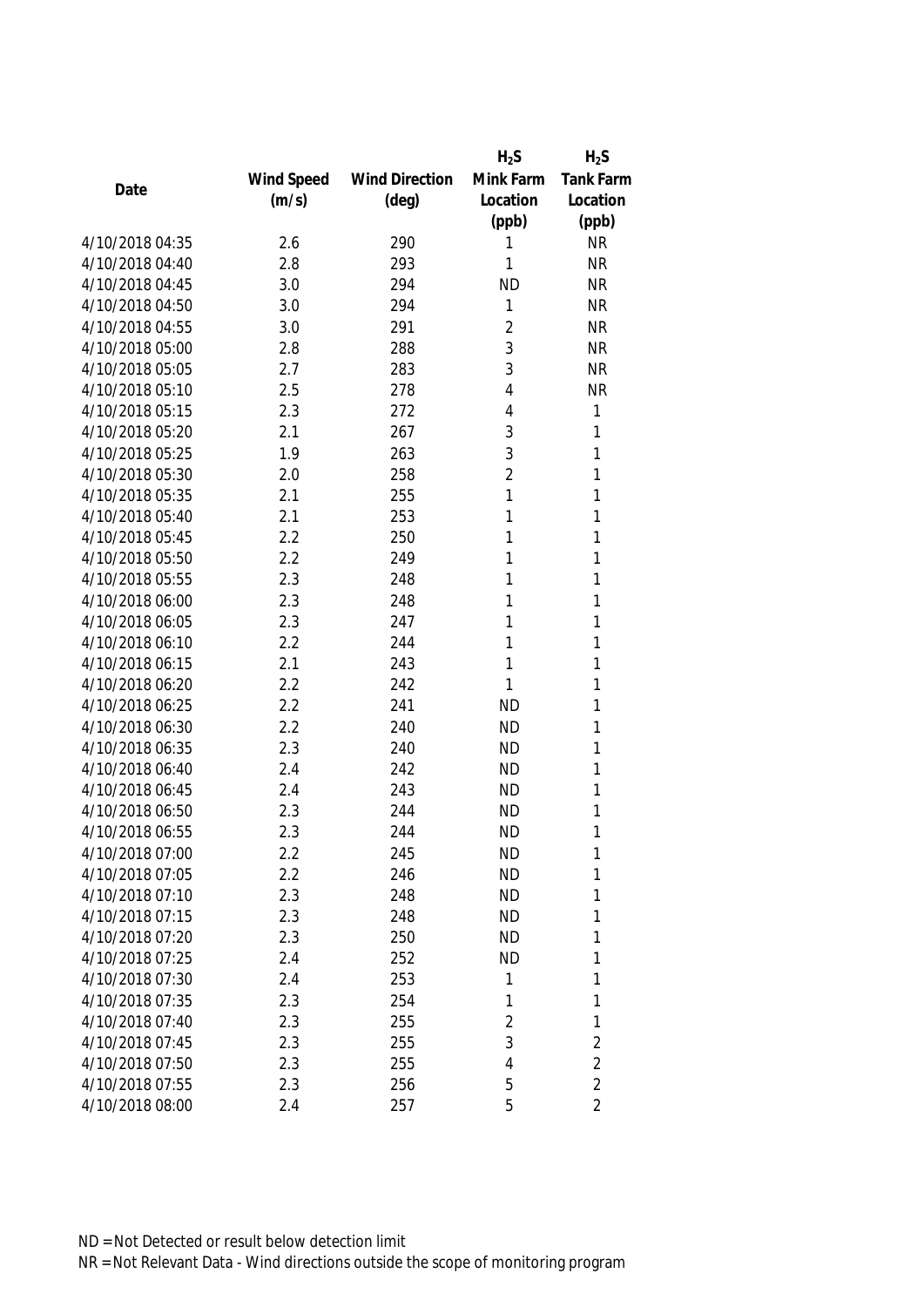|                 |            |                       | $H_2S$         | $H_2S$           |
|-----------------|------------|-----------------------|----------------|------------------|
|                 | Wind Speed | <b>Wind Direction</b> | Mink Farm      | <b>Tank Farm</b> |
| Date            | (m/s)      | $(\text{deg})$        | Location       | Location         |
|                 |            |                       | (ppb)          | (ppb)            |
| 4/10/2018 08:05 | 2.4        | 259                   | 5              | 2                |
| 4/10/2018 08:10 | 2.4        | 262                   | 4              | $\overline{2}$   |
| 4/10/2018 08:15 | 2.4        | 265                   | 3              | $\overline{2}$   |
| 4/10/2018 08:20 | 2.3        | 266                   | $\overline{2}$ | 1                |
| 4/10/2018 08:25 | 2.2        | 267                   | 1              | 1                |
| 4/10/2018 08:30 | 2.0        | 267                   | 1              | 1                |
| 4/10/2018 08:35 | 1.9        | 267                   | 1              | 1                |
| 4/10/2018 08:40 | 1.8        | 260                   | 1              | 1                |
| 4/10/2018 08:45 | 1.6        | 252                   | 1              | 1                |
| 4/10/2018 08:50 | 1.5        | 245                   | 1              | 1                |
| 4/10/2018 08:55 | 1.3        | 239                   | 1              | 1                |
| 4/10/2018 09:00 | 1.2        | 240                   | 1              | 1                |
| 4/10/2018 09:05 | 1.2        | 241                   | 1              | 1                |
| 4/10/2018 09:10 | 1.2        | 241                   | 1              | 1                |
| 4/10/2018 09:15 | 1.3        | 246                   | 1              | 1                |
| 4/10/2018 09:20 | 1.4        | 248                   | 1              | 1                |
| 4/10/2018 09:25 | 1.6        | 251                   | 1              | 1                |
| 4/10/2018 09:30 | 1.8        | 246                   | 1              | 1                |
| 4/10/2018 09:35 | 1.8        | 245                   | 1              | 1                |
| 4/10/2018 09:40 | 1.8        | 246                   | 1              | 1                |
| 4/10/2018 09:45 | 1.8        | 249                   | 1              | 1                |
| 4/10/2018 09:50 | 1.8        | 253                   | 1              | 1                |
| 4/10/2018 09:55 | 1.9        | 252                   | 1              | 1                |
| 4/10/2018 10:00 | 1.9        | 250                   | <b>ND</b>      | $\overline{2}$   |
| 4/10/2018 10:05 | 2.0        | 248                   | <b>ND</b>      | 1                |
| 4/10/2018 10:10 | 2.0        | 244                   | <b>ND</b>      | 1                |
| 4/10/2018 10:15 | 2.0        | 245                   | <b>ND</b>      | 1                |
| 4/10/2018 10:20 | 2.1        | 243                   | <b>ND</b>      | 1                |
| 4/10/2018 10:25 | 2.0        | 242                   | <b>ND</b>      | 1                |
| 4/10/2018 10:30 | 2.0        | 245                   | <b>ND</b>      | 1                |
| 4/10/2018 10:35 | 2.1        | 246                   | <b>ND</b>      | 1                |
| 4/10/2018 10:40 | 2.1        | 251                   | 1              | 1                |
| 4/10/2018 10:45 | 2.3        | 248                   | 1              | 1                |
| 4/10/2018 10:50 | 2.4        | 247                   | 1              | 1                |
| 4/10/2018 10:55 | 2.5        | 249                   | <b>ND</b>      | 1                |
| 4/10/2018 11:00 | 2.4        | 247                   | <b>ND</b>      | 1                |
| 4/10/2018 11:05 | 2.6        | 252                   | <b>ND</b>      | 1                |
| 4/10/2018 11:10 | 2.4        | 259                   | <b>ND</b>      | 1                |
| 4/10/2018 11:15 | 2.4        | 259                   | <b>ND</b>      | 1                |
| 4/10/2018 11:20 | 2.5        | 258                   | <b>ND</b>      | 1                |
| 4/10/2018 11:25 | 2.6        | 257                   | <b>ND</b>      | 1                |
| 4/10/2018 11:30 | 2.8        | 264                   | <b>ND</b>      | 1                |
|                 |            |                       |                |                  |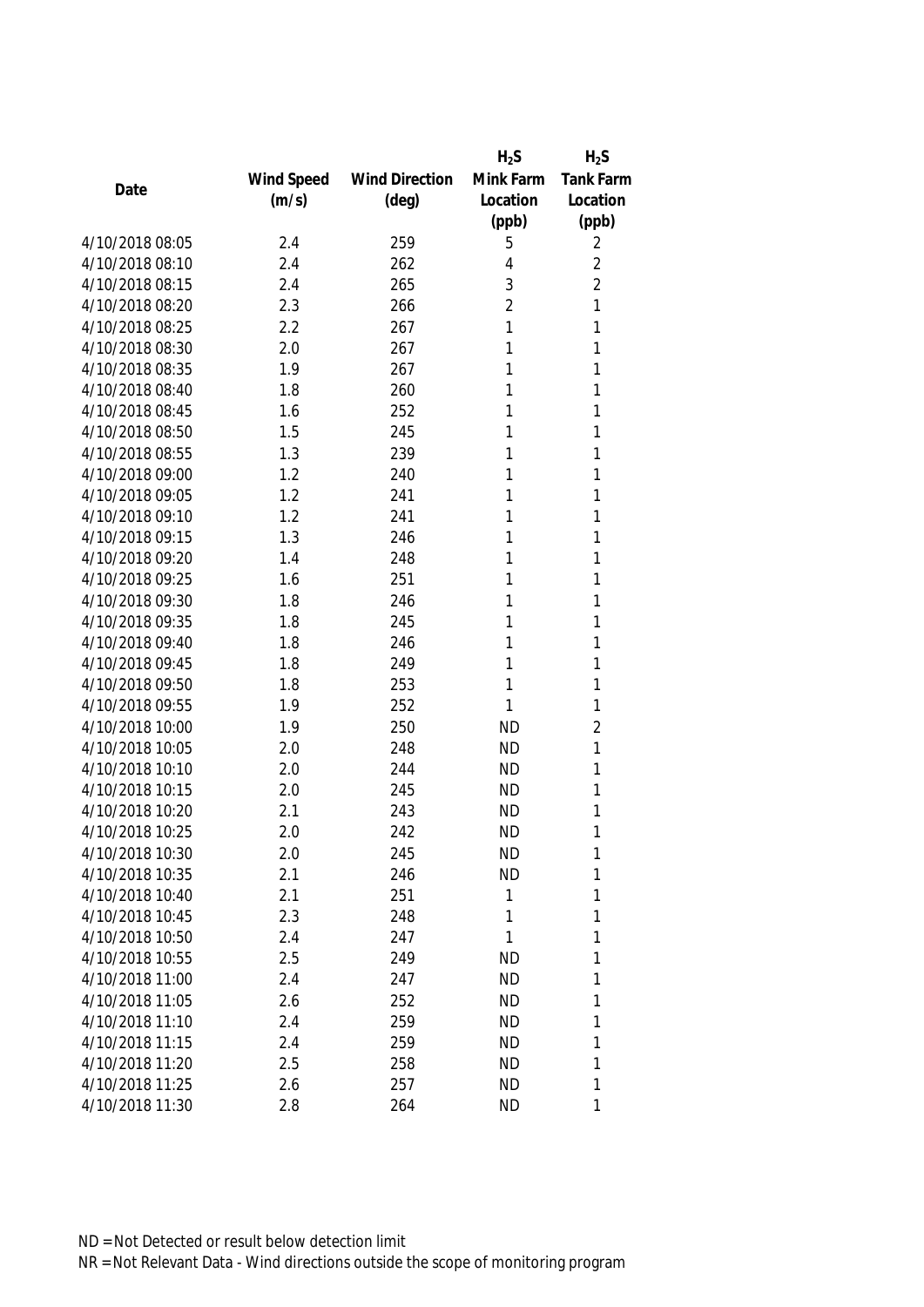|                 |            |                       | $H_2S$    | $H_2S$    |
|-----------------|------------|-----------------------|-----------|-----------|
|                 | Wind Speed | <b>Wind Direction</b> | Mink Farm | Tank Farm |
| Date            | (m/s)      | $(\text{deg})$        | Location  | Location  |
|                 |            |                       | (ppb)     | (ppb)     |
| 4/10/2018 11:35 | 2.8        | 263                   | <b>NR</b> | <b>NR</b> |
| 4/10/2018 11:40 | 3.0        | 259                   | <b>ND</b> | 1         |
| 4/10/2018 11:45 | 3.2        | 262                   | <b>ND</b> | 1         |
| 4/10/2018 11:50 | 3.3        | 270                   | 1         | 1         |
| 4/10/2018 11:55 | 3.4        | 276                   | 1         | <b>NR</b> |
| 4/10/2018 12:00 | 3.3        | 274                   | 1         | 1         |
| 4/10/2018 12:05 | 3.3        | 273                   | 1         | 1         |
| 4/10/2018 12:10 | 3.4        | 267                   | 1         | 1         |
| 4/10/2018 12:15 | 3.5        | 267                   | 1         | 1         |
| 4/10/2018 12:20 | 3.4        | 265                   | 1         | 1         |
| 4/10/2018 12:25 | 3.5        | 261                   | 1         | 1         |
| 4/10/2018 12:30 | 3.5        | 261                   | 1         | 1         |
| 4/10/2018 12:35 | 3.5        | 264                   | 1         | 1         |
| 4/10/2018 12:40 | 3.4        | 269                   | 1         | 1         |
| 4/10/2018 12:45 | 3.3        | 274                   | 1         | 1         |
| 4/10/2018 12:50 | 3.3        | 277                   | 1         | <b>NR</b> |
| 4/10/2018 12:55 | 3.3        | 282                   | 1         | <b>NR</b> |
| 4/10/2018 13:00 | 3.4        | 284                   | 1         | <b>NR</b> |
| 4/10/2018 13:05 | 3.6        | 285                   | 1         | <b>NR</b> |
| 4/10/2018 13:10 | 3.8        | 283                   | 1         | <b>NR</b> |
| 4/10/2018 13:15 | 3.8        | 281                   | <b>ND</b> | <b>NR</b> |
| 4/10/2018 13:20 | 3.8        | 279                   | <b>ND</b> | <b>NR</b> |
| 4/10/2018 13:25 | 3.8        | 271                   | 1         | 1         |
| 4/10/2018 13:30 | 4.0        | 265                   | 1         | 1         |
| 4/10/2018 13:35 | 3.9        | 261                   | 1         | 1         |
| 4/10/2018 13:40 | 3.8        | 259                   | 1         | <b>ND</b> |
| 4/10/2018 13:45 | 3.8        | 254                   | 1         | 1         |
| 4/10/2018 13:50 | 3.9        | 254                   | 1         | 1         |
| 4/10/2018 13:55 | 3.9        | 256                   | 1         | 1         |
| 4/10/2018 14:00 | 3.7        | 258                   | 1         | 1         |
| 4/10/2018 14:05 | 3.7        | 256                   | <b>ND</b> | 1         |
| 4/10/2018 14:10 | 4.0        | 256                   | <b>ND</b> | 1         |
| 4/10/2018 14:15 | 4.1        | 255                   | <b>ND</b> | 1         |
| 4/10/2018 14:20 | 4.1        | 256                   | <b>ND</b> | 1         |
| 4/10/2018 14:25 | 4.1        | 259                   | <b>ND</b> | 1         |
| 4/10/2018 14:30 | 4.3        | 263                   | <b>ND</b> | 1         |
| 4/10/2018 14:35 | 4.4        | 262                   | <b>ND</b> | 1         |
| 4/10/2018 14:40 | 4.1        | 267                   | <b>ND</b> | 1         |
| 4/10/2018 14:45 | 4.0        | 273                   | <b>ND</b> | 1         |
| 4/10/2018 14:50 | 3.9        | 275                   | <b>ND</b> | 1         |
| 4/10/2018 14:55 | 3.7        | 275                   | <b>ND</b> | 1         |
| 4/10/2018 15:00 | 3.8        | 277                   | <b>ND</b> | <b>NR</b> |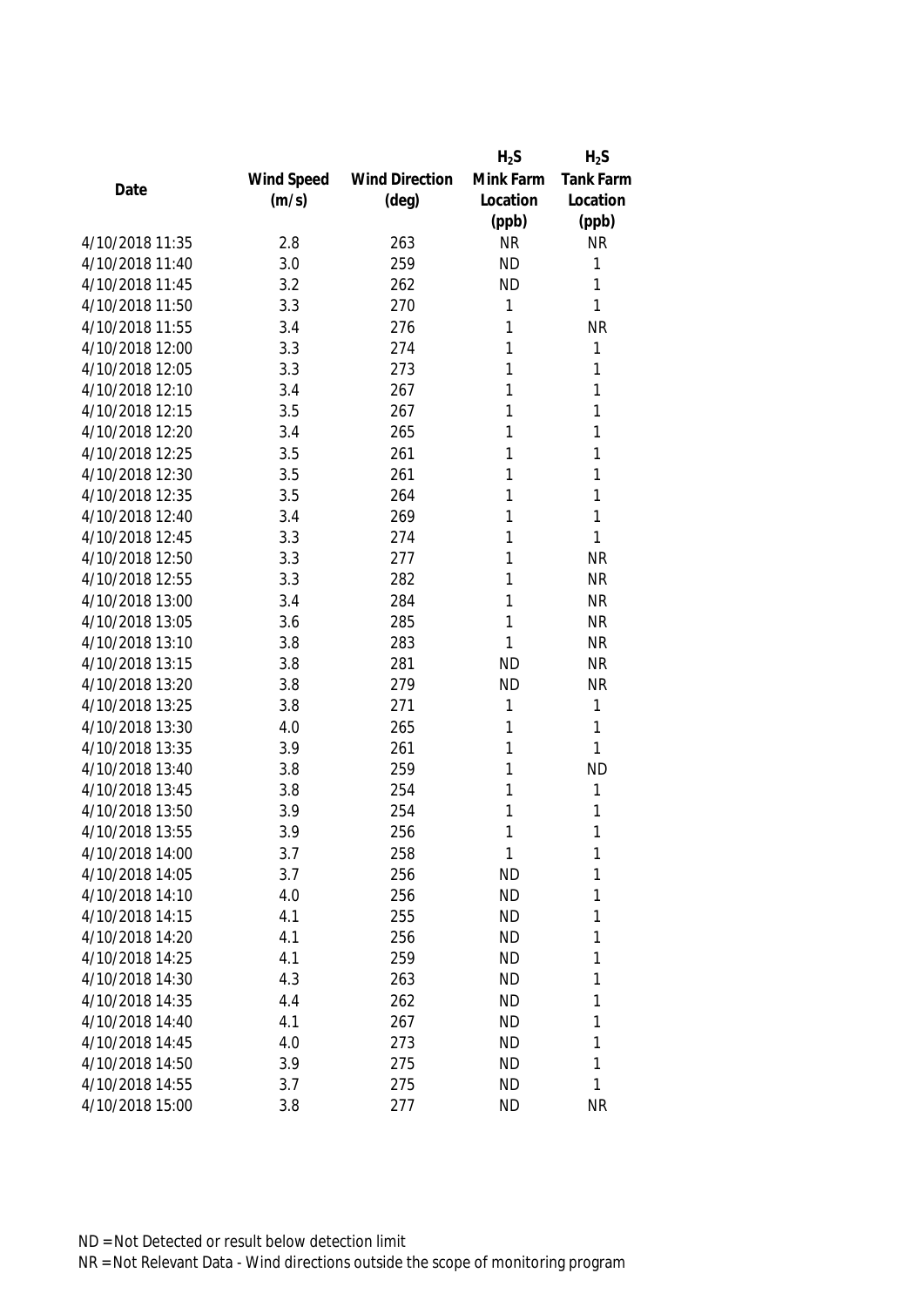|                 |            |                       | $H_2S$    | $H_2S$           |
|-----------------|------------|-----------------------|-----------|------------------|
|                 | Wind Speed | <b>Wind Direction</b> | Mink Farm | <b>Tank Farm</b> |
| Date            | (m/s)      | $(\text{deg})$        | Location  | Location         |
|                 |            |                       | (ppb)     | (ppb)            |
| 4/10/2018 15:05 | 3.8        | 285                   | <b>ND</b> | <b>NR</b>        |
| 4/10/2018 15:10 | 3.9        | 284                   | 1         | <b>NR</b>        |
| 4/10/2018 15:15 | 4.0        | 280                   | <b>ND</b> | <b>NR</b>        |
| 4/10/2018 15:20 | 4.0        | 276                   | <b>ND</b> | <b>NR</b>        |
| 4/10/2018 15:25 | 4.3        | 273                   | <b>ND</b> | 1                |
| 4/10/2018 15:30 | 4.1        | 265                   | <b>ND</b> | 1                |
| 4/10/2018 15:35 | 4.2        | 261                   | <b>ND</b> | 1                |
| 4/10/2018 15:40 | 4.1        | 263                   | <b>ND</b> | 1                |
| 4/10/2018 15:45 | 4.1        | 266                   | 1         | 1                |
| 4/10/2018 15:50 | 4.3        | 267                   | 1         | 1                |
| 4/10/2018 15:55 | 4.3        | 270                   | 1         | 1                |
| 4/10/2018 16:00 | 4.3        | 271                   | 1         | 1                |
| 4/10/2018 16:05 | 4.5        | 268                   | 1         | 1                |
| 4/10/2018 16:10 | 4.6        | 267                   | <b>ND</b> | 1                |
| 4/10/2018 16:15 | 4.6        | 268                   | <b>ND</b> | 1                |
| 4/10/2018 16:20 | 4.5        | 266                   | 1         | 1                |
| 4/10/2018 16:25 | 4.5        | 267                   | 1         | 1                |
| 4/10/2018 16:30 | 4.5        | 268                   | 1         | 1                |
| 4/10/2018 16:35 | 4.4        | 270                   | 1         | 1                |
| 4/10/2018 16:40 | 4.3        | 264                   | 1         | 1                |
| 4/10/2018 16:45 | 4.2        | 261                   | 1         | 1                |
| 4/10/2018 16:50 | 4.4        | 262                   | 1         | 1                |
| 4/10/2018 16:55 | 4.3        | 260                   | 1         | 1                |
| 4/10/2018 17:00 | 4.4        | 257                   | 1         | 1                |
| 4/10/2018 17:05 | 4.2        | 257                   | 1         | 1                |
| 4/10/2018 17:10 | 4.1        | 260                   | 1         | 1                |
| 4/10/2018 17:15 | 3.9        | 261                   | 1         | 1                |
| 4/10/2018 17:20 | 3.7        | 258                   | 1         | 1                |
| 4/10/2018 17:25 | 3.6        | 255                   | 1         | 1                |
| 4/10/2018 17:30 | 3.7        | 254                   | 1         | 1                |
| 4/10/2018 17:35 | 3.8        | 253                   | 1         | 1                |
| 4/10/2018 17:40 | 3.9        | 252                   | 1         | <b>ND</b>        |
| 4/10/2018 17:45 | 4.0        | 250                   | 1         | <b>ND</b>        |
| 4/10/2018 17:50 | 4.1        | 250                   | 1         | 1                |
| 4/10/2018 17:55 | 4.3        | 252                   | 1         | 1                |
| 4/10/2018 18:00 | 4.1        | 251                   | 1         | 1                |
| 4/10/2018 18:05 | 4.1        | 252                   | 1         | 1                |
| 4/10/2018 18:10 | 4.1        | 252                   | 1         | 1                |
| 4/10/2018 18:15 | 4.1        | 253                   | 1         | $\overline{2}$   |
| 4/10/2018 18:20 | 4.2        | 255                   | 1         | $\overline{2}$   |
| 4/10/2018 18:25 | 4.2        | 256                   | 1         | $\overline{2}$   |
| 4/10/2018 18:30 | 4.2        | 259                   | 1         | $\overline{2}$   |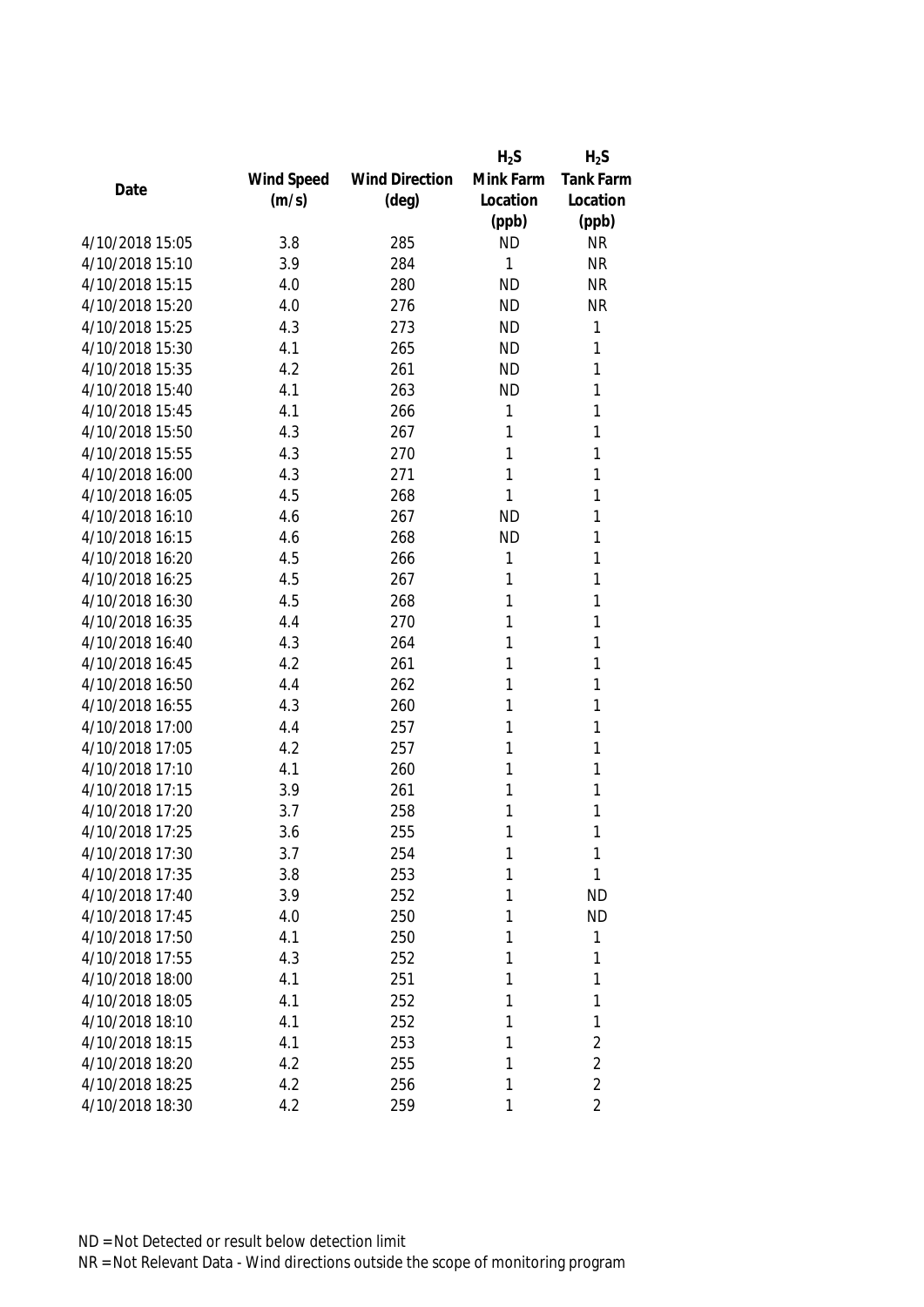|                 |            |                       | $H_2S$    | $H_2S$           |
|-----------------|------------|-----------------------|-----------|------------------|
|                 | Wind Speed | <b>Wind Direction</b> | Mink Farm | <b>Tank Farm</b> |
| Date            | (m/s)      | $(\text{deg})$        | Location  | Location         |
|                 |            |                       | (ppb)     | (ppb)            |
| 4/10/2018 18:35 | 4.3        | 258                   | Τ         | 2                |
| 4/10/2018 18:40 | 4.3        | 256                   | 1         | 1                |
| 4/10/2018 18:45 | 4.5        | 253                   | 1         | 1                |
| 4/10/2018 18:50 | 4.5        | 253                   | 1         | 1                |
| 4/10/2018 18:55 | 4.3        | 253                   | 1         | 1                |
| 4/10/2018 19:00 | 4.5        | 252                   | 1         | 1                |
| 4/10/2018 19:05 | 4.6        | 254                   | 1         | 1                |
| 4/10/2018 19:10 | 4.6        | 256                   | 1         | 1                |
| 4/10/2018 19:15 | 4.5        | 257                   | 1         | 1                |
| 4/10/2018 19:20 | 4.3        | 256                   | 1         | 1                |
| 4/10/2018 19:25 | 4.2        | 253                   | 1         | 1                |
| 4/10/2018 19:30 | 4.2        | 253                   | 1         | 1                |
| 4/10/2018 19:35 | 4.1        | 254                   | 1         | 1                |
| 4/10/2018 19:40 | 4.1        | 255                   | <b>ND</b> | $\overline{2}$   |
| 4/10/2018 19:45 | 4.0        | 255                   | <b>ND</b> | $\overline{2}$   |
| 4/10/2018 19:50 | 4.3        | 256                   | <b>ND</b> | $\overline{2}$   |
| 4/10/2018 19:55 | 4.3        | 259                   | <b>ND</b> | 1                |
| 4/10/2018 20:00 | 4.3        | 258                   | <b>ND</b> | 1                |
| 4/10/2018 20:05 | 4.2        | 256                   | <b>ND</b> | 1                |
| 4/10/2018 20:10 | 4.2        | 256                   | 1         | 1                |
| 4/10/2018 20:15 | 4.4        | 256                   | 1         | 1                |
| 4/10/2018 20:20 | 4.4        | 257                   | 1         | 1                |
| 4/10/2018 20:25 | 4.4        | 257                   | 1         | 1                |
| 4/10/2018 20:30 | 4.4        | 258                   | 1         | 1                |
| 4/10/2018 20:35 | 4.5        | 260                   | 1         | 1                |
| 4/10/2018 20:40 | 4.6        | 260                   | 1         | 1                |
| 4/10/2018 20:45 | 4.4        | 260                   | <b>ND</b> | 1                |
| 4/10/2018 20:50 | 4.5        | 260                   | <b>ND</b> | 1                |
| 4/10/2018 20:55 | 4.6        | 260                   | <b>ND</b> | 1                |
| 4/10/2018 21:00 | 4.8        | 260                   | <b>ND</b> | 1                |
| 4/10/2018 21:05 | 4.8        | 260                   | <b>ND</b> | 1                |
| 4/10/2018 21:10 | 4.8        | 259                   | <b>ND</b> | 1                |
| 4/10/2018 21:15 | 4.9        | 258                   | <b>ND</b> | 1                |
| 4/10/2018 21:20 | 4.9        | 258                   | 1         | 1                |
| 4/10/2018 21:25 | 4.8        | 257                   | 1         | $\sqrt{2}$       |
| 4/10/2018 21:30 | 4.8        | 255                   | 1         | $\sqrt{2}$       |
| 4/10/2018 21:35 | 4.6        | 256                   | 1         | $\overline{2}$   |
| 4/10/2018 21:40 | 4.6        | 255                   | 1         | $\sqrt{2}$       |
| 4/10/2018 21:45 | 4.7        | 256                   | 1         | $\overline{2}$   |
| 4/10/2018 21:50 | 4.7        | 255                   | 1         | $\overline{2}$   |
| 4/10/2018 21:55 | 4.7        | 255                   | 1         | $\overline{2}$   |
| 4/10/2018 22:00 | 4.8        | 255                   | 1         | $\overline{2}$   |
|                 |            |                       |           |                  |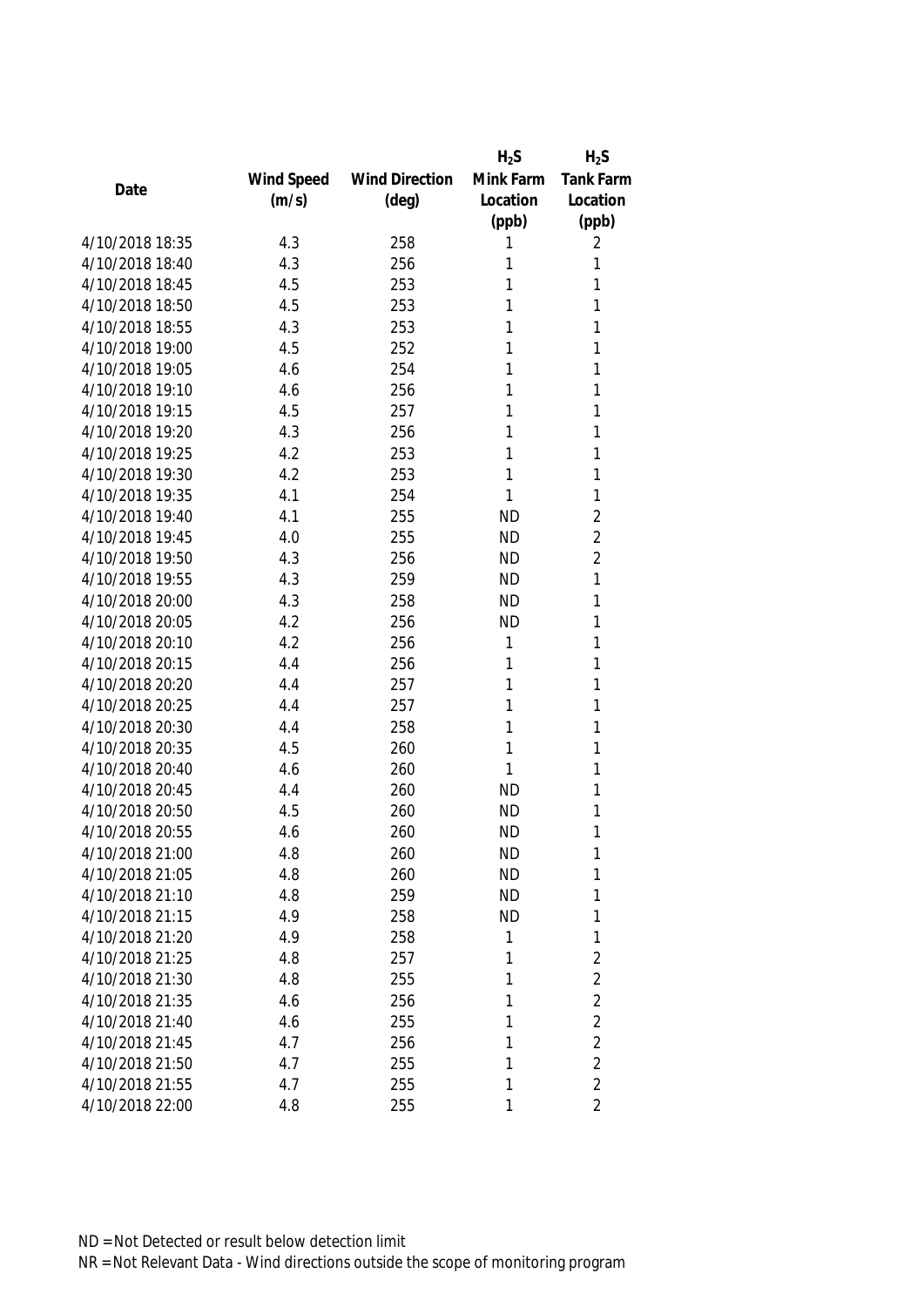|                 |            |                       | $H_2S$    | $H_2S$         |
|-----------------|------------|-----------------------|-----------|----------------|
|                 | Wind Speed | <b>Wind Direction</b> | Mink Farm | Tank Farm      |
| Date            | (m/s)      | $(\text{deg})$        | Location  | Location       |
|                 |            |                       | (ppb)     | (ppb)          |
| 4/10/2018 22:05 | 4.9        | 254                   | 1         | 2              |
| 4/10/2018 22:10 | 4.9        | 254                   | 1         | $\overline{2}$ |
| 4/10/2018 22:15 | 5.0        | 253                   | 1         | 1              |
| 4/10/2018 22:20 | 5.0        | 253                   | 1         | 1              |
| 4/10/2018 22:25 | 4.9        | 253                   | <b>ND</b> | 1              |
| 4/10/2018 22:30 | 4.9        | 253                   | <b>ND</b> | 1              |
| 4/10/2018 22:35 | 5.1        | 253                   | <b>ND</b> | 1              |
| 4/10/2018 22:40 | 5.0        | 254                   | 1         | 1              |
| 4/10/2018 22:45 | 5.0        | 254                   | 1         | 1              |
| 4/10/2018 22:50 | 5.0        | 256                   | 1         | 1              |
| 4/10/2018 22:55 | 5.0        | 256                   | 1         | 1              |
| 4/10/2018 23:00 | 4.9        | 256                   | 1         | $\overline{2}$ |
| 4/10/2018 23:05 | 4.7        | 257                   | 1         | 1              |
| 4/10/2018 23:10 | 4.7        | 256                   | <b>ND</b> | $\overline{2}$ |
| 4/10/2018 23:15 | 4.6        | 256                   | <b>ND</b> | 1              |
| 4/10/2018 23:20 | 4.5        | 255                   | 1         | 1              |
| 4/10/2018 23:25 | 4.4        | 254                   | <b>ND</b> | 1              |
| 4/10/2018 23:30 | 4.1        | 251                   | 1         | 1              |
| 4/10/2018 23:35 | 3.9        | 247                   | 1         | 1              |
| 4/10/2018 23:40 | 3.6        | 244                   | 1         | 1              |
| 4/10/2018 23:45 | 3.3        | 239                   | 1         | 1              |
| 4/10/2018 23:50 | 3.3        | 233                   | <b>ND</b> | $\overline{2}$ |
| 4/10/2018 23:55 | 3.0        | 226                   | <b>NR</b> | $\overline{2}$ |
| 4/10/2018 24:00 | 3.2        | 221                   | <b>NR</b> | $\overline{2}$ |
| 4/11/2018 00:05 | 3.4        | 217                   | <b>NR</b> | $\overline{2}$ |
| 4/11/2018 00:10 | 3.5        | 211                   | <b>NR</b> | 1              |
| 4/11/2018 00:15 | 3.5        | 206                   | <b>NR</b> | 1              |
| 4/11/2018 00:20 | 3.4        | 201                   | <b>NR</b> | 1              |
| 4/11/2018 00:25 | 3.4        | 197                   | <b>NR</b> | 1              |
| 4/11/2018 00:30 | 3.3        | 194                   | <b>NR</b> | 1              |
| 4/11/2018 00:35 | 3.2        | 189                   | <b>NR</b> | <b>ND</b>      |
| 4/11/2018 00:40 | 3.2        | 187                   | <b>NR</b> | 1              |
| 4/11/2018 00:45 | 3.3        | 185                   | <b>NR</b> | 1              |
| 4/11/2018 00:50 | 3.3        | 185                   | <b>NR</b> | 1              |
| 4/11/2018 00:55 | 3.4        | 184                   | <b>NR</b> | 1              |
| 4/11/2018 01:00 | 3.5        | 185                   | <b>NR</b> | 1              |
| 4/11/2018 01:05 | 3.5        | 185                   | <b>NR</b> | $\overline{2}$ |
| 4/11/2018 01:10 | 3.4        | 184                   | <b>NR</b> | 1              |
| 4/11/2018 01:15 | 3.4        | 185                   | <b>NR</b> | 1              |
| 4/11/2018 01:20 | 3.5        | 183                   | NR        | 1              |
| 4/11/2018 01:25 | 3.5        | 181                   | <b>NR</b> | 1              |
| 4/11/2018 01:30 | 3.5        | 179                   | <b>NR</b> | 1              |
|                 |            |                       |           |                |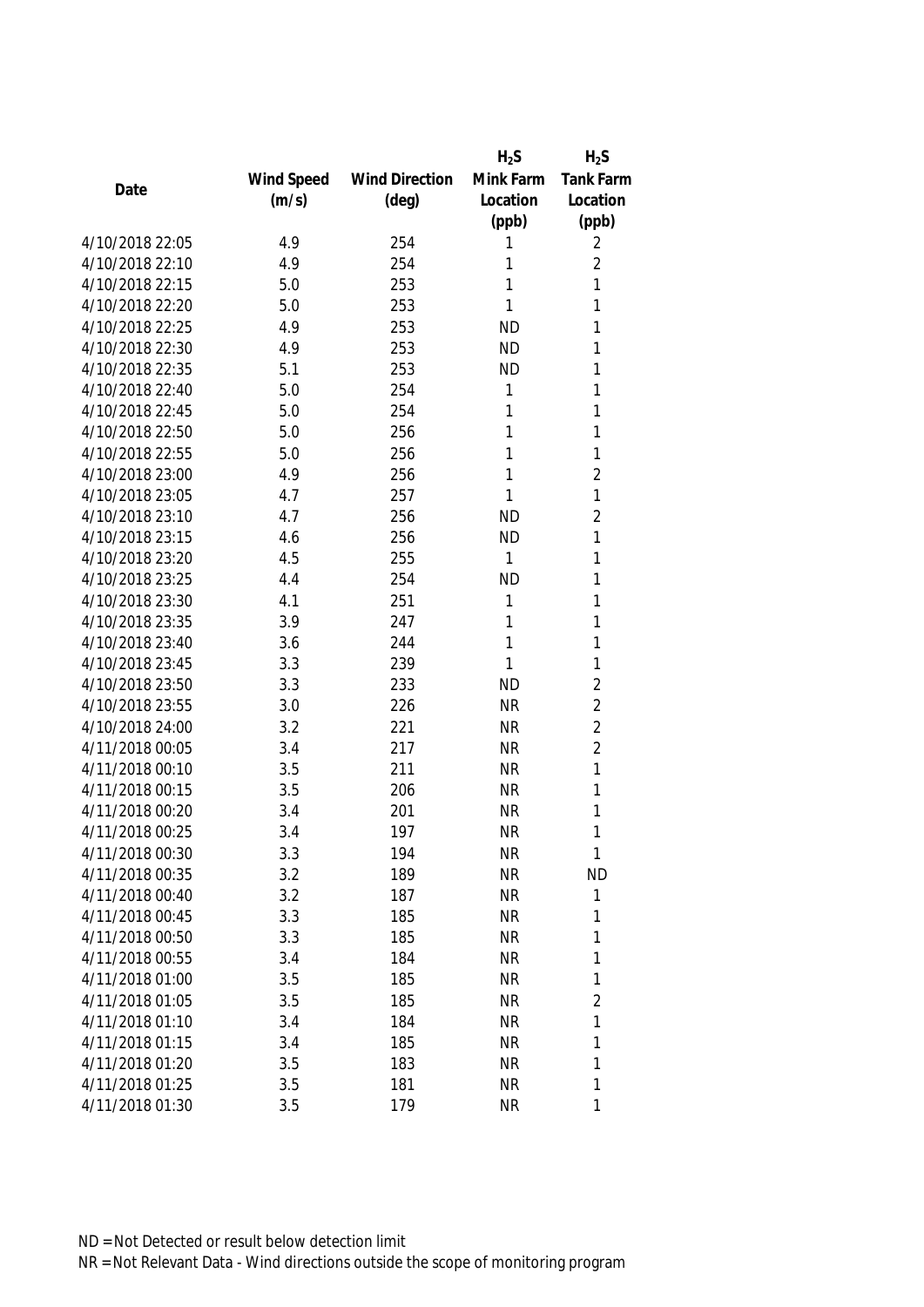|                 |            |                       | $H_2S$    | $H_2S$           |
|-----------------|------------|-----------------------|-----------|------------------|
|                 | Wind Speed | <b>Wind Direction</b> | Mink Farm | <b>Tank Farm</b> |
| Date            | (m/s)      | $(\text{deg})$        | Location  | Location         |
|                 |            |                       | (ppb)     | (ppb)            |
| 4/11/2018 01:35 | 3.5        | 177                   | <b>NR</b> | 1                |
| 4/11/2018 01:40 | 3.6        | 175                   | <b>NR</b> | 1                |
| 4/11/2018 01:45 | 3.7        | 174                   | <b>NR</b> | 1                |
| 4/11/2018 01:50 | 3.7        | 173                   | <b>NR</b> | 1                |
| 4/11/2018 01:55 | 3.7        | 174                   | <b>NR</b> | 1                |
| 4/11/2018 02:00 | 3.8        | 175                   | <b>NR</b> | 1                |
| 4/11/2018 02:05 | 3.8        | 176                   | <b>NR</b> | 1                |
| 4/11/2018 02:10 | 3.8        | 178                   | <b>NR</b> | 1                |
| 4/11/2018 02:15 | 3.8        | 179                   | <b>NR</b> | 1                |
| 4/11/2018 02:20 | 3.8        | 182                   | <b>NR</b> | 1                |
| 4/11/2018 02:25 | 3.8        | 183                   | <b>NR</b> | 1                |
| 4/11/2018 02:30 | 3.7        | 183                   | <b>NR</b> | 1                |
| 4/11/2018 02:35 | 3.7        | 184                   | <b>NR</b> | 1                |
| 4/11/2018 02:40 | 3.8        | 185                   | <b>NR</b> | 1                |
| 4/11/2018 02:45 | 3.8        | 187                   | <b>NR</b> | 1                |
| 4/11/2018 02:50 | 3.9        | 188                   | <b>NR</b> | 1                |
| 4/11/2018 02:55 | 4.0        | 190                   | <b>NR</b> | 1                |
| 4/11/2018 03:00 | 4.1        | 192                   | <b>NR</b> | 1                |
| 4/11/2018 03:05 | 4.2        | 194                   | <b>NR</b> | 1                |
| 4/11/2018 03:10 | 4.3        | 195                   | <b>NR</b> | 1                |
| 4/11/2018 03:15 | 4.4        | 196                   | <b>NR</b> | 1                |
| 4/11/2018 03:20 | 4.4        | 195                   | <b>NR</b> | 1                |
| 4/11/2018 03:25 | 4.4        | 196                   | <b>NR</b> | 1                |
| 4/11/2018 03:30 | 4.5        | 196                   | <b>NR</b> | 1                |
| 4/11/2018 03:35 | 4.4        | 196                   | <b>NR</b> | 1                |
| 4/11/2018 03:40 | 4.4        | 197                   | <b>NR</b> | 1                |
| 4/11/2018 03:45 | 4.4        | 198                   | <b>NR</b> | 1                |
| 4/11/2018 03:50 | 4.5        | 199                   | <b>NR</b> | 1                |
| 4/11/2018 03:55 | 4.5        | 199                   | <b>NR</b> | 1                |
| 4/11/2018 04:00 | 4.6        | 200                   | <b>NR</b> | 1                |
| 4/11/2018 04:05 | 4.6        | 201                   | <b>NR</b> | 1                |
| 4/11/2018 04:10 | 4.5        | 202                   | <b>NR</b> | 1                |
| 4/11/2018 04:15 | 4.5        | 201                   | <b>NR</b> | 1                |
| 4/11/2018 04:20 | 4.4        | 201                   | <b>NR</b> | 1                |
| 4/11/2018 04:25 | 4.4        | 201                   | <b>NR</b> | 1                |
| 4/11/2018 04:30 | 4.3        | 201                   | <b>NR</b> | 1                |
| 4/11/2018 04:35 | 4.3        | 200                   | <b>NR</b> | 1                |
| 4/11/2018 04:40 | 4.4        | 199                   | NR        | 1                |
| 4/11/2018 04:45 | 4.5        | 199                   | <b>NR</b> | 1                |
| 4/11/2018 04:50 | 4.6        | 198                   | NR        | 1                |
| 4/11/2018 04:55 | 4.6        | 197                   | <b>NR</b> | 1                |
| 4/11/2018 05:00 | 4.6        | 197                   | <b>NR</b> | 1                |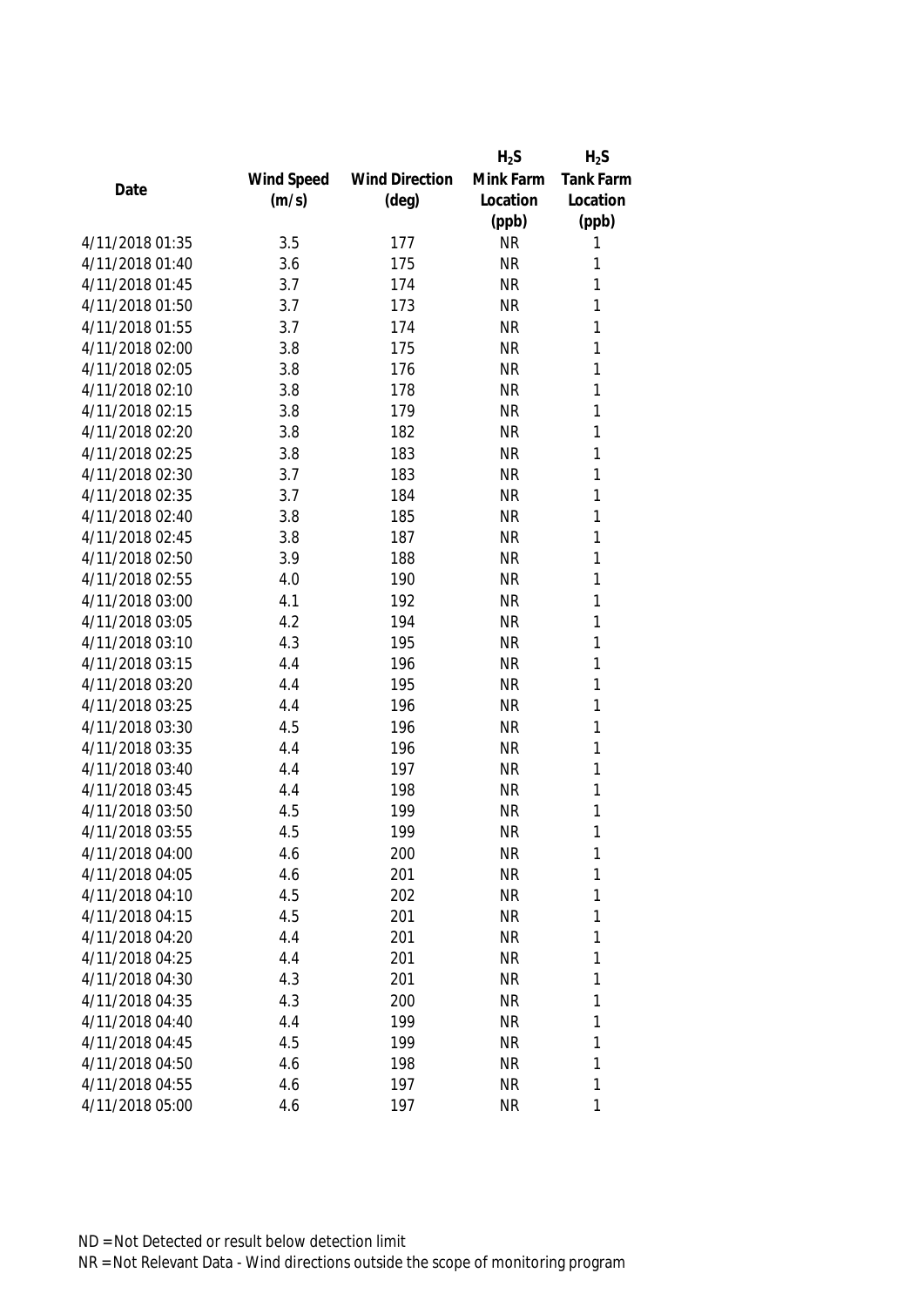|                 |            |                       | $H_2S$    | $H_2S$           |
|-----------------|------------|-----------------------|-----------|------------------|
|                 | Wind Speed | <b>Wind Direction</b> | Mink Farm | <b>Tank Farm</b> |
| Date            | (m/s)      | $(\text{deg})$        | Location  | Location         |
|                 |            |                       | (ppb)     | (ppb)            |
| 4/11/2018 05:05 | 4.7        | 198                   | <b>NR</b> | 1                |
| 4/11/2018 05:10 | 4.9        | 198                   | <b>NR</b> | 1                |
| 4/11/2018 05:15 | 4.9        | 198                   | <b>NR</b> | 1                |
| 4/11/2018 05:20 | 4.8        | 198                   | <b>NR</b> | 1                |
| 4/11/2018 05:25 | 4.8        | 199                   | <b>NR</b> | 1                |
| 4/11/2018 05:30 | 4.8        | 199                   | <b>NR</b> | 1                |
| 4/11/2018 05:35 | 4.8        | 199                   | <b>NR</b> | 1                |
| 4/11/2018 05:40 | 4.7        | 200                   | <b>NR</b> | 1                |
| 4/11/2018 05:45 | 4.6        | 201                   | <b>NR</b> | 1                |
| 4/11/2018 05:50 | 4.6        | 202                   | <b>NR</b> | $\overline{2}$   |
| 4/11/2018 05:55 | 4.6        | 204                   | <b>NR</b> | 1                |
| 4/11/2018 06:00 | 4.6        | 204                   | <b>NR</b> | 1                |
| 4/11/2018 06:05 | 4.6        | 205                   | <b>NR</b> | 1                |
| 4/11/2018 06:10 | 4.6        | 206                   | <b>NR</b> | 1                |
| 4/11/2018 06:15 | 4.5        | 205                   | <b>NR</b> | 1                |
| 4/11/2018 06:20 | 4.5        | 206                   | <b>NR</b> | 1                |
| 4/11/2018 06:25 | 4.4        | 206                   | <b>NR</b> | 1                |
| 4/11/2018 06:30 | 4.4        | 207                   | <b>NR</b> | $\sqrt{2}$       |
| 4/11/2018 06:35 | 4.3        | 206                   | <b>NR</b> | 1                |
| 4/11/2018 06:40 | 4.2        | 206                   | <b>NR</b> | 1                |
| 4/11/2018 06:45 | 4.2        | 206                   | <b>NR</b> | 1                |
| 4/11/2018 06:50 | 4.1        | 205                   | <b>NR</b> | 1                |
| 4/11/2018 06:55 | 3.9        | 204                   | <b>NR</b> | 1                |
| 4/11/2018 07:00 | 3.8        | 204                   | <b>NR</b> | $\overline{2}$   |
| 4/11/2018 07:05 | 3.7        | 204                   | <b>NR</b> | $\overline{2}$   |
| 4/11/2018 07:10 | 3.7        | 204                   | <b>NR</b> | $\overline{2}$   |
| 4/11/2018 07:15 | 3.7        | 205                   | <b>NR</b> | 1                |
| 4/11/2018 07:20 | 3.7        | 205                   | <b>NR</b> | $\overline{2}$   |
| 4/11/2018 07:25 | 3.8        | 206                   | <b>NR</b> | 1                |
| 4/11/2018 07:30 | 3.8        | 205                   | <b>NR</b> | 1                |
| 4/11/2018 07:35 | 3.7        | 204                   | <b>NR</b> | 1                |
| 4/11/2018 07:40 | 3.7        | 204                   | <b>NR</b> | $\overline{2}$   |
| 4/11/2018 07:45 | 3.8        | 206                   | <b>NR</b> | 1                |
| 4/11/2018 07:50 | 4.0        | 208                   | <b>NR</b> | 1                |
| 4/11/2018 07:55 | 4.2        | 209                   | <b>NR</b> | 1                |
| 4/11/2018 08:00 | 4.4        | 212                   | <b>NR</b> | 1                |
| 4/11/2018 08:05 | 4.6        | 215                   | <b>NR</b> | 1                |
| 4/11/2018 08:10 | 4.8        | 217                   | <b>NR</b> | 1                |
| 4/11/2018 08:15 | 5.2        | 217                   | <b>NR</b> | 1                |
| 4/11/2018 08:20 | 5.2        | 218                   | <b>NR</b> | 1                |
| 4/11/2018 08:25 | 5.1        | 219                   | <b>NR</b> | 1                |
| 4/11/2018 08:30 | 5.2        | 219                   | <b>NR</b> | 1                |
|                 |            |                       |           |                  |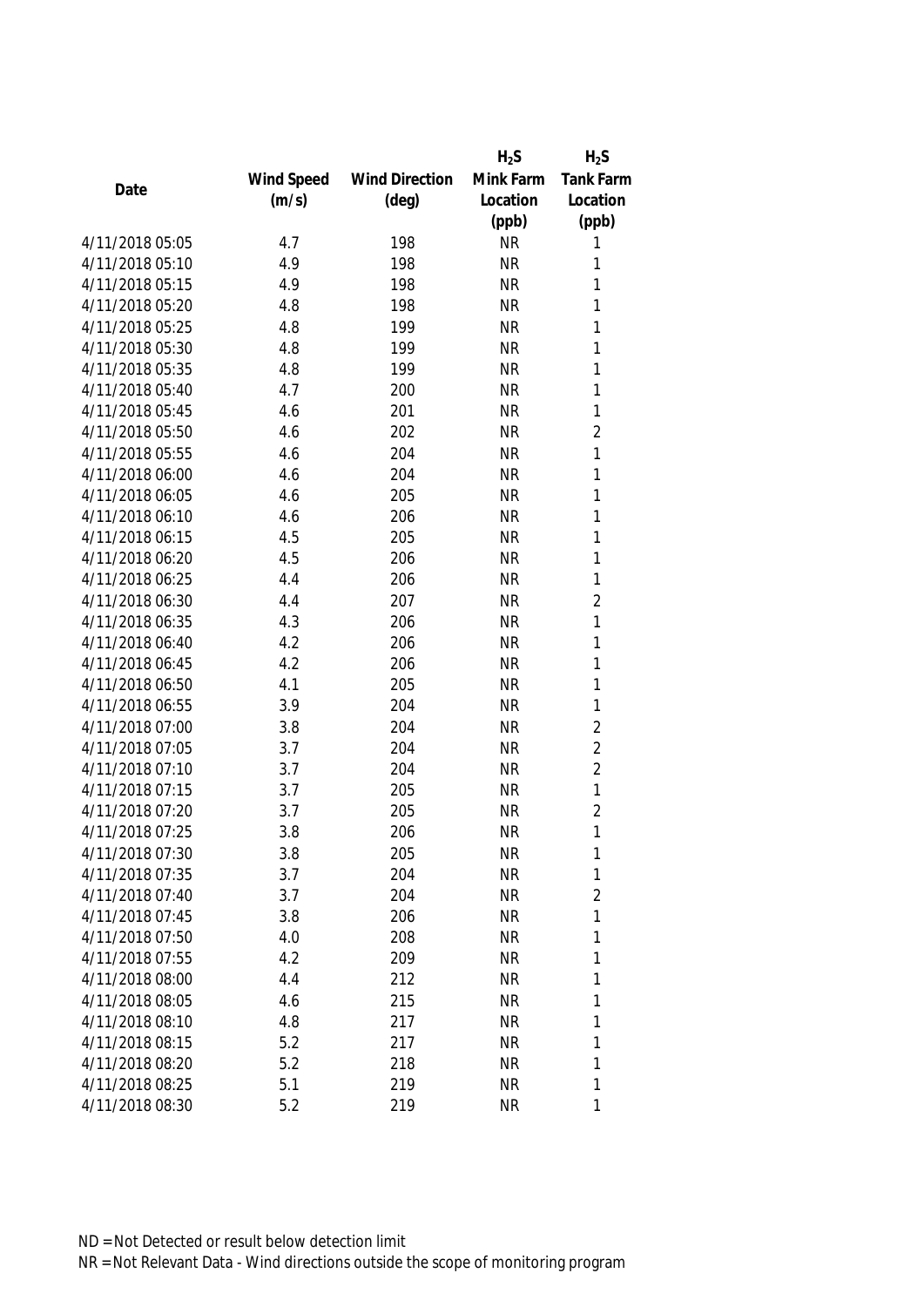|                 |            |                       | $H_2S$    | $H_2S$           |
|-----------------|------------|-----------------------|-----------|------------------|
|                 | Wind Speed | <b>Wind Direction</b> | Mink Farm | <b>Tank Farm</b> |
| Date            | (m/s)      | $(\text{deg})$        | Location  | Location         |
|                 |            |                       | (ppb)     | (ppb)            |
| 4/11/2018 08:35 | 5.6        | 219                   | <b>NR</b> | 1                |
| 4/11/2018 08:40 | 5.9        | 219                   | <b>NR</b> | 1                |
| 4/11/2018 08:45 | 5.8        | 219                   | <b>NR</b> | 1                |
| 4/11/2018 08:50 | 5.7        | 220                   | <b>NR</b> | 1                |
| 4/11/2018 08:55 | 5.8        | 220                   | <b>NR</b> | 1                |
| 4/11/2018 09:00 | 5.8        | 221                   | <b>NR</b> | 1                |
| 4/11/2018 09:05 | 5.4        | 224                   | <b>NR</b> | 1                |
| 4/11/2018 09:10 | 5.1        | 230                   | 1         | 1                |
| 4/11/2018 09:15 | 5.0        | 235                   | 1         | 1                |
| 4/11/2018 09:20 | 5.0        | 241                   | 1         | 1                |
| 4/11/2018 09:25 | 5.0        | 245                   | 1         | 1                |
| 4/11/2018 09:30 | 4.8        | 245                   | 1         | 1                |
| 4/11/2018 09:35 | 4.9        | 241                   | 1         | $\overline{2}$   |
| 4/11/2018 09:40 | 4.8        | 236                   | 1         | 1                |
| 4/11/2018 09:45 | 4.7        | 231                   | 1         | 1                |
| 4/11/2018 09:50 | 4.3        | 228                   | <b>NR</b> | 1                |
| 4/11/2018 09:55 | 4.2        | 226                   | <b>NR</b> | 1                |
| 4/11/2018 10:00 | 4.2        | 231                   | <b>ND</b> | 1                |
| 4/11/2018 10:05 | 4.2        | 238                   | <b>ND</b> | 1                |
| 4/11/2018 10:10 | 4.3        | 243                   | <b>ND</b> | 1                |
| 4/11/2018 10:15 | 4.5        | 248                   | <b>ND</b> | 1                |
| 4/11/2018 10:20 | 4.9        | 251                   | <b>ND</b> | 1                |
| 4/11/2018 10:25 | 4.8        | 251                   | <b>ND</b> | 1                |
| 4/11/2018 10:30 | 4.8        | 251                   | <b>ND</b> | 1                |
| 4/11/2018 10:35 | 4.8        | 251                   | 1         | 1                |
| 4/11/2018 10:40 | 4.5        | 249                   | <b>ND</b> | 1                |
| 4/11/2018 10:45 | 4.5        | 249                   | 1         | 1                |
| 4/11/2018 10:50 | 4.2        | 246                   | 1         | 1                |
| 4/11/2018 10:55 | 4.2        | 245                   | 1         | 1                |
| 4/11/2018 11:00 | 4.1        | 241                   | 1         | 2                |
| 4/11/2018 11:05 | 4.2        | 239                   | 1         | 1                |
| 4/11/2018 11:10 | 4.3        | 241                   | 1         | 1                |
| 4/11/2018 11:15 | 4.2        | 243                   | 1         | 1                |
| 4/11/2018 11:20 | 4.2        | 248                   | <b>ND</b> | 1                |
| 4/11/2018 11:25 | 4.4        | 253                   | <b>ND</b> | 1                |
| 4/11/2018 11:30 | 4.3        | 261                   | <b>ND</b> | 1                |
| 4/11/2018 11:35 | 4.2        | 265                   | 1         | 1                |
| 4/11/2018 11:40 | 4.2        | 268                   | <b>ND</b> | 1                |
| 4/11/2018 11:45 | 4.1        | 269                   | 1         | 1                |
| 4/11/2018 11:50 | 4.3        | 269                   | 1         | 1                |
| 4/11/2018 11:55 | 4.2        | 266                   | 1         | 1                |
| 4/11/2018 12:00 | 4.1        | 262                   | 1         | 1                |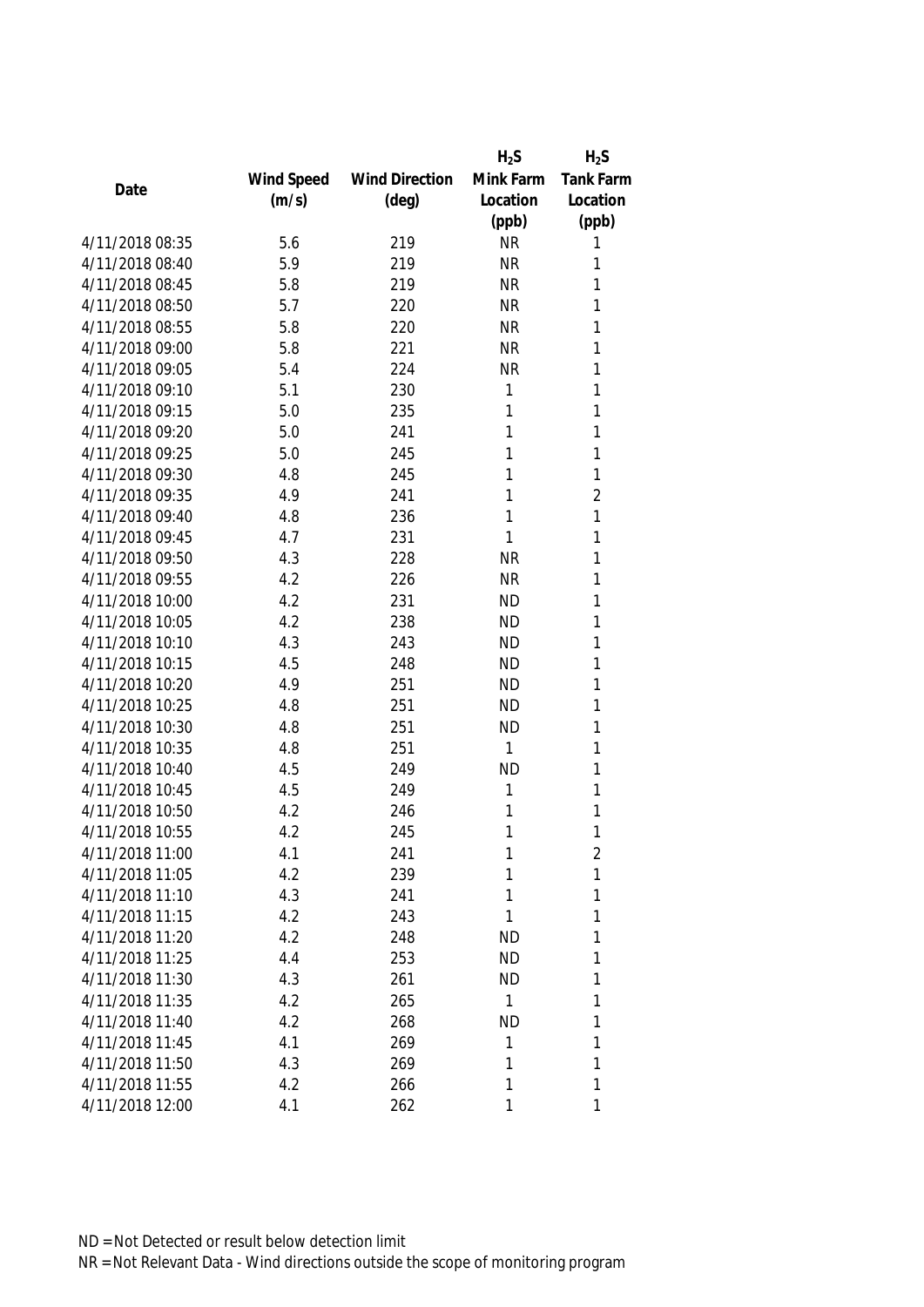|                 |            |                       | $H_2S$       | $H_2S$           |
|-----------------|------------|-----------------------|--------------|------------------|
|                 | Wind Speed | <b>Wind Direction</b> | Mink Farm    | <b>Tank Farm</b> |
| Date            | (m/s)      | $(\text{deg})$        | Location     | Location         |
|                 |            |                       | (ppb)        | (ppb)            |
| 4/11/2018 12:05 | 4.1        | 265                   | Τ            | 1                |
| 4/11/2018 12:10 | 4.2        | 266                   | 1            | 1                |
| 4/11/2018 12:15 | 4.1        | 266                   | 1            | 1                |
| 4/11/2018 12:20 | 4.0        | 267                   | 1            | 1                |
| 4/11/2018 12:25 | 4.0        | 268                   | 1            | 1                |
| 4/11/2018 12:30 | 4.2        | 270                   | 1            | 1                |
| 4/11/2018 12:35 | 4.1        | 270                   | <b>ND</b>    | 1                |
| 4/11/2018 12:40 | 4.0        | 264                   | <b>ND</b>    | 1                |
| 4/11/2018 12:45 | 3.9        | 257                   | <b>ND</b>    | 1                |
| 4/11/2018 12:50 | 3.7        | 253                   | <b>ND</b>    | 1                |
| 4/11/2018 12:55 | 3.7        | 252                   | <b>ND</b>    | 1                |
| 4/11/2018 13:00 | 3.4        | 249                   | <b>ND</b>    | 1                |
| 4/11/2018 13:05 | 3.4        | 248                   | <b>ND</b>    | 1                |
| 4/11/2018 13:10 | 3.4        | 250                   | <b>ND</b>    | 1                |
| 4/11/2018 13:15 | 3.4        | 254                   | 1            | 1                |
| 4/11/2018 13:20 | 3.8        | 256                   | 1            | 1                |
| 4/11/2018 13:25 | 3.7        | 261                   | 1            | 1                |
| 4/11/2018 13:30 | 3.7        | 264                   | 1            | 1                |
| 4/11/2018 13:35 | 3.7        | 259                   | 1            | 1                |
| 4/11/2018 13:40 | 3.7        | 253                   | 1            | 1                |
| 4/11/2018 13:45 | 3.7        | 244                   | 1            | 1                |
| 4/11/2018 13:50 | 3.3        | 235                   | 1            | 1                |
| 4/11/2018 13:55 | 3.4        | 233                   | 1            | 1                |
| 4/11/2018 14:00 | 3.4        | 228                   | <b>NR</b>    | 1                |
| 4/11/2018 14:05 | 3.5        | 222                   | <b>NR</b>    | 1                |
| 4/11/2018 14:10 | 3.5        | 224                   | <b>NR</b>    | 1                |
| 4/11/2018 14:15 | 3.6        | 229                   | <b>NR</b>    | 1                |
| 4/11/2018 14:20 | 3.6        | 233                   | <b>ND</b>    | 1                |
| 4/11/2018 14:25 | 3.6        | 228                   | <b>NR</b>    | 1                |
| 4/11/2018 14:30 | 3.6        | 229                   | <b>NR</b>    | 1                |
| 4/11/2018 14:35 | 3.6        | 232                   | <b>ND</b>    | 1                |
| 4/11/2018 14:40 | 3.6        | 233                   | <b>ND</b>    | 1                |
| 4/11/2018 14:45 | 3.2        | 230                   | <b>ND</b>    | 1                |
| 4/11/2018 14:50 | 3.4        | 229                   | <b>NR</b>    | 1                |
| 4/11/2018 14:55 | 3.3        | 228                   | <b>NR</b>    | 1                |
| 4/11/2018 15:00 | 3.2        | 227                   | <b>NR</b>    | 1                |
| 4/11/2018 15:05 | 3.0        | 231                   | 1            | 1                |
| 4/11/2018 15:10 | 3.0        | 230                   | <b>ND</b>    | 1                |
| 4/11/2018 15:15 | 3.1        | 233                   | 1            | 1                |
| 4/11/2018 15:20 | 3.0        | 229                   | <b>NR</b>    | 1                |
| 4/11/2018 15:25 | 2.9        | 226                   | <b>NR</b>    | 1                |
| 4/11/2018 15:30 | 2.8        | 230                   | $\mathbf{1}$ | 1                |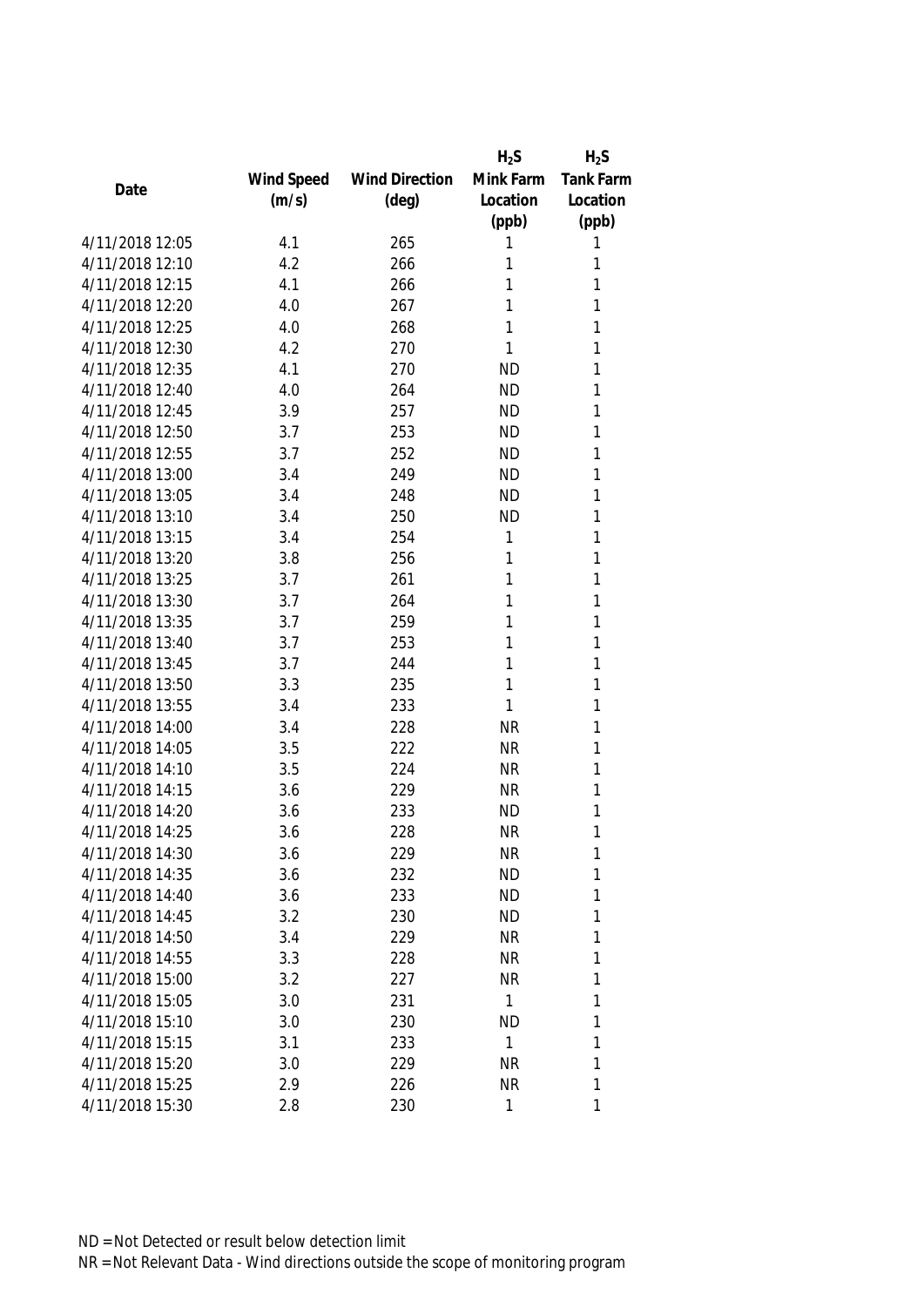|                 |            |                       | $H_2S$    | $H_2S$           |
|-----------------|------------|-----------------------|-----------|------------------|
|                 | Wind Speed | <b>Wind Direction</b> | Mink Farm | <b>Tank Farm</b> |
| Date            | (m/s)      | $(\text{deg})$        | Location  | Location         |
|                 |            |                       | (ppb)     | (ppb)            |
| 4/11/2018 15:35 | 2.6        | 229                   | <b>NR</b> | 1                |
| 4/11/2018 15:40 | 2.6        | 239                   | <b>NR</b> | <b>NR</b>        |
| 4/11/2018 15:45 | 2.6        | 249                   | <b>NR</b> | <b>NR</b>        |
| 4/11/2018 15:50 | 2.5        | 261                   | <b>ND</b> | 1                |
| 4/11/2018 15:55 | 2.4        | 270                   | 1         | 1                |
| 4/11/2018 16:00 | 2.5        | 272                   | 1         | 1                |
| 4/11/2018 16:05 | 2.5        | 274                   | 1         | 1                |
| 4/11/2018 16:10 | 2.5        | 272                   | 1         | 1                |
| 4/11/2018 16:15 | 2.4        | 266                   | 1         | 1                |
| 4/11/2018 16:20 | 2.4        | 260                   | 1         | 1                |
| 4/11/2018 16:25 | 2.6        | 246                   | 1         | 1                |
| 4/11/2018 16:30 | 2.7        | 237                   | <b>NR</b> | <b>NR</b>        |
| 4/11/2018 16:35 | 2.8        | 232                   | 1         | 1                |
| 4/11/2018 16:40 | 2.7        | 229                   | <b>NR</b> | 1                |
| 4/11/2018 16:45 | 2.6        | 222                   | <b>NR</b> | 1                |
| 4/11/2018 16:50 | 2.6        | 219                   | <b>NR</b> | 1                |
| 4/11/2018 16:55 | 2.4        | 224                   | <b>NR</b> | 1                |
| 4/11/2018 17:00 | 2.2        | 222                   | <b>NR</b> | 1                |
| 4/11/2018 17:05 | 2.3        | 211                   | <b>NR</b> | 1                |
| 4/11/2018 17:10 | 2.4        | 202                   | <b>NR</b> | 1                |
| 4/11/2018 17:15 | 2.3        | 201                   | <b>NR</b> | 1                |
| 4/11/2018 17:20 | 2.2        | 201                   | <b>NR</b> | 1                |
| 4/11/2018 17:25 | 2.4        | 199                   | <b>NR</b> | 1                |
| 4/11/2018 17:30 | 2.4        | 198                   | <b>NR</b> | 1                |
| 4/11/2018 17:35 | 2.3        | 201                   | <b>NR</b> | 1                |
| 4/11/2018 17:40 | 2.5        | 203                   | <b>NR</b> | 1                |
| 4/11/2018 17:45 | 2.8        | 203                   | <b>NR</b> | 1                |
| 4/11/2018 17:50 | 3.1        | 199                   | <b>NR</b> | 1                |
| 4/11/2018 17:55 | 3.1        | 200                   | <b>NR</b> | 1                |
| 4/11/2018 18:00 | 3.3        | 200                   | <b>NR</b> | 1                |
| 4/11/2018 18:05 | 3.4        | 196                   | <b>NR</b> | 1                |
| 4/11/2018 18:10 | 3.4        | 190                   | <b>NR</b> | 1                |
| 4/11/2018 18:15 | 3.6        | 184                   | <b>NR</b> | 1                |
| 4/11/2018 18:20 | 3.7        | 180                   | <b>NR</b> | 1                |
| 4/11/2018 18:25 | 4.1        | 178                   | <b>NR</b> | 1                |
| 4/11/2018 18:30 | 4.2        | 175                   | NR        | 1                |
| 4/11/2018 18:35 | 4.4        | 177                   | <b>NR</b> | 1                |
| 4/11/2018 18:40 | 4.5        | 181                   | <b>NR</b> | 1                |
| 4/11/2018 18:45 | 4.2        | 183                   | <b>NR</b> | 1                |
| 4/11/2018 18:50 | 3.9        | 186                   | NR        | 1                |
| 4/11/2018 18:55 | 3.6        | 185                   | <b>NR</b> | 1                |
| 4/11/2018 19:00 | 3.1        | 183                   | <b>NR</b> | 1                |
|                 |            |                       |           |                  |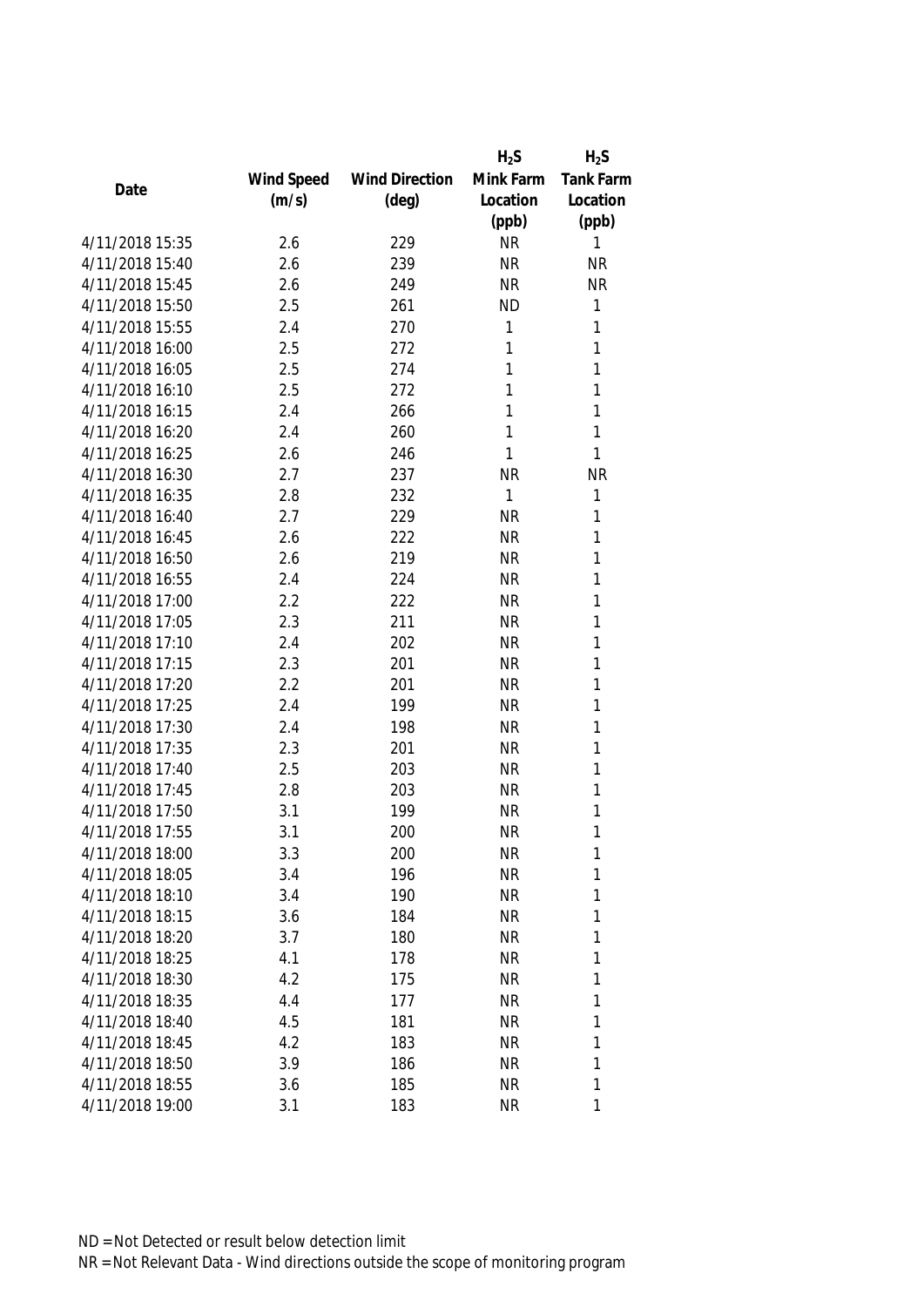|                 |            |                       | $H_2S$    | $H_2S$    |
|-----------------|------------|-----------------------|-----------|-----------|
|                 | Wind Speed | <b>Wind Direction</b> | Mink Farm | Tank Farm |
| Date            | (m/s)      | $(\text{deg})$        | Location  | Location  |
|                 |            |                       | (ppb)     | (ppb)     |
| 4/11/2018 19:05 | 2.8        | 181                   | <b>NR</b> | 1         |
| 4/11/2018 19:10 | 2.5        | 171                   | <b>NR</b> | <b>NR</b> |
| 4/11/2018 19:15 | 2.6        | 150                   | <b>NR</b> | <b>NR</b> |
| 4/11/2018 19:20 | 2.6        | 119                   | <b>NR</b> | <b>NR</b> |
| 4/11/2018 19:25 | 2.6        | 89                    | <b>NR</b> | <b>NR</b> |
| 4/11/2018 19:30 | 2.9        | 68                    | <b>NR</b> | <b>NR</b> |
| 4/11/2018 19:35 | 3.1        | 58                    | <b>NR</b> | <b>NR</b> |
| 4/11/2018 19:40 | 3.2        | 59                    | <b>NR</b> | <b>NR</b> |
| 4/11/2018 19:45 | 3.1        | 62                    | <b>NR</b> | <b>NR</b> |
| 4/11/2018 19:50 | 3.2        | 66                    | <b>NR</b> | <b>NR</b> |
| 4/11/2018 19:55 | 3.2        | 70                    | <b>NR</b> | <b>NR</b> |
| 4/11/2018 20:00 | 3.2        | 73                    | <b>NR</b> | <b>NR</b> |
| 4/11/2018 20:05 | 3.2        | 74                    | <b>NR</b> | <b>NR</b> |
| 4/11/2018 20:10 | 3.2        | 74                    | <b>NR</b> | <b>NR</b> |
| 4/11/2018 20:15 | 3.3        | 76                    | <b>NR</b> | <b>NR</b> |
| 4/11/2018 20:20 | 3.4        | 76                    | <b>NR</b> | <b>NR</b> |
| 4/11/2018 20:25 | 3.5        | 77                    | <b>NR</b> | <b>NR</b> |
| 4/11/2018 20:30 | 3.5        | 79                    | <b>NR</b> | <b>NR</b> |
| 4/11/2018 20:35 | 3.6        | 81                    | <b>NR</b> | <b>NR</b> |
| 4/11/2018 20:40 | 3.7        | 83                    | <b>NR</b> | <b>NR</b> |
| 4/11/2018 20:45 | 3.7        | 84                    | <b>NR</b> | <b>NR</b> |
| 4/11/2018 20:50 | 3.5        | 84                    | <b>NR</b> | <b>NR</b> |
| 4/11/2018 20:55 | 3.4        | 83                    | <b>NR</b> | <b>NR</b> |
| 4/11/2018 21:00 | 3.3        | 80                    | <b>NR</b> | <b>NR</b> |
| 4/11/2018 21:05 | 3.1        | 75                    | <b>NR</b> | <b>NR</b> |
| 4/11/2018 21:10 | 2.9        | 71                    | <b>NR</b> | <b>NR</b> |
| 4/11/2018 21:15 | 2.7        | 68                    | <b>NR</b> | <b>NR</b> |
| 4/11/2018 21:20 | 2.7        | 69                    | <b>NR</b> | <b>NR</b> |
| 4/11/2018 21:25 | 2.6        | 72                    | <b>NR</b> | <b>NR</b> |
| 4/11/2018 21:30 | 2.6        | 77                    | <b>NR</b> | <b>NR</b> |
| 4/11/2018 21:35 | 2.5        | 85                    | <b>NR</b> | <b>NR</b> |
| 4/11/2018 21:40 | 2.4        | 88                    | <b>NR</b> | <b>NR</b> |
| 4/11/2018 21:45 | 2.3        | 87                    | <b>NR</b> | <b>NR</b> |
| 4/11/2018 21:50 | 2.2        | 83                    | <b>NR</b> | <b>NR</b> |
| 4/11/2018 21:55 | 2.2        | 79                    | <b>NR</b> | <b>NR</b> |
| 4/11/2018 22:00 | 2.3        | 76                    | <b>NR</b> | <b>NR</b> |
| 4/11/2018 22:05 | 2.5        | 71                    | <b>NR</b> | <b>NR</b> |
| 4/11/2018 22:10 | 2.6        | 70                    | <b>NR</b> | <b>NR</b> |
| 4/11/2018 22:15 | 2.8        | 71                    | <b>NR</b> | <b>NR</b> |
| 4/11/2018 22:20 | 2.9        | 75                    | <b>NR</b> | <b>NR</b> |
| 4/11/2018 22:25 | 3.0        | 80                    | <b>NR</b> | <b>NR</b> |
| 4/11/2018 22:30 | 3.0        | 88                    | <b>NR</b> | <b>NR</b> |
|                 |            |                       |           |           |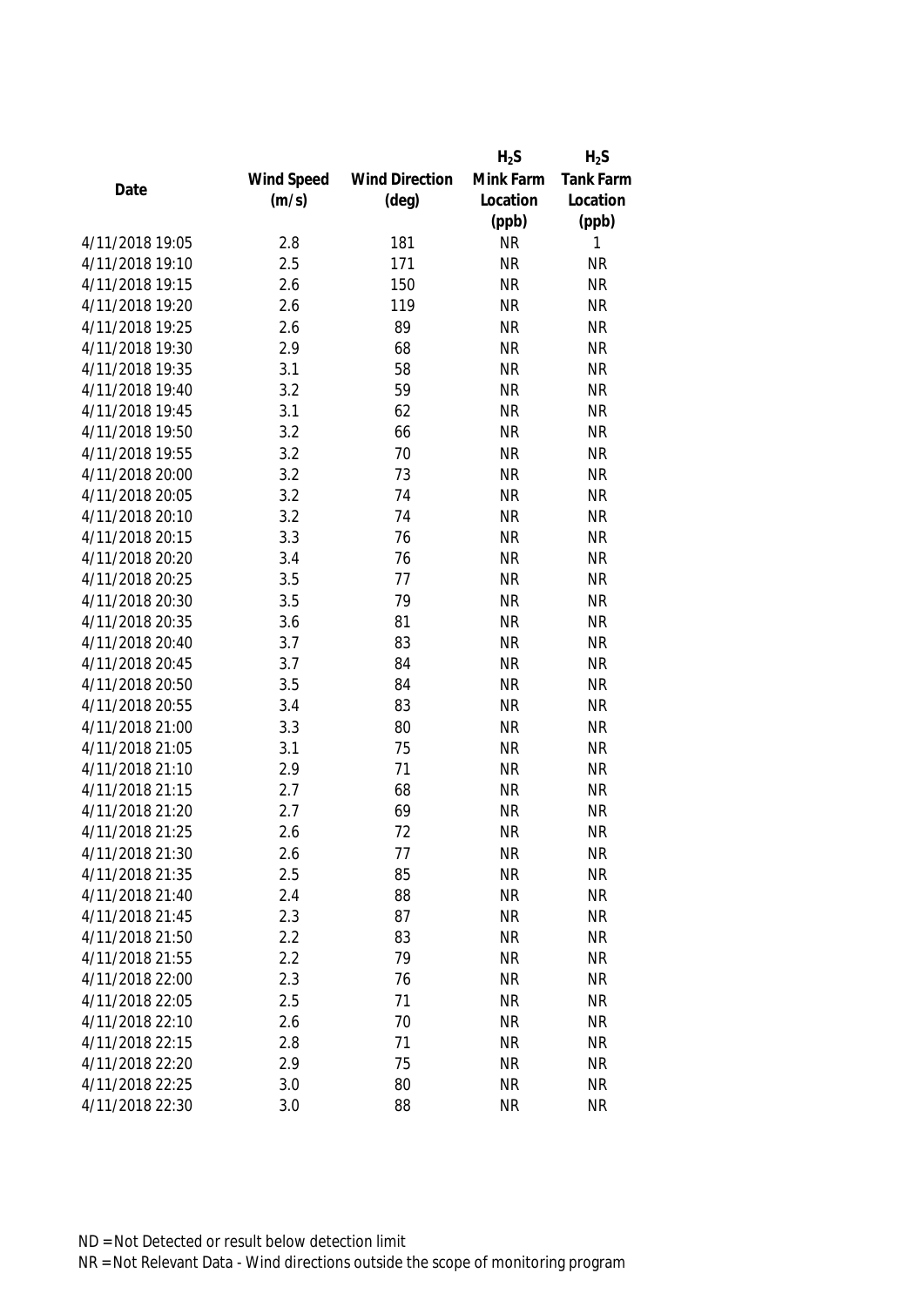|                 |            |                       | $H_2S$    | $H_2S$           |
|-----------------|------------|-----------------------|-----------|------------------|
|                 | Wind Speed | <b>Wind Direction</b> | Mink Farm | <b>Tank Farm</b> |
| Date            | (m/s)      | $(\text{deg})$        | Location  | Location         |
|                 |            |                       | (ppb)     | (ppb)            |
| 4/11/2018 22:35 | 3.1        | 96                    | <b>NR</b> | <b>NR</b>        |
| 4/11/2018 22:40 | 3.2        | 107                   | <b>NR</b> | <b>NR</b>        |
| 4/11/2018 22:45 | 3.4        | 113                   | <b>NR</b> | <b>NR</b>        |
| 4/11/2018 22:50 | 3.5        | 119                   | <b>NR</b> | <b>NR</b>        |
| 4/11/2018 22:55 | 3.6        | 125                   | <b>NR</b> | <b>NR</b>        |
| 4/11/2018 23:00 | 3.7        | 130                   | <b>NR</b> | <b>NR</b>        |
| 4/11/2018 23:05 | 3.9        | 135                   | <b>NR</b> | <b>NR</b>        |
| 4/11/2018 23:10 | 4.1        | 139                   | <b>NR</b> | <b>NR</b>        |
| 4/11/2018 23:15 | 4.3        | 144                   | <b>NR</b> | <b>NR</b>        |
| 4/11/2018 23:20 | 4.5        | 149                   | <b>NR</b> | <b>NR</b>        |
| 4/11/2018 23:25 | 4.7        | 152                   | <b>NR</b> | <b>NR</b>        |
| 4/11/2018 23:30 | 4.7        | 154                   | <b>NR</b> | <b>NR</b>        |
| 4/11/2018 23:35 | 4.7        | 156                   | <b>NR</b> | <b>NR</b>        |
| 4/11/2018 23:40 | 4.4        | 158                   | <b>NR</b> | <b>NR</b>        |
| 4/11/2018 23:45 | 4.1        | 162                   | <b>NR</b> | <b>NR</b>        |
| 4/11/2018 23:50 | 4.1        | 166                   | <b>NR</b> | <b>NR</b>        |
| 4/11/2018 23:55 | 4.0        | 168                   | <b>NR</b> | <b>NR</b>        |
| 4/11/2018 24:00 | 4.1        | 169                   | <b>NR</b> | <b>NR</b>        |
| 4/12/2018 00:05 | 4.3        | 170                   | <b>NR</b> | 1                |
| 4/12/2018 00:10 | 4.6        | 170                   | <b>NR</b> | 1                |
| 4/12/2018 00:15 | 4.9        | 171                   | <b>NR</b> | 1                |
| 4/12/2018 00:20 | 5.0        | 170                   | <b>NR</b> | 1                |
| 4/12/2018 00:25 | 5.2        | 171                   | <b>NR</b> | 1                |
| 4/12/2018 00:30 | 5.1        | 175                   | <b>NR</b> | 1                |
| 4/12/2018 00:35 | 5.0        | 178                   | <b>NR</b> | 1                |
| 4/12/2018 00:40 | 5.0        | 180                   | <b>NR</b> | 1                |
| 4/12/2018 00:45 | 4.9        | 182                   | <b>NR</b> | 1                |
| 4/12/2018 00:50 | 4.8        | 184                   | <b>NR</b> | 1                |
| 4/12/2018 00:55 | 4.5        | 186                   | <b>NR</b> | <b>ND</b>        |
| 4/12/2018 01:00 | 4.1        | 188                   | <b>NR</b> | 1                |
| 4/12/2018 01:05 | 3.5        | 193                   | <b>NR</b> | 1                |
| 4/12/2018 01:10 | 3.0        | 198                   | <b>NR</b> | 1                |
| 4/12/2018 01:15 | 2.6        | 204                   | <b>NR</b> | 1                |
| 4/12/2018 01:20 | 2.4        | 205                   | <b>NR</b> | 1                |
| 4/12/2018 01:25 | 2.3        | 206                   | <b>NR</b> | 1                |
| 4/12/2018 01:30 | 2.6        | 207                   | <b>NR</b> | 1                |
| 4/12/2018 01:35 | 3.0        | 204                   | <b>NR</b> | 1                |
| 4/12/2018 01:40 | 3.3        | 202                   | <b>NR</b> | 1                |
| 4/12/2018 01:45 | 3.6        | 201                   | <b>NR</b> | 1                |
| 4/12/2018 01:50 | 4.1        | 204                   | NR        | 1                |
| 4/12/2018 01:55 | 4.4        | 210                   | <b>NR</b> | 1                |
| 4/12/2018 02:00 | 4.6        | 214                   | <b>NR</b> | 1                |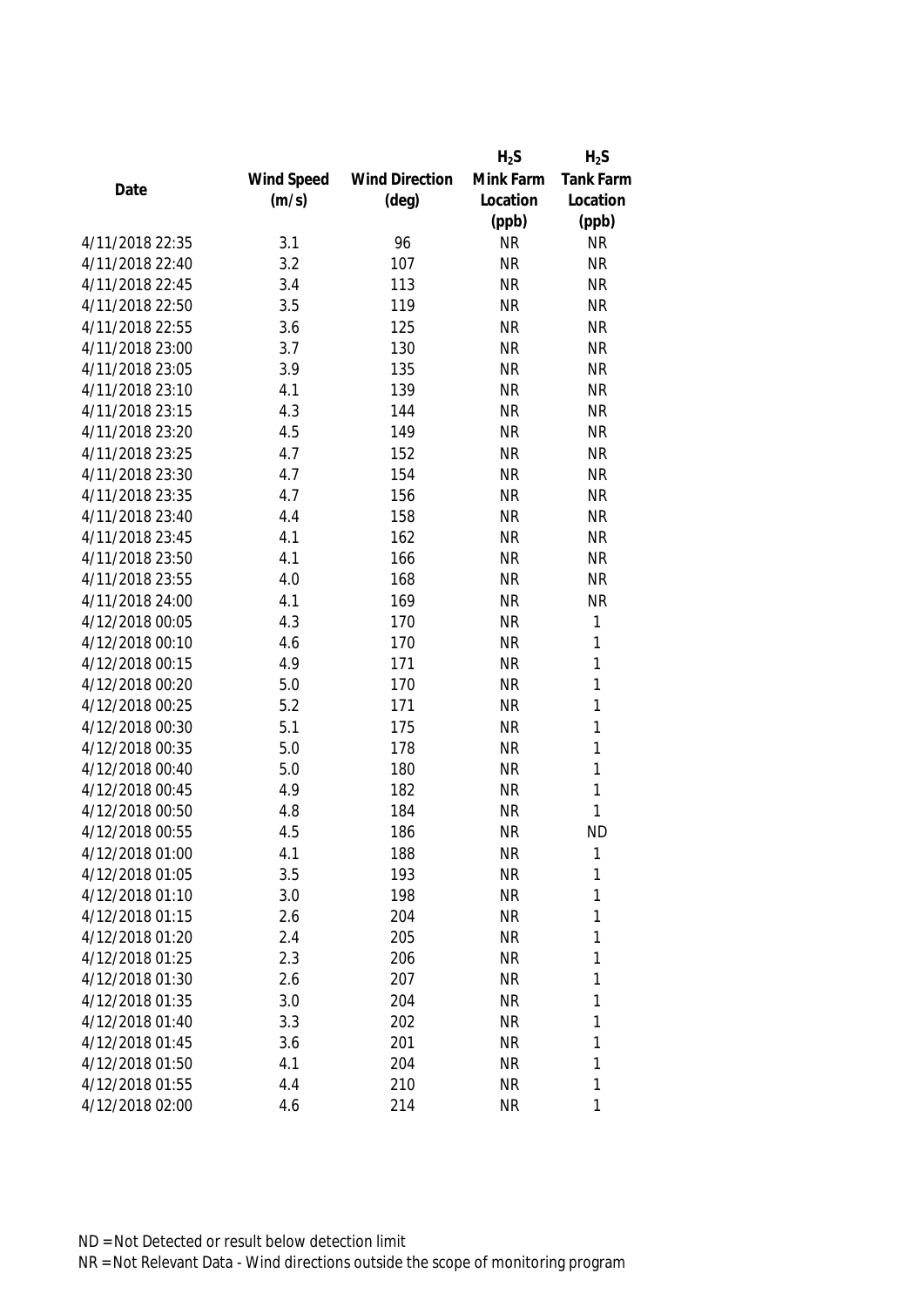|                 |            |                       | $H_2S$    | $H_2S$           |
|-----------------|------------|-----------------------|-----------|------------------|
|                 | Wind Speed | <b>Wind Direction</b> | Mink Farm | <b>Tank Farm</b> |
| Date            | (m/s)      | $(\text{deg})$        | Location  | Location         |
|                 |            |                       | (ppb)     | (ppb)            |
| 4/12/2018 02:05 | 4.8        | 222                   | <b>NR</b> | 1                |
| 4/12/2018 02:10 | 5.1        | 228                   | <b>NR</b> | 1                |
| 4/12/2018 02:15 | 5.1        | 233                   | 1         | 1                |
| 4/12/2018 02:20 | 4.7        | 232                   | 1         | 1                |
| 4/12/2018 02:25 | 4.7        | 230                   | 1         | 1                |
| 4/12/2018 02:30 | 4.5        | 227                   | <b>NR</b> | 1                |
| 4/12/2018 02:35 | 4.2        | 219                   | <b>NR</b> | 1                |
| 4/12/2018 02:40 | 3.8        | 214                   | <b>NR</b> | 1                |
| 4/12/2018 02:45 | 3.6        | 207                   | <b>NR</b> | 1                |
| 4/12/2018 02:50 | 3.5        | 203                   | <b>NR</b> | 1                |
| 4/12/2018 02:55 | 3.3        | 200                   | <b>NR</b> | 1                |
| 4/12/2018 03:00 | 3.2        | 199                   | <b>NR</b> | 1                |
| 4/12/2018 03:05 | 3.4        | 198                   | <b>NR</b> | 1                |
| 4/12/2018 03:10 | 3.5        | 196                   | <b>NR</b> | 1                |
| 4/12/2018 03:15 | 3.8        | 197                   | <b>NR</b> | 1                |
| 4/12/2018 03:20 | 4.1        | 198                   | <b>NR</b> | 1                |
| 4/12/2018 03:25 | 4.3        | 198                   | <b>NR</b> | 1                |
| 4/12/2018 03:30 | 4.4        | 198                   | <b>NR</b> | 1                |
| 4/12/2018 03:35 | 4.5        | 198                   | <b>NR</b> | 1                |
| 4/12/2018 03:40 | 4.7        | 197                   | <b>NR</b> | 1                |
| 4/12/2018 03:45 | 4.8        | 196                   | <b>NR</b> | 1                |
| 4/12/2018 03:50 | 4.8        | 195                   | <b>NR</b> | 1                |
| 4/12/2018 03:55 | 4.8        | 193                   | <b>NR</b> | 1                |
| 4/12/2018 04:00 | 4.9        | 192                   | <b>NR</b> | 1                |
| 4/12/2018 04:05 | 5.0        | 192                   | <b>NR</b> | 1                |
| 4/12/2018 04:10 | 5.1        | 192                   | <b>NR</b> | 1                |
| 4/12/2018 04:15 | 5.1        | 194                   | <b>NR</b> | 1                |
| 4/12/2018 04:20 | 5.1        | 196                   | <b>NR</b> | 1                |
| 4/12/2018 04:25 | 5.1        | 197                   | <b>NR</b> | 1                |
| 4/12/2018 04:30 | 5.1        | 198                   | <b>NR</b> | 1                |
| 4/12/2018 04:35 | 5.1        | 199                   | <b>NR</b> | 1                |
| 4/12/2018 04:40 | 5.0        | 200                   | <b>NR</b> | 1                |
| 4/12/2018 04:45 | 5.0        | 200                   | <b>NR</b> | 1                |
| 4/12/2018 04:50 | 5.0        | 201                   | <b>NR</b> | 1                |
| 4/12/2018 04:55 | 5.0        | 202                   | <b>NR</b> | 1                |
| 4/12/2018 05:00 | 5.1        | 204                   | <b>NR</b> | 1                |
| 4/12/2018 05:05 | 5.1        | 205                   | <b>NR</b> | 1                |
| 4/12/2018 05:10 | 5.2        | 206                   | <b>NR</b> | 1                |
| 4/12/2018 05:15 | 5.2        | 207                   | <b>NR</b> | 1                |
| 4/12/2018 05:20 | 5.2        | 208                   | NR        | 1                |
| 4/12/2018 05:25 | 5.2        | 209                   | <b>NR</b> | 1                |
| 4/12/2018 05:30 | 5.1        | 210                   | <b>NR</b> | 1                |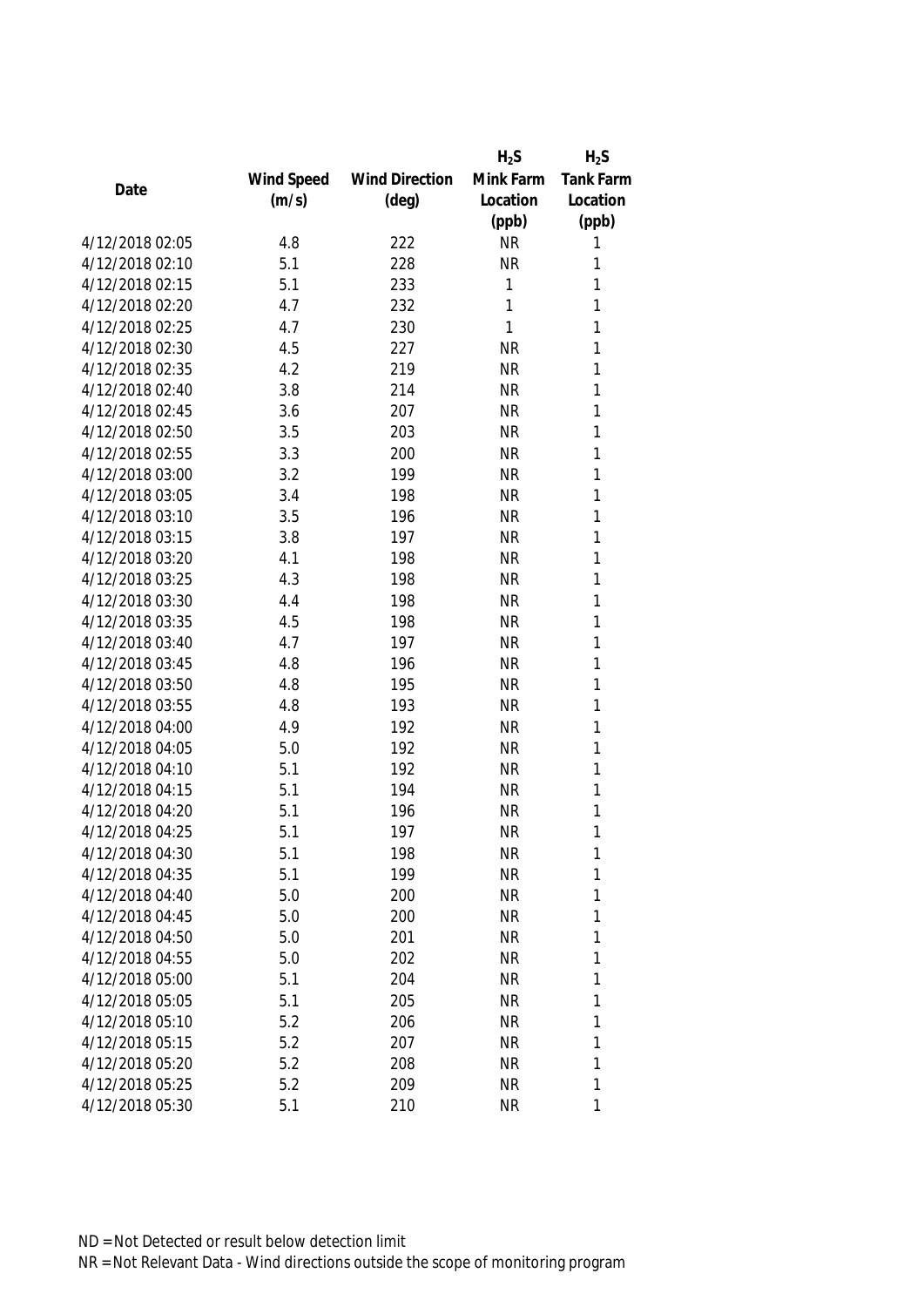|                 |            |                       | $H_2S$    | $H_2S$           |
|-----------------|------------|-----------------------|-----------|------------------|
|                 | Wind Speed | <b>Wind Direction</b> | Mink Farm | <b>Tank Farm</b> |
| Date            | (m/s)      | $(\text{deg})$        | Location  | Location         |
|                 |            |                       | (ppb)     | (ppb)            |
| 4/12/2018 05:35 | 5.2        | 211                   | <b>NR</b> | 1                |
| 4/12/2018 05:40 | 5.1        | 212                   | <b>NR</b> | 1                |
| 4/12/2018 05:45 | 5.1        | 213                   | <b>NR</b> | 1                |
| 4/12/2018 05:50 | 5.2        | 214                   | <b>NR</b> | $\overline{2}$   |
| 4/12/2018 05:55 | 5.4        | 214                   | <b>NR</b> | 1                |
| 4/12/2018 06:00 | 5.4        | 214                   | <b>NR</b> | 1                |
| 4/12/2018 06:05 | 5.5        | 215                   | <b>NR</b> | 1                |
| 4/12/2018 06:10 | 5.7        | 215                   | <b>NR</b> | 1                |
| 4/12/2018 06:15 | 5.8        | 215                   | <b>NR</b> | 1                |
| 4/12/2018 06:20 | 5.8        | 215                   | <b>NR</b> | 1                |
| 4/12/2018 06:25 | 5.8        | 215                   | <b>NR</b> | 1                |
| 4/12/2018 06:30 | 6.0        | 215                   | <b>NR</b> | 1                |
| 4/12/2018 06:35 | 5.9        | 215                   | <b>NR</b> | 1                |
| 4/12/2018 06:40 | 6.0        | 215                   | <b>NR</b> | 1                |
| 4/12/2018 06:45 | 6.0        | 215                   | <b>NR</b> | 1                |
| 4/12/2018 06:50 | 5.9        | 215                   | <b>NR</b> | 1                |
| 4/12/2018 06:55 | 6.2        | 217                   | <b>NR</b> | 1                |
| 4/12/2018 07:00 | 6.5        | 218                   | <b>NR</b> | 1                |
| 4/12/2018 07:05 | 6.6        | 217                   | <b>NR</b> | 1                |
| 4/12/2018 07:10 | 6.8        | 219                   | <b>NR</b> | 1                |
| 4/12/2018 07:15 | 7.0        | 219                   | <b>NR</b> | 1                |
| 4/12/2018 07:20 | 7.3        | 221                   | <b>NR</b> | 1                |
| 4/12/2018 07:25 | 7.3        | 220                   | <b>NR</b> | 1                |
| 4/12/2018 07:30 | 7.3        | 219                   | <b>NR</b> | 1                |
| 4/12/2018 07:35 | 7.6        | 220                   | <b>NR</b> | 1                |
| 4/12/2018 07:40 | 7.5        | 220                   | <b>NR</b> | 1                |
| 4/12/2018 07:45 | 7.7        | 221                   | <b>NR</b> | 1                |
| 4/12/2018 07:50 | 7.6        | 220                   | <b>NR</b> | 1                |
| 4/12/2018 07:55 | 7.8        | 221                   | <b>NR</b> | 1                |
| 4/12/2018 08:00 | 8.1        | 222                   | <b>NR</b> | 1                |
| 4/12/2018 08:05 | 8.2        | 222                   | <b>NR</b> | 1                |
| 4/12/2018 08:10 | 8.5        | 223                   | <b>NR</b> | 1                |
| 4/12/2018 08:15 | 8.9        | 223                   | <b>NR</b> | 1                |
| 4/12/2018 08:20 | 9.2        | 224                   | <b>NR</b> | 1                |
| 4/12/2018 08:25 | 9.3        | 225                   | <b>NR</b> | 1                |
| 4/12/2018 08:30 | 9.2        | 225                   | <b>NR</b> | 1                |
| 4/12/2018 08:35 | 9.4        | 226                   | <b>NR</b> | 1                |
| 4/12/2018 08:40 | 9.3        | 226                   | <b>NR</b> | 1                |
| 4/12/2018 08:45 | 8.8        | 226                   | <b>NR</b> | 1                |
| 4/12/2018 08:50 | 8.7        | 225                   | NR        | 1                |
| 4/12/2018 08:55 | 8.6        | 226                   | <b>NR</b> | $\overline{2}$   |
| 4/12/2018 09:00 | 8.4        | 226                   | <b>NR</b> | $\overline{2}$   |
|                 |            |                       |           |                  |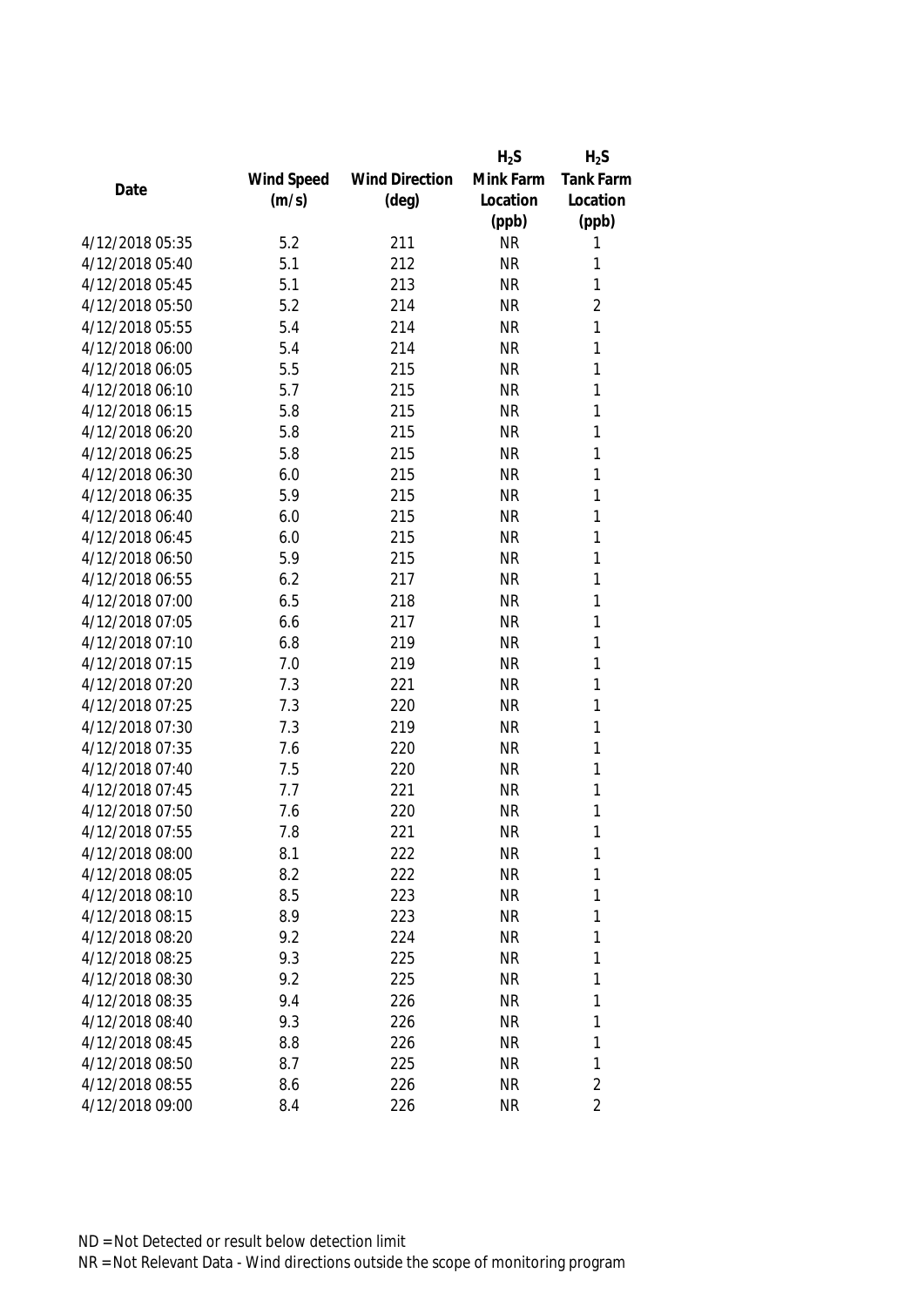|                 |            |                       | $H_2S$         | $H_2S$           |
|-----------------|------------|-----------------------|----------------|------------------|
|                 | Wind Speed | <b>Wind Direction</b> | Mink Farm      | <b>Tank Farm</b> |
| Date            | (m/s)      | $(\text{deg})$        | Location       | Location         |
|                 |            |                       | (ppb)          | (ppb)            |
| 4/12/2018 09:05 | 8.1        | 225                   | <b>NR</b>      | 2                |
| 4/12/2018 09:10 | 7.9        | 225                   | <b>NR</b>      | $\overline{2}$   |
| 4/12/2018 09:15 | 7.7        | 226                   | <b>NR</b>      | $\overline{2}$   |
| 4/12/2018 09:20 | 7.7        | 230                   | 1              | $\overline{2}$   |
| 4/12/2018 09:25 | 7.5        | 231                   | 1              | $\overline{2}$   |
| 4/12/2018 09:30 | 7.7        | 235                   | 1              | $\overline{2}$   |
| 4/12/2018 09:35 | 7.9        | 239                   | 1              | $\overline{2}$   |
| 4/12/2018 09:40 | 8.1        | 243                   | 1              | $\overline{2}$   |
| 4/12/2018 09:45 | 8.2        | 244                   | 1              | $\overline{2}$   |
| 4/12/2018 09:50 | 8.1        | 242                   | 1              | $\overline{2}$   |
| 4/12/2018 09:55 | 8.3        | 243                   | 1              | $\overline{2}$   |
| 4/12/2018 10:00 | 8.1        | 244                   | 1              | $\overline{2}$   |
| 4/12/2018 10:05 | 8.1        | 245                   | 1              | 1                |
| 4/12/2018 10:10 | 7.8        | 246                   | 1              | 1                |
| 4/12/2018 10:15 | 7.6        | 249                   | 1              | 1                |
| 4/12/2018 10:20 | 7.4        | 252                   | <b>ND</b>      | 1                |
| 4/12/2018 10:25 | 7.5        | 254                   | 1              | 1                |
| 4/12/2018 10:30 | 7.7        | 254                   | 1              | 1                |
| 4/12/2018 10:35 | 7.8        | 253                   | 1              | 1                |
| 4/12/2018 10:40 | 7.9        | 254                   | 1              | 1                |
| 4/12/2018 10:45 | 8.0        | 255                   | 1              | 1                |
| 4/12/2018 10:50 | 8.2        | 255                   | 1              | 1                |
| 4/12/2018 10:55 | 8.2        | 254                   | 1              | 1                |
| 4/12/2018 11:00 | 8.0        | 254                   | 1              | 1                |
| 4/12/2018 11:05 | 7.8        | 254                   | 1              | 1                |
| 4/12/2018 11:10 | 7.6        | 251                   | 1              | 1                |
| 4/12/2018 11:15 | 7.7        | 248                   | 1              | 1                |
| 4/12/2018 11:20 | 7.4        | 247                   | 1              | 1                |
| 4/12/2018 11:25 | 7.1        | 247                   | 1              | 1                |
| 4/12/2018 11:30 | 6.8        | 248                   | 2              | 1                |
| 4/12/2018 11:35 | 6.5        | 251                   | $\sqrt{2}$     | 1                |
| 4/12/2018 11:40 | 6.4        | 256                   | $\overline{2}$ | 1                |
| 4/12/2018 11:45 | 6.2        | 261                   | $\overline{2}$ | 1                |
| 4/12/2018 11:50 | 6.0        | 264                   | $\overline{2}$ | 1                |
| 4/12/2018 11:55 | 5.8        | 266                   | 2              | 1                |
| 4/12/2018 12:00 | 5.8        | 269                   | 1              | 1                |
| 4/12/2018 12:05 | 5.9        | 269                   | 1              | 1                |
| 4/12/2018 12:10 | 5.7        | 268                   | 1              | 1                |
| 4/12/2018 12:15 | 5.6        | 270                   | 1              | 1                |
| 4/12/2018 12:20 | 5.7        | 273                   | $\overline{2}$ | 1                |
| 4/12/2018 12:25 | 5.6        | 276                   | 1              | <b>NR</b>        |
| 4/12/2018 12:30 | 5.6        | 275                   | 1              | 1                |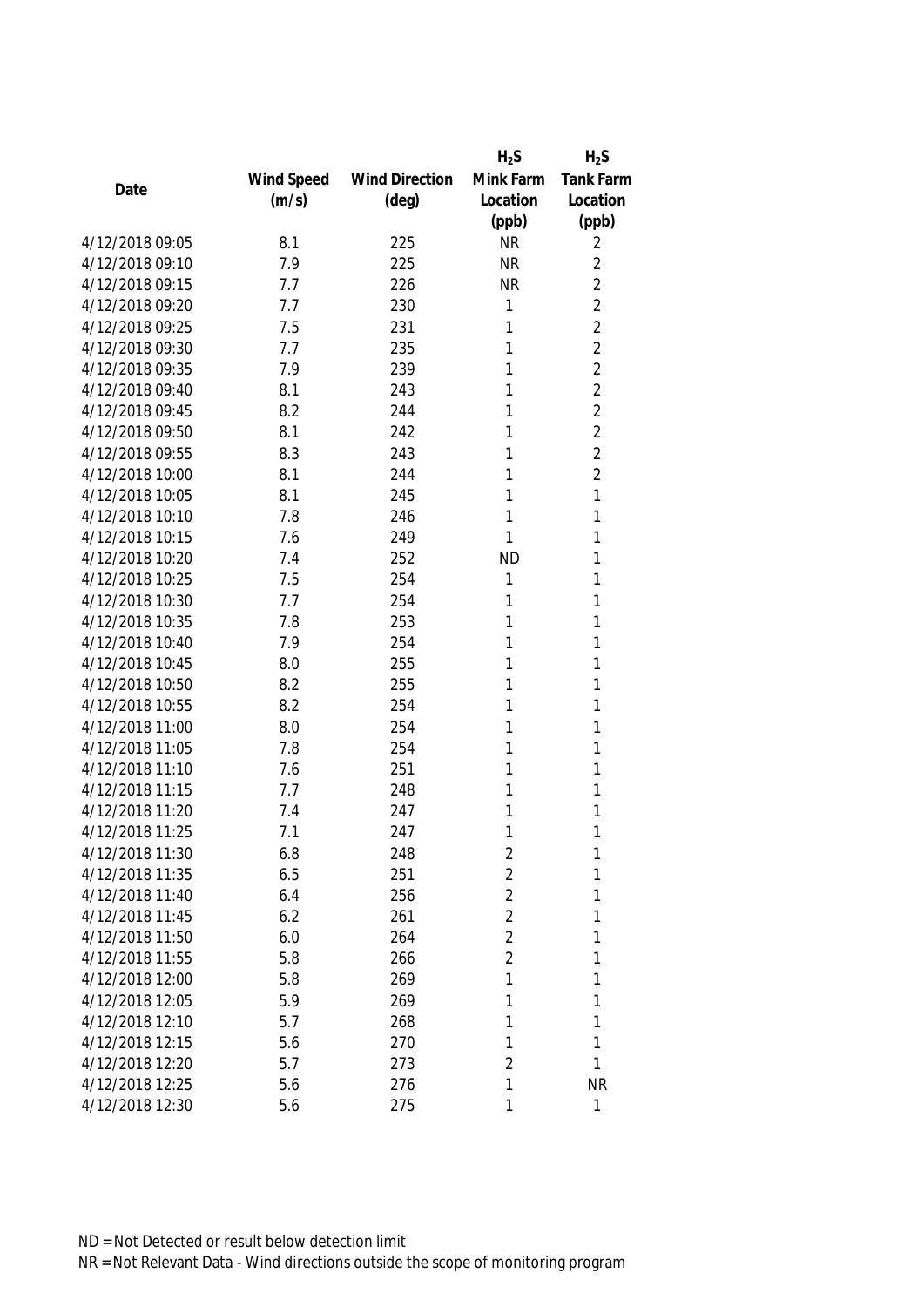|                 |            |                       | $H_2S$         | $H_2S$           |
|-----------------|------------|-----------------------|----------------|------------------|
|                 | Wind Speed | <b>Wind Direction</b> | Mink Farm      | <b>Tank Farm</b> |
| Date            | (m/s)      | $(\text{deg})$        | Location       | Location         |
|                 |            |                       | (ppb)          | (ppb)            |
| 4/12/2018 12:35 | 5.6        | 278                   | 1              | <b>NR</b>        |
| 4/12/2018 12:40 | 5.5        | 279                   | 1              | <b>NR</b>        |
| 4/12/2018 12:45 | 5.3        | 276                   | 1              | <b>NR</b>        |
| 4/12/2018 12:50 | 5.1        | 275                   | 1              | 1                |
| 4/12/2018 12:55 | 4.8        | 274                   | 1              | 1                |
| 4/12/2018 13:00 | 4.6        | 277                   | 1              | <b>NR</b>        |
| 4/12/2018 13:05 | 4.3        | 279                   | 1              | <b>NR</b>        |
| 4/12/2018 13:10 | 4.5        | 283                   | 1              | <b>NR</b>        |
| 4/12/2018 13:15 | 4.5        | 284                   | 1              | <b>NR</b>        |
| 4/12/2018 13:20 | 4.6        | 283                   | 1              | <b>NR</b>        |
| 4/12/2018 13:25 | 4.8        | 285                   | 1              | <b>NR</b>        |
| 4/12/2018 13:30 | 4.7        | 286                   | 1              | <b>NR</b>        |
| 4/12/2018 13:35 | 4.8        | 288                   | 1              | <b>NR</b>        |
| 4/12/2018 13:40 | 4.6        | 288                   | 1              | <b>NR</b>        |
| 4/12/2018 13:45 | 4.7        | 289                   | $\overline{2}$ | <b>NR</b>        |
| 4/12/2018 13:50 | 4.7        | 290                   | $\overline{2}$ | <b>NR</b>        |
| 4/12/2018 13:55 | 4.5        | 289                   | $\overline{2}$ | <b>NR</b>        |
| 4/12/2018 14:00 | 4.6        | 287                   | $\mathbf{1}$   | <b>NR</b>        |
| 4/12/2018 14:05 | 4.5        | 281                   | $\overline{2}$ | <b>NR</b>        |
| 4/12/2018 14:10 | 4.4        | 278                   | 1              | <b>NR</b>        |
| 4/12/2018 14:15 | 4.2        | 278                   | 1              | <b>NR</b>        |
| 4/12/2018 14:20 | 4.1        | 279                   | 1              | <b>NR</b>        |
| 4/12/2018 14:25 | 4.1        | 280                   | 1              | <b>NR</b>        |
| 4/12/2018 14:30 | 4.0        | 281                   | 1              | <b>NR</b>        |
| 4/12/2018 14:35 | 4.1        | 286                   | 1              | <b>NR</b>        |
| 4/12/2018 14:40 | 4.2        | 291                   | 1              | <b>NR</b>        |
| 4/12/2018 14:45 | 4.3        | 296                   | 1              | <b>NR</b>        |
| 4/12/2018 14:50 | 4.2        | 297                   | 1              | <b>NR</b>        |
| 4/12/2018 14:55 | 4.1        | 300                   | 1              | <b>NR</b>        |
| 4/12/2018 15:00 | 4.0        | 301                   | 1              | <b>NR</b>        |
| 4/12/2018 15:05 | 3.8        | 304                   | 1              | <b>NR</b>        |
| 4/12/2018 15:10 | 3.6        | 303                   | 1              | <b>NR</b>        |
| 4/12/2018 15:15 | 3.3        | 303                   | 1              | <b>NR</b>        |
| 4/12/2018 15:20 | 3.1        | 313                   | <b>ND</b>      | <b>NR</b>        |
| 4/12/2018 15:25 | 2.9        | 317                   | <b>ND</b>      | <b>NR</b>        |
| 4/12/2018 15:30 | 2.7        | 322                   | <b>ND</b>      | <b>NR</b>        |
| 4/12/2018 15:35 | 2.7        | 320                   | 1              | <b>NR</b>        |
| 4/12/2018 15:40 | 2.7        | 325                   | 1              | <b>NR</b>        |
| 4/12/2018 15:45 | 2.8        | 324                   | 1              | <b>NR</b>        |
| 4/12/2018 15:50 | 3.0        | 315                   | 1              | <b>NR</b>        |
| 4/12/2018 15:55 | 3.0        | 318                   | 1              | <b>NR</b>        |
| 4/12/2018 16:00 | 3.0        | 321                   | 1              | <b>NR</b>        |
|                 |            |                       |                |                  |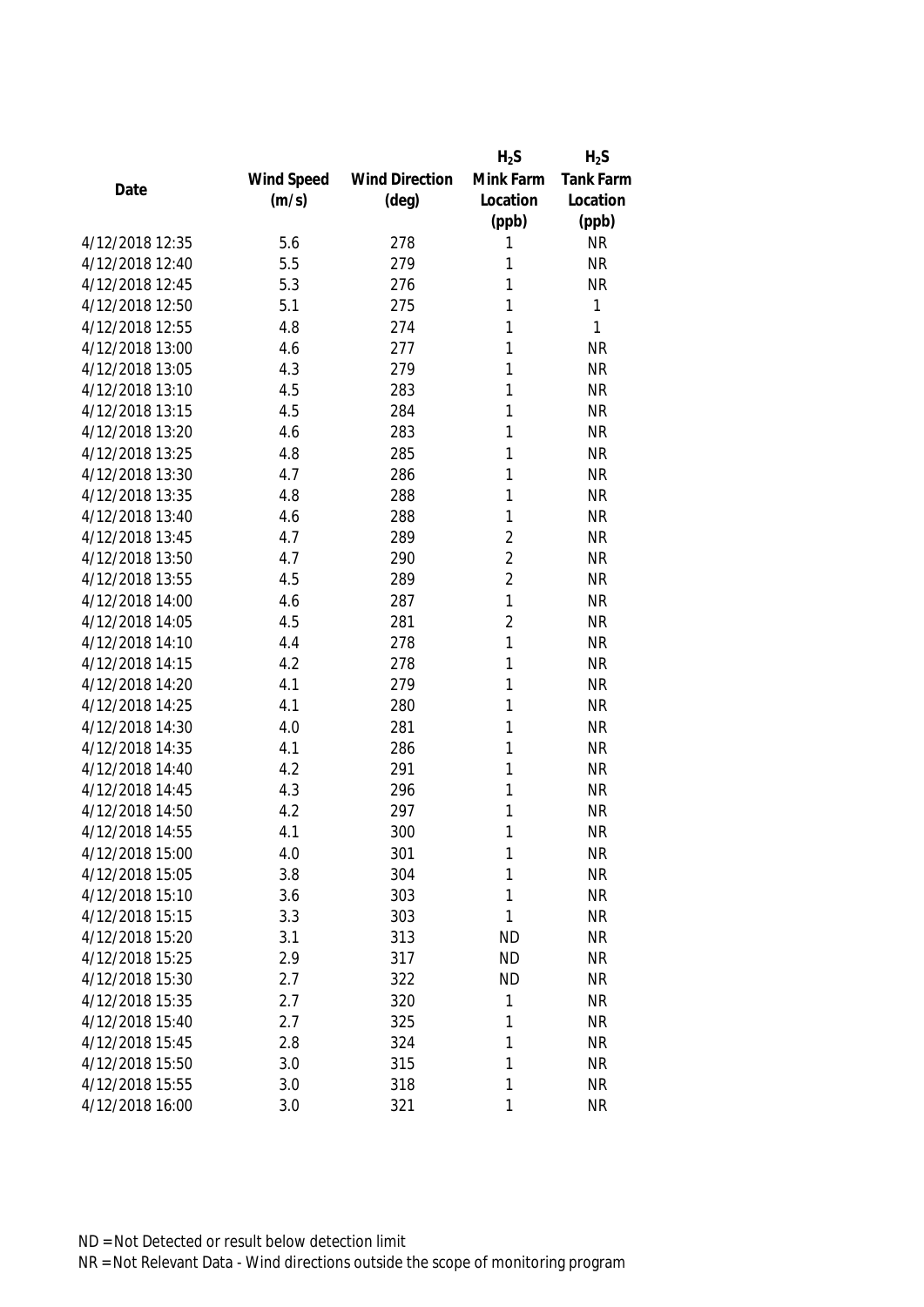|                 |            |                       | $H_2S$       | $H_2S$    |
|-----------------|------------|-----------------------|--------------|-----------|
|                 | Wind Speed | <b>Wind Direction</b> | Mink Farm    | Tank Farm |
| Date            | (m/s)      | $(\text{deg})$        | Location     | Location  |
|                 |            |                       | (ppb)        | (ppb)     |
| 4/12/2018 16:05 | 3.0        | 327                   | 1            | <b>NR</b> |
| 4/12/2018 16:10 | 3.0        | 332                   | 1            | <b>NR</b> |
| 4/12/2018 16:15 | 3.0        | 343                   | $\mathbf{1}$ | <b>NR</b> |
| 4/12/2018 16:20 | 2.9        | 355                   | 1            | <b>NR</b> |
| 4/12/2018 16:25 | 3.1        | 360                   | <b>ND</b>    | <b>NR</b> |
| 4/12/2018 16:30 | 3.2        | 7                     | <b>ND</b>    | <b>NR</b> |
| 4/12/2018 16:35 | 3.1        | 10                    | <b>ND</b>    | <b>NR</b> |
| 4/12/2018 16:40 | 3.2        | 20                    | <b>ND</b>    | <b>NR</b> |
| 4/12/2018 16:45 | 3.3        | 26                    | <b>ND</b>    | <b>NR</b> |
| 4/12/2018 16:50 | 3.3        | 35                    | 1            | <b>NR</b> |
| 4/12/2018 16:55 | 3.3        | 46                    | <b>NR</b>    | <b>NR</b> |
| 4/12/2018 17:00 | 3.5        | 57                    | <b>NR</b>    | <b>NR</b> |
| 4/12/2018 17:05 | 3.8        | 69                    | <b>NR</b>    | <b>NR</b> |
| 4/12/2018 17:10 | 3.9        | 70                    | <b>NR</b>    | <b>NR</b> |
| 4/12/2018 17:15 | 4.0        | 71                    | <b>NR</b>    | <b>NR</b> |
| 4/12/2018 17:20 | 4.1        | 75                    | <b>NR</b>    | <b>NR</b> |
| 4/12/2018 17:25 | 4.2        | 76                    | <b>NR</b>    | <b>NR</b> |
| 4/12/2018 17:30 | 4.3        | 76                    | <b>NR</b>    | <b>NR</b> |
| 4/12/2018 17:35 | 4.4        | 76                    | <b>NR</b>    | <b>NR</b> |
| 4/12/2018 17:40 | 4.3        | 76                    | <b>NR</b>    | <b>NR</b> |
| 4/12/2018 17:45 | 4.3        | 74                    | <b>NR</b>    | <b>NR</b> |
| 4/12/2018 17:50 | 4.4        | 69                    | <b>NR</b>    | <b>NR</b> |
| 4/12/2018 17:55 | 4.5        | 65                    | <b>NR</b>    | <b>NR</b> |
| 4/12/2018 18:00 | 4.6        | 60                    | <b>NR</b>    | <b>NR</b> |
| 4/12/2018 18:05 | 4.6        | 56                    | <b>NR</b>    | <b>NR</b> |
| 4/12/2018 18:10 | 4.7        | 54                    | <b>NR</b>    | <b>NR</b> |
| 4/12/2018 18:15 | 4.8        | 54                    | <b>NR</b>    | <b>NR</b> |
| 4/12/2018 18:20 | 4.9        | 56                    | <b>NR</b>    | <b>NR</b> |
| 4/12/2018 18:25 | 5.0        | 57                    | <b>NR</b>    | <b>NR</b> |
| 4/12/2018 18:30 | 5.1        | 56                    | <b>NR</b>    | ΝR        |
| 4/12/2018 18:35 | 5.1        | 55                    | <b>NR</b>    | <b>NR</b> |
| 4/12/2018 18:40 | 5.3        | 53                    | <b>NR</b>    | <b>NR</b> |
| 4/12/2018 18:45 | 5.4        | 53                    | <b>NR</b>    | <b>NR</b> |
| 4/12/2018 18:50 | 5.2        | 54                    | <b>NR</b>    | <b>NR</b> |
| 4/12/2018 18:55 | 4.9        | 55                    | <b>NR</b>    | <b>NR</b> |
| 4/12/2018 19:00 | 4.7        | 59                    | <b>NR</b>    | <b>NR</b> |
| 4/12/2018 19:05 | 4.8        | 61                    | <b>NR</b>    | <b>NR</b> |
| 4/12/2018 19:10 | 4.5        | 64                    | <b>NR</b>    | <b>NR</b> |
| 4/12/2018 19:15 | 4.4        | 67                    | <b>NR</b>    | <b>NR</b> |
| 4/12/2018 19:20 | 4.5        | 65                    | <b>NR</b>    | <b>NR</b> |
| 4/12/2018 19:25 | 4.4        | 64                    | <b>NR</b>    | <b>NR</b> |
| 4/12/2018 19:30 | 4.5        | 63                    | <b>NR</b>    | <b>NR</b> |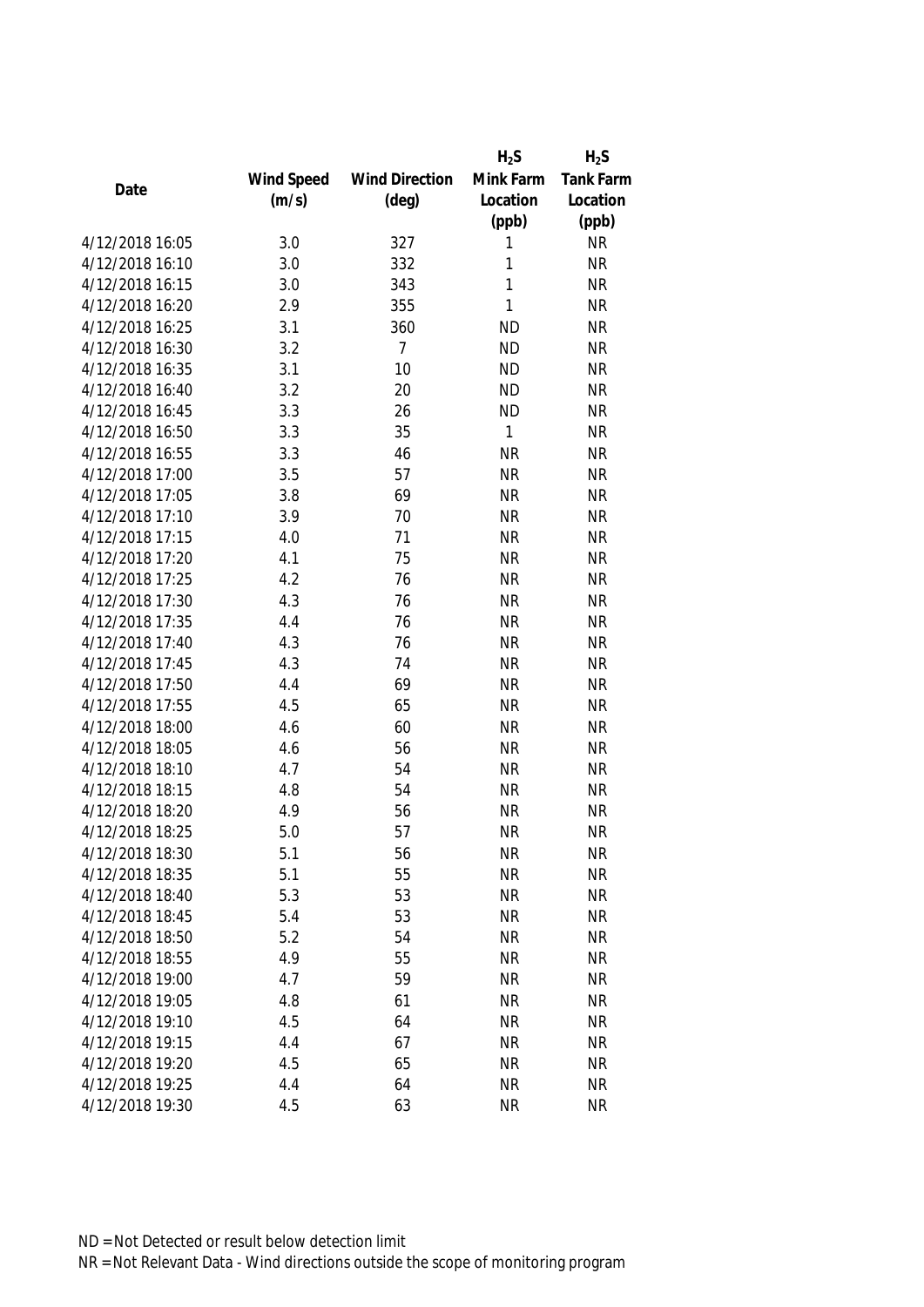|                 |            |                       | $H_2S$    | $H_2S$    |
|-----------------|------------|-----------------------|-----------|-----------|
|                 | Wind Speed | <b>Wind Direction</b> | Mink Farm | Tank Farm |
| Date            | (m/s)      | $(\text{deg})$        | Location  | Location  |
|                 |            |                       | (ppb)     | (ppb)     |
| 4/12/2018 19:35 | 4.4        | 63                    | <b>NR</b> | <b>NR</b> |
| 4/12/2018 19:40 | 4.5        | 64                    | <b>NR</b> | <b>NR</b> |
| 4/12/2018 19:45 | 4.4        | 64                    | <b>NR</b> | <b>NR</b> |
| 4/12/2018 19:50 | 4.5        | 66                    | <b>NR</b> | <b>NR</b> |
| 4/12/2018 19:55 | 4.7        | 67                    | <b>NR</b> | <b>NR</b> |
| 4/12/2018 20:00 | 4.6        | 70                    | <b>NR</b> | <b>NR</b> |
| 4/12/2018 20:05 | 4.5        | 72                    | <b>NR</b> | <b>NR</b> |
| 4/12/2018 20:10 | 4.5        | 73                    | <b>NR</b> | <b>NR</b> |
| 4/12/2018 20:15 | 4.5        | 74                    | <b>NR</b> | <b>NR</b> |
| 4/12/2018 20:20 | 4.3        | 75                    | <b>NR</b> | <b>NR</b> |
| 4/12/2018 20:25 | 4.3        | 74                    | <b>NR</b> | <b>NR</b> |
| 4/12/2018 20:30 | 4.4        | 70                    | <b>NR</b> | <b>NR</b> |
| 4/12/2018 20:35 | 4.5        | 68                    | <b>NR</b> | <b>NR</b> |
| 4/12/2018 20:40 | 4.5        | 66                    | <b>NR</b> | <b>NR</b> |
| 4/12/2018 20:45 | 4.6        | 66                    | <b>NR</b> | <b>NR</b> |
| 4/12/2018 20:50 | 4.7        | 63                    | <b>NR</b> | <b>NR</b> |
| 4/12/2018 20:55 | 4.8        | 61                    | <b>NR</b> | <b>NR</b> |
| 4/12/2018 21:00 | 4.9        | 60                    | <b>NR</b> | <b>NR</b> |
| 4/12/2018 21:05 | 5.1        | 60                    | <b>NR</b> | <b>NR</b> |
| 4/12/2018 21:10 | 5.2        | 58                    | <b>NR</b> | <b>NR</b> |
| 4/12/2018 21:15 | 5.2        | 57                    | <b>NR</b> | <b>NR</b> |
| 4/12/2018 21:20 | 5.2        | 57                    | <b>NR</b> | <b>NR</b> |
| 4/12/2018 21:25 | 5.0        | 57                    | <b>NR</b> | <b>NR</b> |
| 4/12/2018 21:30 | 4.9        | 57                    | <b>NR</b> | <b>NR</b> |
| 4/12/2018 21:35 | 4.8        | 58                    | <b>NR</b> | <b>NR</b> |
| 4/12/2018 21:40 | 4.7        | 60                    | <b>NR</b> | <b>NR</b> |
| 4/12/2018 21:45 | 4.7        | 61                    | <b>NR</b> | <b>NR</b> |
| 4/12/2018 21:50 | 4.7        | 62                    | <b>NR</b> | <b>NR</b> |
| 4/12/2018 21:55 | 4.6        | 64                    | <b>NR</b> | <b>NR</b> |
| 4/12/2018 22:00 | 4.4        | 64                    | <b>NR</b> | ΝR        |
| 4/12/2018 22:05 | 4.3        | 62                    | <b>NR</b> | <b>NR</b> |
| 4/12/2018 22:10 | 4.1        | 62                    | <b>NR</b> | <b>NR</b> |
| 4/12/2018 22:15 | 4.1        | 61                    | <b>NR</b> | <b>NR</b> |
| 4/12/2018 22:20 | 4.0        | 61                    | <b>NR</b> | <b>NR</b> |
| 4/12/2018 22:25 | 4.1        | 60                    | <b>NR</b> | <b>NR</b> |
| 4/12/2018 22:30 | 4.1        | 60                    | <b>NR</b> | <b>NR</b> |
| 4/12/2018 22:35 | 4.1        | 59                    | <b>NR</b> | <b>NR</b> |
| 4/12/2018 22:40 | 4.3        | 58                    | <b>NR</b> | <b>NR</b> |
| 4/12/2018 22:45 | 4.4        | 56                    | <b>NR</b> | <b>NR</b> |
| 4/12/2018 22:50 | 4.4        | 54                    | <b>NR</b> | <b>NR</b> |
| 4/12/2018 22:55 | 4.5        | 53                    | <b>NR</b> | <b>NR</b> |
| 4/12/2018 23:00 | 4.5        | 52                    | <b>NR</b> | <b>NR</b> |
|                 |            |                       |           |           |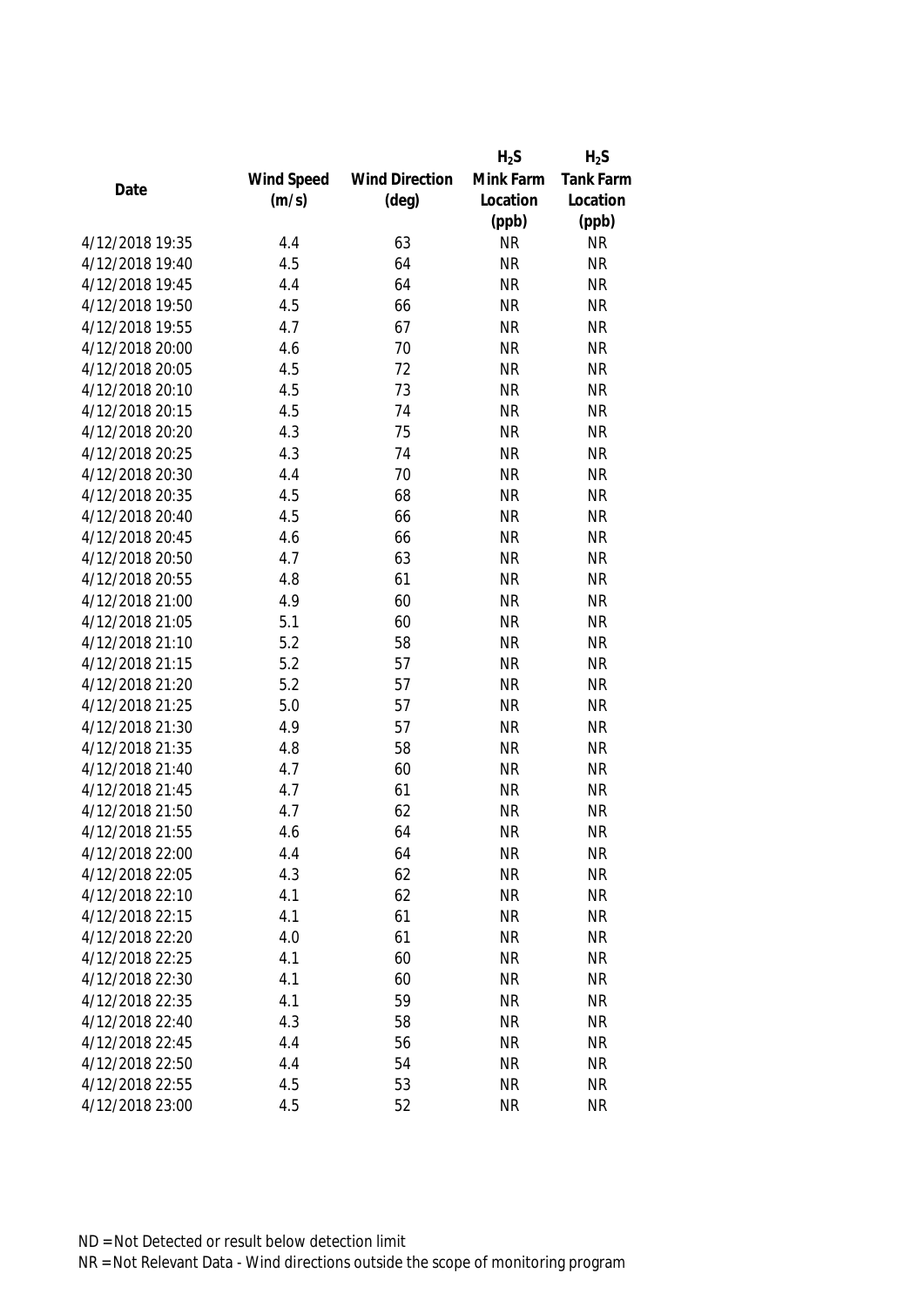|                 |            |                       | $H_2S$    | $H_2S$    |
|-----------------|------------|-----------------------|-----------|-----------|
|                 | Wind Speed | <b>Wind Direction</b> | Mink Farm | Tank Farm |
| Date            | (m/s)      | $(\text{deg})$        | Location  | Location  |
|                 |            |                       | (ppb)     | (ppb)     |
| 4/12/2018 23:05 | 4.7        | 51                    | <b>NR</b> | <b>NR</b> |
| 4/12/2018 23:10 | 4.8        | 51                    | <b>NR</b> | <b>NR</b> |
| 4/12/2018 23:15 | 4.9        | 50                    | <b>NR</b> | <b>NR</b> |
| 4/12/2018 23:20 | 5.0        | 50                    | <b>NR</b> | <b>NR</b> |
| 4/12/2018 23:25 | 5.0        | 50                    | <b>NR</b> | <b>NR</b> |
| 4/12/2018 23:30 | 5.1        | 50                    | <b>NR</b> | <b>NR</b> |
| 4/12/2018 23:35 | 4.9        | 51                    | <b>NR</b> | <b>NR</b> |
| 4/12/2018 23:40 | 4.8        | 51                    | <b>NR</b> | <b>NR</b> |
| 4/12/2018 23:45 | 4.7        | 50                    | <b>NR</b> | <b>NR</b> |
| 4/12/2018 23:50 | 4.8        | 51                    | <b>NR</b> | <b>NR</b> |
| 4/12/2018 23:55 | 4.9        | 50                    | <b>NR</b> | <b>NR</b> |
| 4/12/2018 24:00 | 4.8        | 50                    | <b>NR</b> | <b>NR</b> |
| 4/13/2018 00:05 | 4.8        | 50                    | <b>NR</b> | <b>NR</b> |
| 4/13/2018 00:10 | 4.8        | 50                    | <b>NR</b> | <b>NR</b> |
| 4/13/2018 00:15 | 4.8        | 51                    | <b>NR</b> | <b>NR</b> |
| 4/13/2018 00:20 | 4.7        | 53                    | <b>NR</b> | <b>NR</b> |
| 4/13/2018 00:25 | 4.5        | 54                    | <b>NR</b> | <b>NR</b> |
| 4/13/2018 00:30 | 4.4        | 56                    | <b>NR</b> | <b>NR</b> |
| 4/13/2018 00:35 | 4.2        | 57                    | <b>NR</b> | <b>NR</b> |
| 4/13/2018 00:40 | 4.1        | 58                    | <b>NR</b> | <b>NR</b> |
| 4/13/2018 00:45 | 4.0        | 58                    | <b>NR</b> | <b>NR</b> |
| 4/13/2018 00:50 | 4.0        | 56                    | <b>NR</b> | <b>NR</b> |
| 4/13/2018 00:55 | 4.1        | 56                    | <b>NR</b> | <b>NR</b> |
| 4/13/2018 01:00 | 4.3        | 54                    | <b>NR</b> | <b>NR</b> |
| 4/13/2018 01:05 | 4.5        | 54                    | <b>NR</b> | <b>NR</b> |
| 4/13/2018 01:10 | 4.6        | 53                    | <b>NR</b> | <b>NR</b> |
| 4/13/2018 01:15 | 4.7        | 54                    | <b>NR</b> | <b>NR</b> |
| 4/13/2018 01:20 | 4.7        | 54                    | <b>NR</b> | <b>NR</b> |
| 4/13/2018 01:25 | 4.7        | 54                    | <b>NR</b> | <b>NR</b> |
| 4/13/2018 01:30 | 4.5        | 54                    | <b>NR</b> | ΝR        |
| 4/13/2018 01:35 | 4.3        | 54                    | <b>NR</b> | <b>NR</b> |
| 4/13/2018 01:40 | 4.2        | 53                    | <b>NR</b> | <b>NR</b> |
| 4/13/2018 01:45 | 4.0        | 54                    | <b>NR</b> | <b>NR</b> |
| 4/13/2018 01:50 | 3.8        | 55                    | <b>NR</b> | <b>NR</b> |
| 4/13/2018 01:55 | 3.7        | 56                    | <b>NR</b> | <b>NR</b> |
| 4/13/2018 02:00 | 3.5        | 56                    | <b>NR</b> | <b>NR</b> |
| 4/13/2018 02:05 | 3.5        | 56                    | <b>NR</b> | <b>NR</b> |
| 4/13/2018 02:10 | 3.4        | 57                    | <b>NR</b> | <b>NR</b> |
| 4/13/2018 02:15 | 3.5        | 56                    | <b>NR</b> | <b>NR</b> |
| 4/13/2018 02:20 | 3.6        | 56                    | <b>NR</b> | <b>NR</b> |
| 4/13/2018 02:25 | 3.7        | 55                    | <b>NR</b> | <b>NR</b> |
| 4/13/2018 02:30 | 3.8        | 56                    | <b>NR</b> | <b>NR</b> |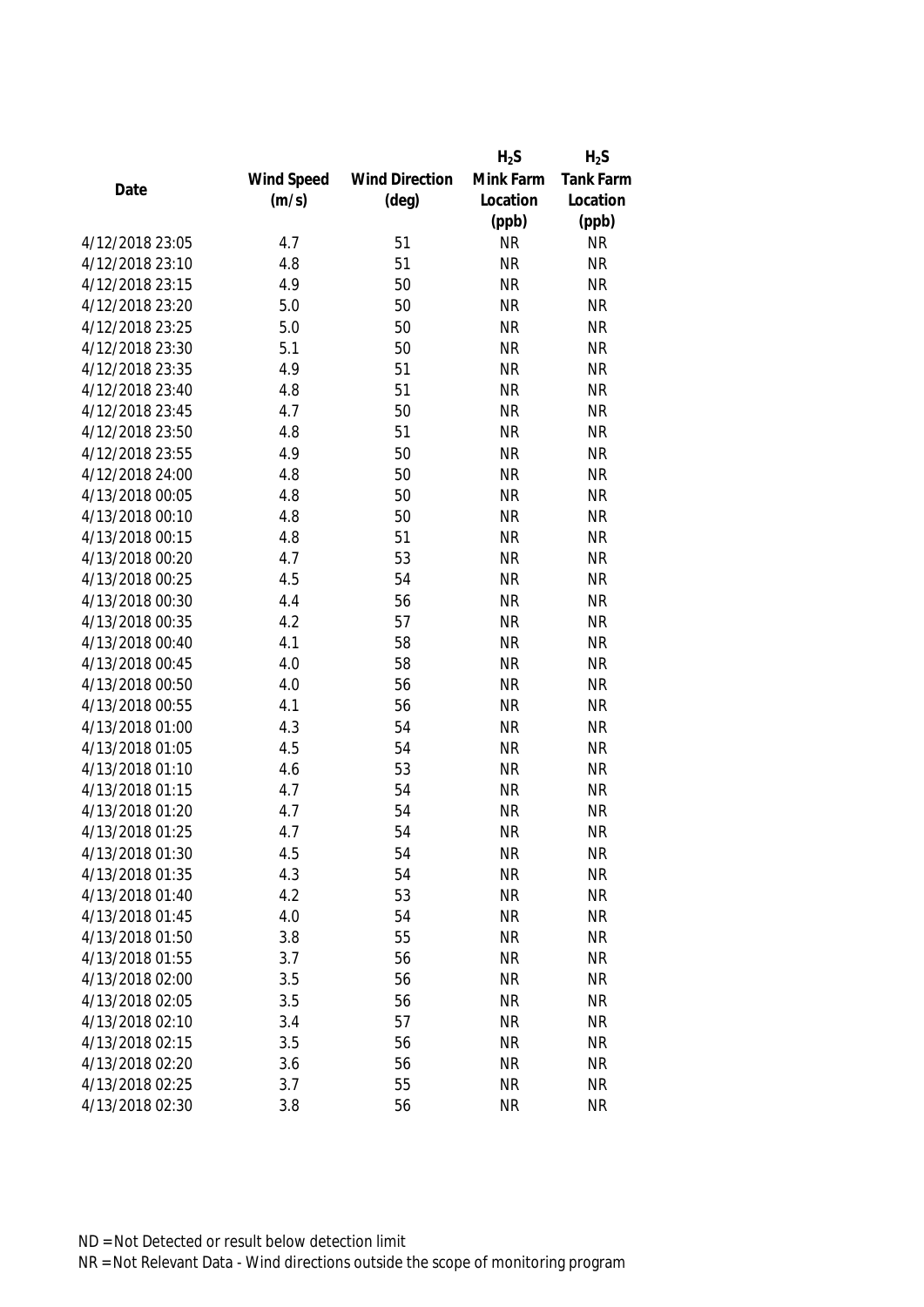|                 |            |                       | $H_2S$    | $H_2S$    |
|-----------------|------------|-----------------------|-----------|-----------|
|                 | Wind Speed | <b>Wind Direction</b> | Mink Farm | Tank Farm |
| Date            | (m/s)      | $(\text{deg})$        | Location  | Location  |
|                 |            |                       | (ppb)     | (ppb)     |
| 4/13/2018 02:35 | 4.1        | 57                    | <b>NR</b> | <b>NR</b> |
| 4/13/2018 02:40 | 4.1        | 56                    | <b>NR</b> | <b>NR</b> |
| 4/13/2018 02:45 | 4.1        | 56                    | <b>NR</b> | <b>NR</b> |
| 4/13/2018 02:50 | 4.0        | 58                    | <b>NR</b> | <b>NR</b> |
| 4/13/2018 02:55 | 3.9        | 60                    | <b>NR</b> | <b>NR</b> |
| 4/13/2018 03:00 | 3.7        | 62                    | <b>NR</b> | <b>NR</b> |
| 4/13/2018 03:05 | 3.5        | 63                    | <b>NR</b> | <b>NR</b> |
| 4/13/2018 03:10 | 3.4        | 63                    | <b>NR</b> | <b>NR</b> |
| 4/13/2018 03:15 | 3.3        | 62                    | <b>NR</b> | <b>NR</b> |
| 4/13/2018 03:20 | 3.5        | 60                    | <b>NR</b> | <b>NR</b> |
| 4/13/2018 03:25 | 3.9        | 56                    | <b>NR</b> | <b>NR</b> |
| 4/13/2018 03:30 | 4.5        | 52                    | <b>NR</b> | <b>NR</b> |
| 4/13/2018 03:35 | 4.9        | 50                    | <b>NR</b> | <b>NR</b> |
| 4/13/2018 03:40 | 5.0        | 50                    | <b>NR</b> | <b>NR</b> |
| 4/13/2018 03:45 | 5.2        | 50                    | <b>NR</b> | <b>NR</b> |
| 4/13/2018 03:50 | 5.3        | 50                    | <b>NR</b> | <b>NR</b> |
| 4/13/2018 03:55 | 5.1        | 48                    | <b>NR</b> | <b>NR</b> |
| 4/13/2018 04:00 | 4.5        | 45                    | <b>NR</b> | <b>NR</b> |
| 4/13/2018 04:05 | 4.3        | 46                    | <b>NR</b> | <b>NR</b> |
| 4/13/2018 04:10 | 4.4        | 46                    | <b>NR</b> | <b>NR</b> |
| 4/13/2018 04:15 | 4.2        | 43                    | <b>NR</b> | <b>NR</b> |
| 4/13/2018 04:20 | 3.8        | 44                    | <b>NR</b> | <b>NR</b> |
| 4/13/2018 04:25 | 3.9        | 46                    | <b>NR</b> | <b>NR</b> |
| 4/13/2018 04:30 | 3.9        | 48                    | <b>NR</b> | <b>NR</b> |
| 4/13/2018 04:35 | 3.9        | 47                    | <b>NR</b> | <b>NR</b> |
| 4/13/2018 04:40 | 4.0        | 45                    | <b>NR</b> | <b>NR</b> |
| 4/13/2018 04:45 | 4.1        | 46                    | <b>NR</b> | <b>NR</b> |
| 4/13/2018 04:50 | 4.3        | 46                    | <b>NR</b> | <b>NR</b> |
| 4/13/2018 04:55 | 4.3        | 46                    | <b>NR</b> | <b>NR</b> |
| 4/13/2018 05:00 | 4.5        | 48                    | <b>NR</b> | ΝR        |
| 4/13/2018 05:05 | 4.7        | 51                    | <b>NR</b> | <b>NR</b> |
| 4/13/2018 05:10 | 4.6        | 51                    | <b>NR</b> | <b>NR</b> |
| 4/13/2018 05:15 | 4.6        | 51                    | <b>NR</b> | <b>NR</b> |
| 4/13/2018 05:20 | 4.6        | 50                    | <b>NR</b> | <b>NR</b> |
| 4/13/2018 05:25 | 4.5        | 49                    | <b>NR</b> | <b>NR</b> |
| 4/13/2018 05:30 | 4.4        | 47                    | <b>NR</b> | <b>NR</b> |
| 4/13/2018 05:35 | 4.2        | 45                    | <b>NR</b> | <b>NR</b> |
| 4/13/2018 05:40 | 4.2        | 44                    | <b>NR</b> | <b>NR</b> |
| 4/13/2018 05:45 | 4.2        | 45                    | <b>NR</b> | <b>NR</b> |
| 4/13/2018 05:50 | 4.1        | 45                    | <b>NR</b> | <b>NR</b> |
| 4/13/2018 05:55 | 4.1        | 46                    | <b>NR</b> | <b>NR</b> |
| 4/13/2018 06:00 | 4.0        | 48                    | <b>NR</b> | <b>NR</b> |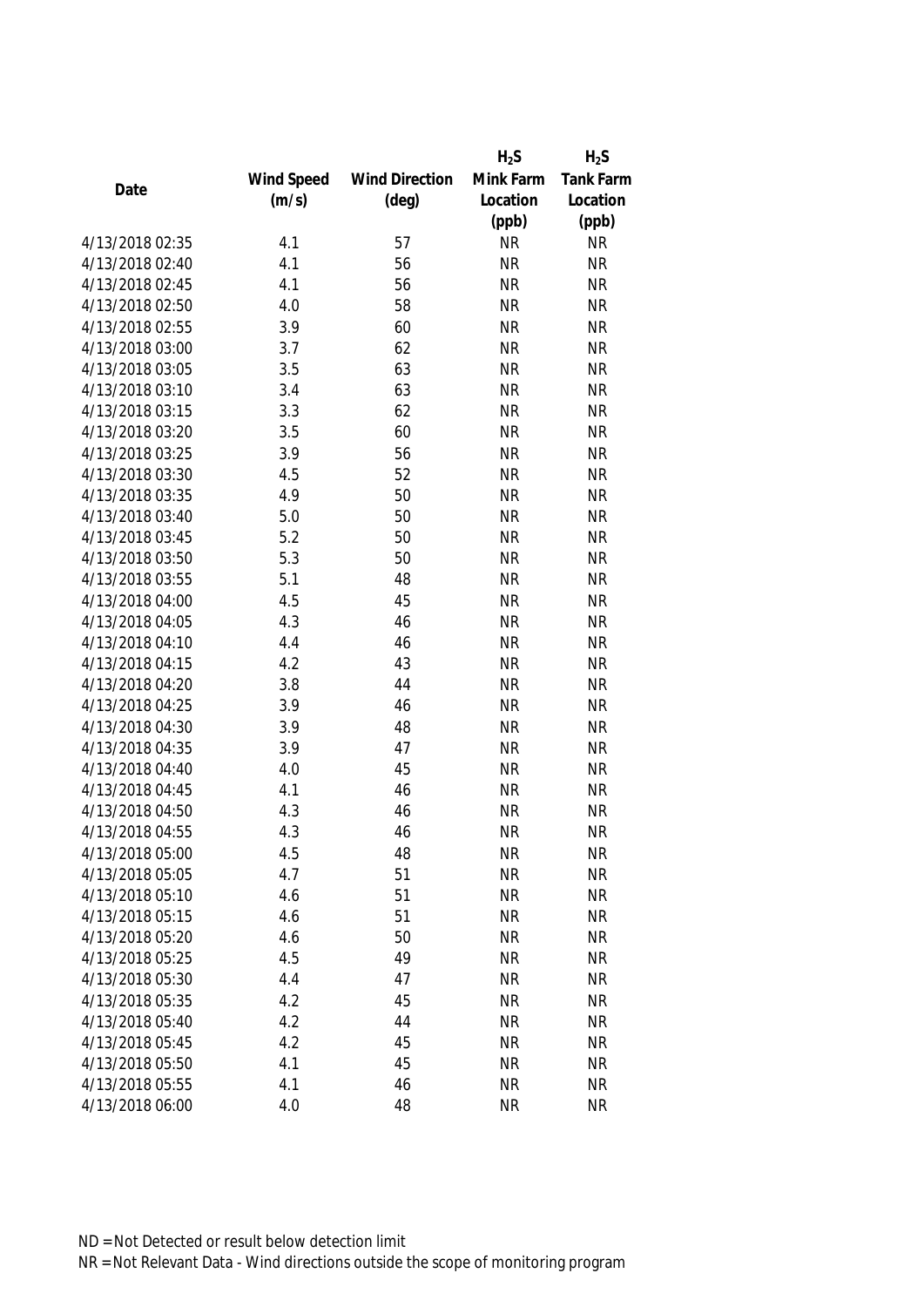|                 |            |                       | $H_2S$    | $H_2S$    |
|-----------------|------------|-----------------------|-----------|-----------|
|                 | Wind Speed | <b>Wind Direction</b> | Mink Farm | Tank Farm |
| Date            | (m/s)      | $(\text{deg})$        | Location  | Location  |
|                 |            |                       | (ppb)     | (ppb)     |
| 4/13/2018 06:05 | 4.0        | 50                    | <b>NR</b> | <b>NR</b> |
| 4/13/2018 06:10 | 4.0        | 52                    | <b>NR</b> | <b>NR</b> |
| 4/13/2018 06:15 | 3.9        | 52                    | <b>NR</b> | <b>NR</b> |
| 4/13/2018 06:20 | 3.8        | 53                    | <b>NR</b> | <b>NR</b> |
| 4/13/2018 06:25 | 3.8        | 53                    | <b>NR</b> | <b>NR</b> |
| 4/13/2018 06:30 | 3.7        | 53                    | <b>NR</b> | <b>NR</b> |
| 4/13/2018 06:35 | 3.5        | 52                    | <b>NR</b> | <b>NR</b> |
| 4/13/2018 06:40 | 3.4        | 51                    | <b>NR</b> | <b>NR</b> |
| 4/13/2018 06:45 | 3.3        | 50                    | <b>NR</b> | <b>NR</b> |
| 4/13/2018 06:50 | 3.3        | 51                    | <b>NR</b> | <b>NR</b> |
| 4/13/2018 06:55 | 3.2        | 50                    | <b>NR</b> | <b>NR</b> |
| 4/13/2018 07:00 | 3.3        | 49                    | <b>NR</b> | <b>NR</b> |
| 4/13/2018 07:05 | 3.2        | 50                    | <b>NR</b> | <b>NR</b> |
| 4/13/2018 07:10 | 3.1        | 52                    | <b>NR</b> | <b>NR</b> |
| 4/13/2018 07:15 | 3.1        | 54                    | <b>NR</b> | <b>NR</b> |
| 4/13/2018 07:20 | 2.9        | 54                    | <b>NR</b> | <b>NR</b> |
| 4/13/2018 07:25 | 2.8        | 54                    | <b>NR</b> | <b>NR</b> |
| 4/13/2018 07:30 | 2.8        | 54                    | <b>NR</b> | <b>NR</b> |
| 4/13/2018 07:35 | 2.9        | 52                    | <b>NR</b> | <b>NR</b> |
| 4/13/2018 07:40 | 3.0        | 51                    | <b>NR</b> | <b>NR</b> |
| 4/13/2018 07:45 | 3.1        | 49                    | <b>NR</b> | <b>NR</b> |
| 4/13/2018 07:50 | 3.3        | 47                    | <b>NR</b> | <b>NR</b> |
| 4/13/2018 07:55 | 3.3        | 46                    | <b>NR</b> | <b>NR</b> |
| 4/13/2018 08:00 | 3.4        | 44                    | <b>NR</b> | <b>NR</b> |
| 4/13/2018 08:05 | 3.4        | 45                    | <b>NR</b> | <b>NR</b> |
| 4/13/2018 08:10 | 3.4        | 46                    | <b>NR</b> | <b>NR</b> |
| 4/13/2018 08:15 | 3.3        | 46                    | <b>NR</b> | <b>NR</b> |
| 4/13/2018 08:20 | 3.3        | 45                    | <b>NR</b> | <b>NR</b> |
| 4/13/2018 08:25 | 3.3        | 45                    | <b>NR</b> | <b>NR</b> |
| 4/13/2018 08:30 | 3.3        | 45                    | <b>NR</b> | <b>NR</b> |
| 4/13/2018 08:35 | 3.2        | 43                    | <b>NR</b> | <b>NR</b> |
| 4/13/2018 08:40 | 3.3        | 42                    | <b>NR</b> | <b>NR</b> |
| 4/13/2018 08:45 | 3.3        | 42                    | <b>NR</b> | <b>NR</b> |
| 4/13/2018 08:50 | 3.2        | 43                    | <b>NR</b> | <b>NR</b> |
| 4/13/2018 08:55 | 3.2        | 44                    | <b>NR</b> | <b>NR</b> |
| 4/13/2018 09:00 | 3.1        | 44                    | <b>NR</b> | <b>NR</b> |
| 4/13/2018 09:05 | 3.2        | 45                    | <b>NR</b> | <b>NR</b> |
| 4/13/2018 09:10 | 3.2        | 46                    | <b>NR</b> | <b>NR</b> |
| 4/13/2018 09:15 | 3.2        | 45                    | <b>NR</b> | <b>NR</b> |
| 4/13/2018 09:20 | 3.3        | 43                    | <b>NR</b> | <b>NR</b> |
| 4/13/2018 09:25 | 3.3        | 44                    | <b>NR</b> | <b>NR</b> |
| 4/13/2018 09:30 | 3.3        | 43                    | <b>NR</b> | <b>NR</b> |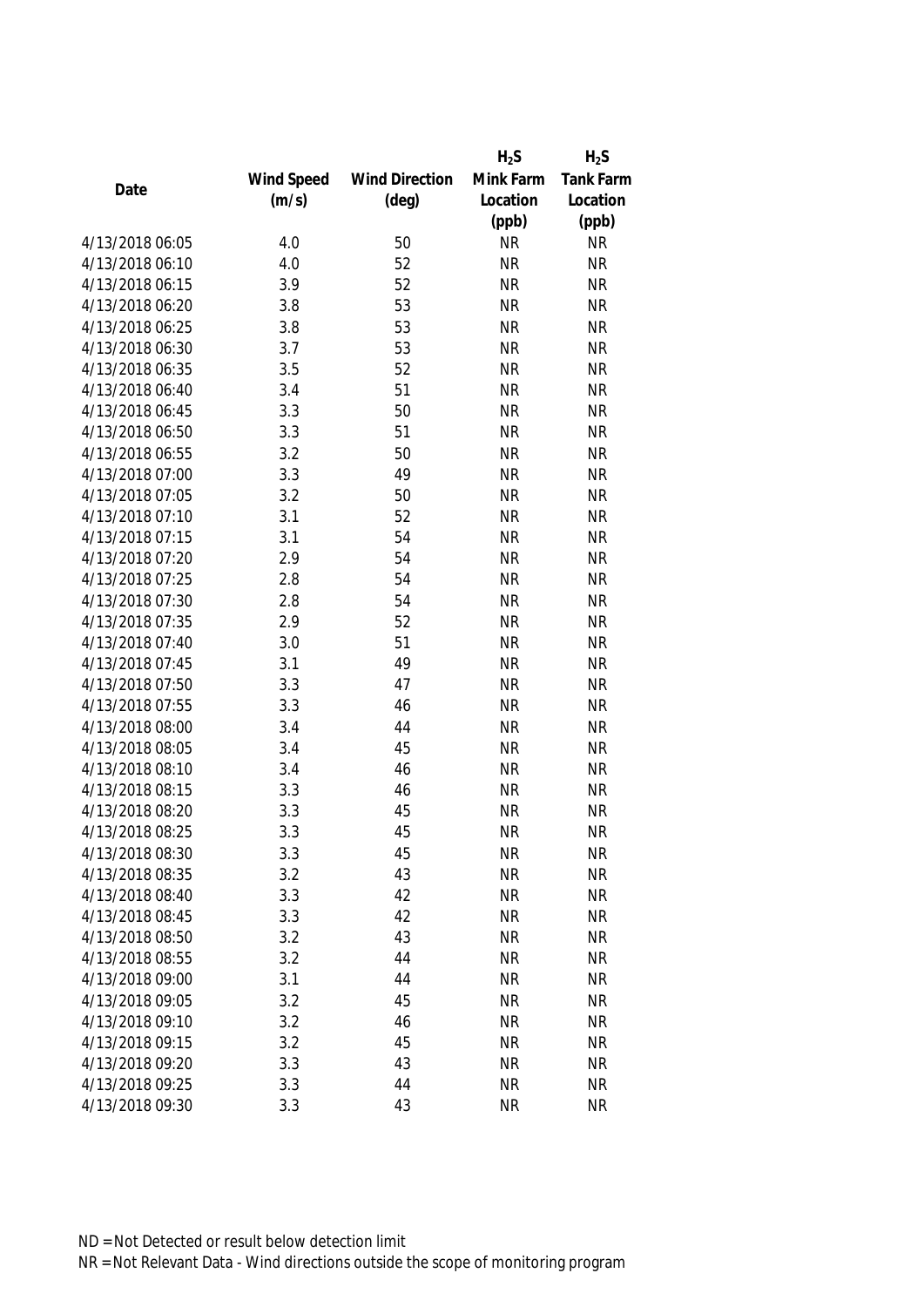|                 |            |                       | $H_2S$       | $H_2S$    |
|-----------------|------------|-----------------------|--------------|-----------|
|                 | Wind Speed | <b>Wind Direction</b> | Mink Farm    | Tank Farm |
| Date            | (m/s)      | $(\text{deg})$        | Location     | Location  |
|                 |            |                       | (ppb)        | (ppb)     |
| 4/13/2018 09:35 | 3.3        | 41                    | <b>NR</b>    | <b>NR</b> |
| 4/13/2018 09:40 | 3.4        | 39                    | $\mathbf{1}$ | <b>NR</b> |
| 4/13/2018 09:45 | 3.4        | 39                    | $\mathbf{1}$ | <b>NR</b> |
| 4/13/2018 09:50 | 3.4        | 39                    | 1            | <b>NR</b> |
| 4/13/2018 09:55 | 3.5        | 37                    | 1            | <b>NR</b> |
| 4/13/2018 10:00 | 3.6        | 37                    | 1            | <b>NR</b> |
| 4/13/2018 10:05 | 3.6        | 37                    | $\mathbf{1}$ | <b>NR</b> |
| 4/13/2018 10:10 | 3.5        | 36                    | 1            | <b>NR</b> |
| 4/13/2018 10:15 | 3.4        | 38                    | 1            | <b>NR</b> |
| 4/13/2018 10:20 | 3.2        | 42                    | <b>NR</b>    | <b>NR</b> |
| 4/13/2018 10:25 | 3.1        | 44                    | <b>NR</b>    | <b>NR</b> |
| 4/13/2018 10:30 | 2.9        | 46                    | <b>NR</b>    | <b>NR</b> |
| 4/13/2018 10:35 | 2.9        | 50                    | <b>NR</b>    | <b>NR</b> |
| 4/13/2018 10:40 | 2.8        | 51                    | <b>NR</b>    | <b>NR</b> |
| 4/13/2018 10:45 | 2.9        | 51                    | <b>NR</b>    | <b>NR</b> |
| 4/13/2018 10:50 | 3.0        | 51                    | <b>NR</b>    | <b>NR</b> |
| 4/13/2018 10:55 | 3.0        | 52                    | <b>NR</b>    | <b>NR</b> |
| 4/13/2018 11:00 | 3.0        | 52                    | <b>NR</b>    | <b>NR</b> |
| 4/13/2018 11:05 | 3.1        | 51                    | <b>NR</b>    | <b>NR</b> |
| 4/13/2018 11:10 | 3.2        | 52                    | <b>NR</b>    | <b>NR</b> |
| 4/13/2018 11:15 | 3.2        | 52                    | <b>NR</b>    | <b>NR</b> |
| 4/13/2018 11:20 | 3.2        | 53                    | <b>NR</b>    | <b>NR</b> |
| 4/13/2018 11:25 | 3.2        | 55                    | <b>NR</b>    | <b>NR</b> |
| 4/13/2018 11:30 | 3.0        | 56                    | <b>NR</b>    | <b>NR</b> |
| 4/13/2018 11:35 | 2.9        | 57                    | <b>NR</b>    | <b>NR</b> |
| 4/13/2018 11:40 | 2.9        | 57                    | <b>NR</b>    | <b>NR</b> |
| 4/13/2018 11:45 | 3.0        | 56                    | <b>NR</b>    | <b>NR</b> |
| 4/13/2018 11:50 | 3.0        | 52                    | <b>NR</b>    | <b>NR</b> |
| 4/13/2018 11:55 | 3.2        | 49                    | <b>NR</b>    | <b>NR</b> |
| 4/13/2018 12:00 | 3.4        | 47                    | <b>NR</b>    | ΝR        |
| 4/13/2018 12:05 | 3.5        | 46                    | <b>NR</b>    | <b>NR</b> |
| 4/13/2018 12:10 | 3.7        | 45                    | <b>NR</b>    | <b>NR</b> |
| 4/13/2018 12:15 | 3.8        | 44                    | <b>NR</b>    | <b>NR</b> |
| 4/13/2018 12:20 | 4.0        | 43                    | <b>NR</b>    | <b>NR</b> |
| 4/13/2018 12:25 | 4.2        | 41                    | <b>NR</b>    | <b>NR</b> |
| 4/13/2018 12:30 | 4.6        | 38                    | 1            | <b>NR</b> |
| 4/13/2018 12:35 | 4.8        | 36                    | 1            | <b>NR</b> |
| 4/13/2018 12:40 | 4.9        | 34                    | 1            | <b>NR</b> |
| 4/13/2018 12:45 | 5.0        | 34                    | 1            | <b>NR</b> |
| 4/13/2018 12:50 | 5.0        | 33                    | 1            | <b>NR</b> |
| 4/13/2018 12:55 | 5.1        | 35                    | 1            | <b>NR</b> |
| 4/13/2018 13:00 | 5.1        | 35                    | 1            | <b>NR</b> |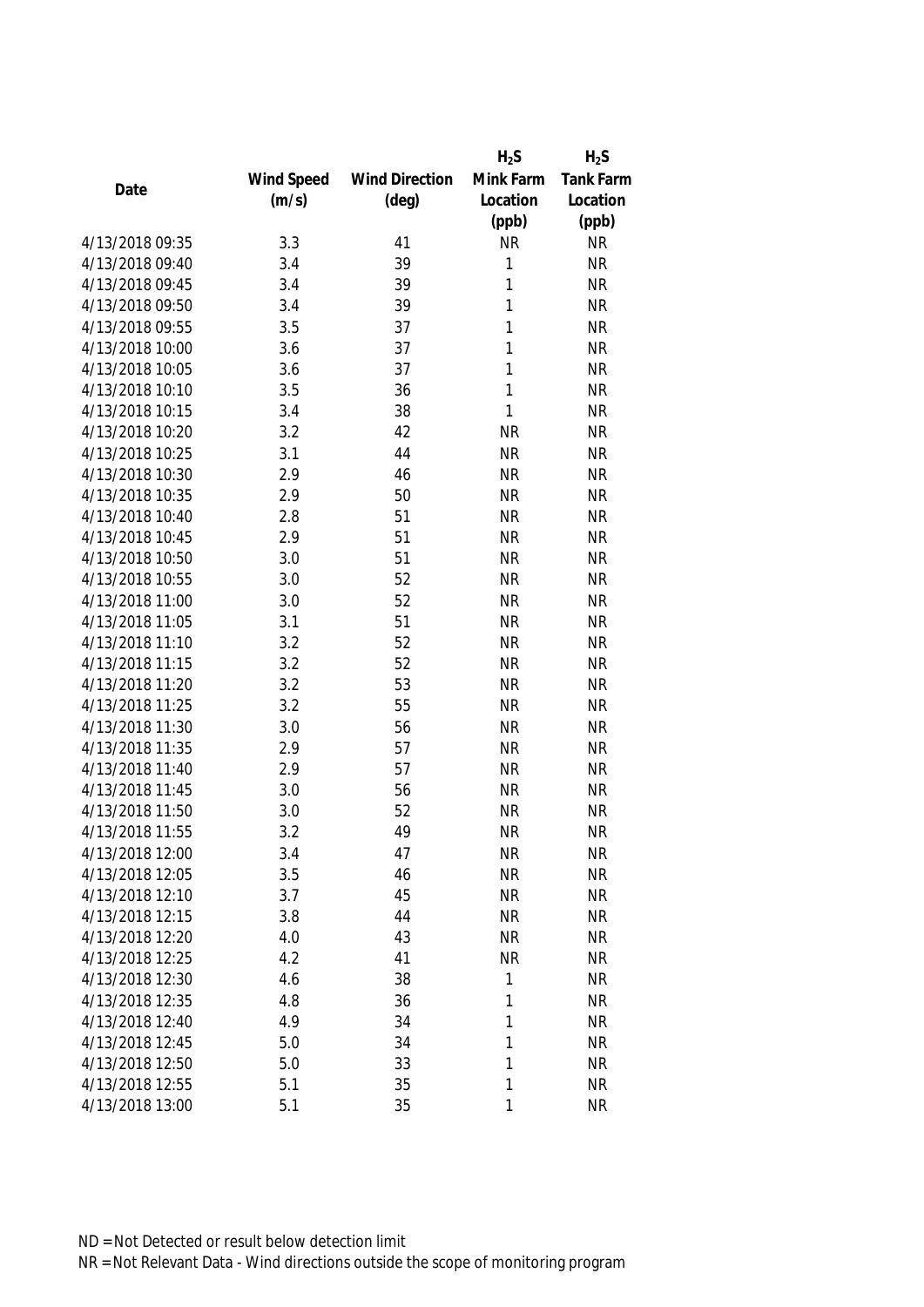|                 |            |                       | $H_2S$    | $H_2S$    |
|-----------------|------------|-----------------------|-----------|-----------|
|                 | Wind Speed | <b>Wind Direction</b> | Mink Farm | Tank Farm |
| Date            | (m/s)      | $(\text{deg})$        | Location  | Location  |
|                 |            |                       | (ppb)     | (ppb)     |
| 4/13/2018 13:05 | 5.1        | 36                    | 1         | <b>NR</b> |
| 4/13/2018 13:10 | 5.1        | 37                    | 1         | <b>NR</b> |
| 4/13/2018 13:15 | 5.3        | 35                    | 1         | <b>NR</b> |
| 4/13/2018 13:20 | 5.3        | 34                    | 1         | <b>NR</b> |
| 4/13/2018 13:25 | 5.5        | 33                    | 1         | <b>NR</b> |
| 4/13/2018 13:30 | 5.6        | 33                    | 1         | <b>NR</b> |
| 4/13/2018 13:35 | 5.7        | 31                    | 1         | <b>NR</b> |
| 4/13/2018 13:40 | 5.6        | 30                    | 1         | <b>NR</b> |
| 4/13/2018 13:45 | 5.6        | 32                    | 1         | <b>NR</b> |
| 4/13/2018 13:50 | 5.4        | 32                    | 1         | <b>NR</b> |
| 4/13/2018 13:55 | 4.9        | 29                    | 1         | <b>NR</b> |
| 4/13/2018 14:00 | 4.5        | 29                    | 1         | <b>NR</b> |
| 4/13/2018 14:05 | 4.6        | 29                    | 1         | <b>NR</b> |
| 4/13/2018 14:10 | 4.9        | 29                    | <b>ND</b> | <b>NR</b> |
| 4/13/2018 14:15 | 5.1        | 28                    | <b>ND</b> | <b>NR</b> |
| 4/13/2018 14:20 | 5.6        | 28                    | <b>ND</b> | <b>NR</b> |
| 4/13/2018 14:25 | 5.9        | 31                    | <b>ND</b> | <b>NR</b> |
| 4/13/2018 14:30 | 6.3        | 32                    | <b>ND</b> | <b>NR</b> |
| 4/13/2018 14:35 | 6.5        | 33                    | 1         | <b>NR</b> |
| 4/13/2018 14:40 | 6.3        | 33                    | 1         | <b>NR</b> |
| 4/13/2018 14:45 | 5.9        | 34                    | 1         | <b>NR</b> |
| 4/13/2018 14:50 | 5.8        | 35                    | 1         | <b>NR</b> |
| 4/13/2018 14:55 | 5.9        | 35                    | <b>ND</b> | <b>NR</b> |
| 4/13/2018 15:00 | 5.9        | 34                    | 1         | <b>NR</b> |
| 4/13/2018 15:05 | 5.7        | 34                    | 1         | <b>NR</b> |
| 4/13/2018 15:10 | 5.5        | 36                    | 1         | <b>NR</b> |
| 4/13/2018 15:15 | 5.9        | 34                    | <b>ND</b> | <b>NR</b> |
| 4/13/2018 15:20 | 5.9        | 33                    | <b>ND</b> | <b>NR</b> |
| 4/13/2018 15:25 | 5.8        | 35                    | <b>ND</b> | <b>NR</b> |
| 4/13/2018 15:30 | 5.6        | 36                    | <b>ND</b> | <b>NR</b> |
| 4/13/2018 15:35 | 5.4        | 41                    | <b>NR</b> | <b>NR</b> |
| 4/13/2018 15:40 | 5.3        | 46                    | <b>NR</b> | <b>NR</b> |
| 4/13/2018 15:45 | 4.8        | 52                    | <b>NR</b> | <b>NR</b> |
| 4/13/2018 15:50 | 4.7        | 60                    | <b>NR</b> | <b>NR</b> |
| 4/13/2018 15:55 | 4.6        | 66                    | <b>NR</b> | <b>NR</b> |
| 4/13/2018 16:00 | 4.6        | 76                    | <b>NR</b> | <b>NR</b> |
| 4/13/2018 16:05 | 4.7        | 82                    | <b>NR</b> | <b>NR</b> |
| 4/13/2018 16:10 | 4.5        | 81                    | <b>NR</b> | <b>NR</b> |
| 4/13/2018 16:15 | 4.6        | 80                    | NR        | <b>NR</b> |
| 4/13/2018 16:20 | 4.2        | 78                    | <b>NR</b> | <b>NR</b> |
| 4/13/2018 16:25 | 4.1        | 83                    | <b>NR</b> | <b>NR</b> |
| 4/13/2018 16:30 | 3.8        | 81                    | <b>NR</b> | <b>NR</b> |
|                 |            |                       |           |           |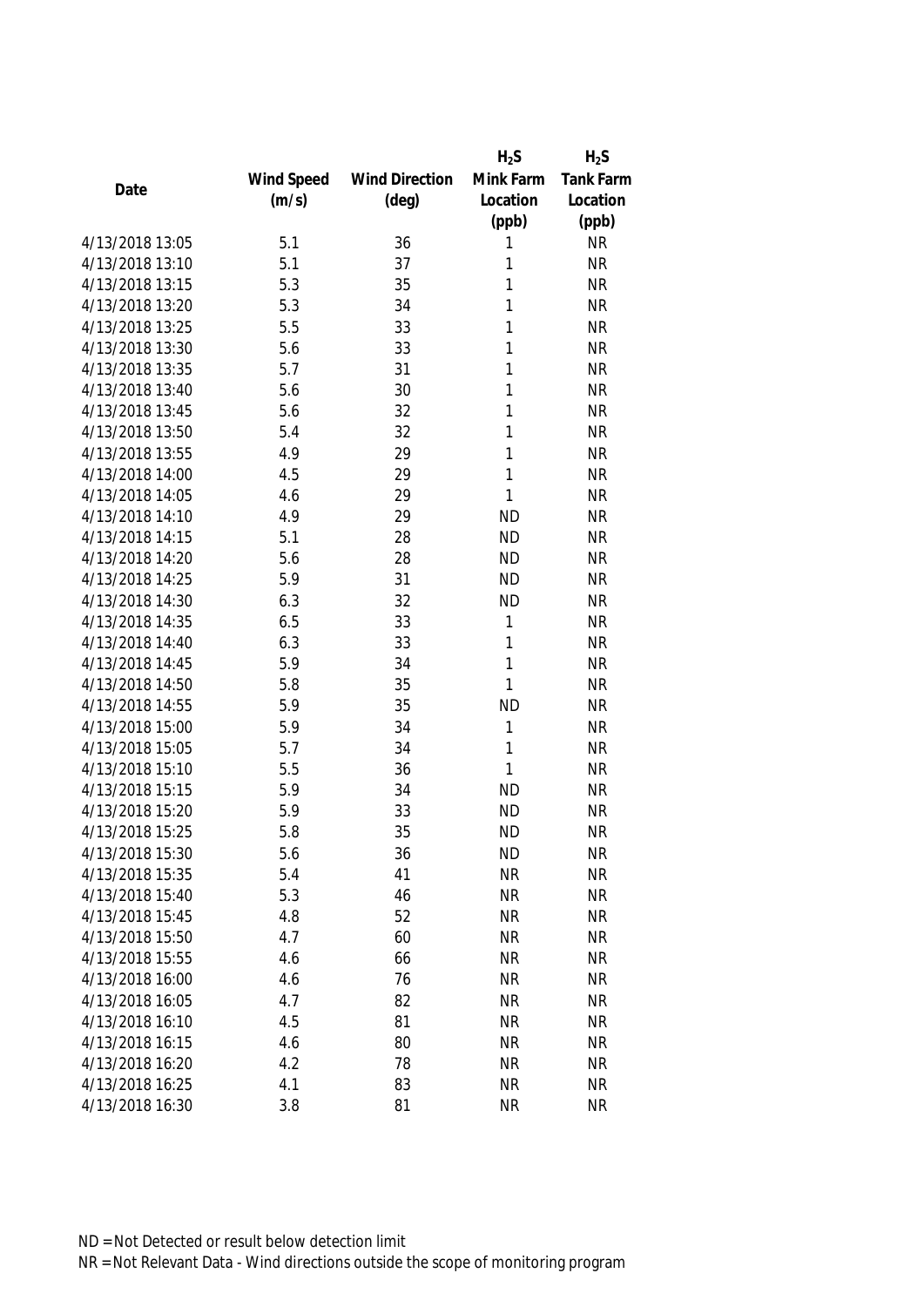|                 |            |                       | $H_2S$       | $H_2S$    |
|-----------------|------------|-----------------------|--------------|-----------|
|                 | Wind Speed | <b>Wind Direction</b> | Mink Farm    | Tank Farm |
| Date            | (m/s)      | $(\text{deg})$        | Location     | Location  |
|                 |            |                       | (ppb)        | (ppb)     |
| 4/13/2018 16:35 | 3.2        | 67                    | <b>NR</b>    | <b>NR</b> |
| 4/13/2018 16:40 | 3.2        | 61                    | <b>NR</b>    | <b>NR</b> |
| 4/13/2018 16:45 | 3.4        | 59                    | <b>NR</b>    | <b>NR</b> |
| 4/13/2018 16:50 | 3.6        | 55                    | <b>NR</b>    | <b>NR</b> |
| 4/13/2018 16:55 | 3.2        | 38                    | <b>NR</b>    | <b>NR</b> |
| 4/13/2018 17:00 | 3.0        | 38                    | <b>NR</b>    | <b>NR</b> |
| 4/13/2018 17:05 | 3.2        | 51                    | <b>NR</b>    | <b>NR</b> |
| 4/13/2018 17:10 | 3.1        | 59                    | <b>NR</b>    | <b>NR</b> |
| 4/13/2018 17:15 | 2.9        | 68                    | <b>NR</b>    | <b>NR</b> |
| 4/13/2018 17:20 | 2.8        | 73                    | <b>NR</b>    | <b>NR</b> |
| 4/13/2018 17:25 | 3.0        | 82                    | <b>NR</b>    | <b>NR</b> |
| 4/13/2018 17:30 | 3.1        | 80                    | <b>NR</b>    | <b>NR</b> |
| 4/13/2018 17:35 | 3.3        | 74                    | <b>NR</b>    | <b>NR</b> |
| 4/13/2018 17:40 | 3.6        | 65                    | <b>NR</b>    | <b>NR</b> |
| 4/13/2018 17:45 | 3.7        | 53                    | <b>NR</b>    | <b>NR</b> |
| 4/13/2018 17:50 | 3.8        | 41                    | <b>NR</b>    | <b>NR</b> |
| 4/13/2018 17:55 | 4.1        | 33                    | $\mathbf 1$  | <b>NR</b> |
| 4/13/2018 18:00 | 4.6        | 30                    | $\mathbf{1}$ | <b>NR</b> |
| 4/13/2018 18:05 | 4.9        | 34                    | 1            | <b>NR</b> |
| 4/13/2018 18:10 | 4.8        | 39                    | 1            | <b>NR</b> |
| 4/13/2018 18:15 | 4.8        | 44                    | <b>NR</b>    | <b>NR</b> |
| 4/13/2018 18:20 | 5.1        | 49                    | <b>NR</b>    | <b>NR</b> |
| 4/13/2018 18:25 | 5.1        | 54                    | <b>NR</b>    | <b>NR</b> |
| 4/13/2018 18:30 | 5.1        | 57                    | <b>NR</b>    | <b>NR</b> |
| 4/13/2018 18:35 | 5.0        | 58                    | <b>NR</b>    | <b>NR</b> |
| 4/13/2018 18:40 | 5.0        | 61                    | <b>NR</b>    | <b>NR</b> |
| 4/13/2018 18:45 | 4.8        | 65                    | <b>NR</b>    | <b>NR</b> |
| 4/13/2018 18:50 | 4.4        | 67                    | <b>NR</b>    | <b>NR</b> |
| 4/13/2018 18:55 | 4.2        | 64                    | <b>NR</b>    | <b>NR</b> |
| 4/13/2018 19:00 | 4.0        | 59                    | <b>NR</b>    | <b>NR</b> |
| 4/13/2018 19:05 | 4.2        | 51                    | <b>NR</b>    | <b>NR</b> |
| 4/13/2018 19:10 | 4.4        | 43                    | <b>NR</b>    | <b>NR</b> |
| 4/13/2018 19:15 | 4.6        | 37                    | 1            | <b>NR</b> |
| 4/13/2018 19:20 | 5.2        | 33                    | 1            | <b>NR</b> |
| 4/13/2018 19:25 | 5.5        | 31                    | 1            | <b>NR</b> |
| 4/13/2018 19:30 | 5.7        | 31                    | 1            | <b>NR</b> |
| 4/13/2018 19:35 | 5.7        | 30                    | 1            | <b>NR</b> |
| 4/13/2018 19:40 | 5.8        | 29                    | 1            | <b>NR</b> |
| 4/13/2018 19:45 | 6.0        | 27                    | 1            | <b>NR</b> |
| 4/13/2018 19:50 | 6.1        | 27                    | <b>ND</b>    | <b>NR</b> |
| 4/13/2018 19:55 | 6.0        | 27                    | <b>ND</b>    | <b>NR</b> |
| 4/13/2018 20:00 | 6.0        | 29                    | <b>ND</b>    | <b>NR</b> |
|                 |            |                       |              |           |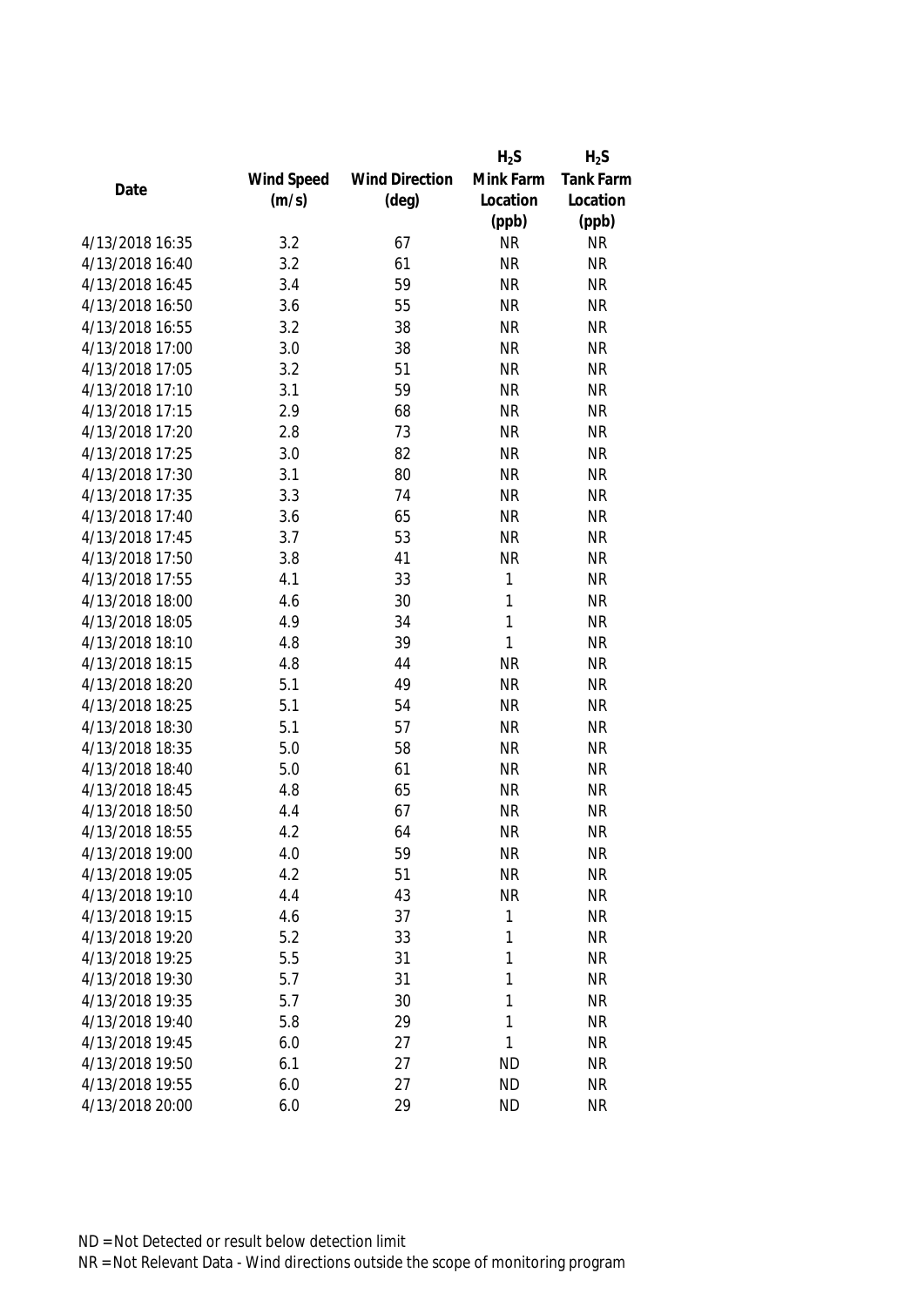|                 |            |                       | $H_2S$       | $H_2S$    |
|-----------------|------------|-----------------------|--------------|-----------|
|                 | Wind Speed | <b>Wind Direction</b> | Mink Farm    | Tank Farm |
| Date            | (m/s)      | $(\text{deg})$        | Location     | Location  |
|                 |            |                       | (ppb)        | (ppb)     |
| 4/13/2018 20:05 | 6.1        | 31                    | <b>ND</b>    | <b>NR</b> |
| 4/13/2018 20:10 | 6.1        | 34                    | <b>ND</b>    | <b>NR</b> |
| 4/13/2018 20:15 | 6.0        | 37                    | <b>ND</b>    | <b>NR</b> |
| 4/13/2018 20:20 | 5.8        | 37                    | <b>ND</b>    | <b>NR</b> |
| 4/13/2018 20:25 | 5.9        | 38                    | <b>ND</b>    | <b>NR</b> |
| 4/13/2018 20:30 | 5.9        | 38                    | <b>ND</b>    | <b>NR</b> |
| 4/13/2018 20:35 | 5.6        | 38                    | <b>ND</b>    | <b>NR</b> |
| 4/13/2018 20:40 | 5.6        | 38                    | <b>ND</b>    | <b>NR</b> |
| 4/13/2018 20:45 | 5.5        | 39                    | 1            | <b>NR</b> |
| 4/13/2018 20:50 | 5.6        | 39                    | 1            | <b>NR</b> |
| 4/13/2018 20:55 | 5.4        | 41                    | <b>NR</b>    | <b>NR</b> |
| 4/13/2018 21:00 | 5.3        | 41                    | <b>NR</b>    | <b>NR</b> |
| 4/13/2018 21:05 | 5.4        | 41                    | <b>NR</b>    | <b>NR</b> |
| 4/13/2018 21:10 | 5.4        | 41                    | <b>NR</b>    | <b>NR</b> |
| 4/13/2018 21:15 | 5.3        | 39                    | $\mathbf{1}$ | <b>NR</b> |
| 4/13/2018 21:20 | 5.0        | 41                    | <b>NR</b>    | <b>NR</b> |
| 4/13/2018 21:25 | 4.9        | 41                    | <b>NR</b>    | <b>NR</b> |
| 4/13/2018 21:30 | 5.0        | 42                    | <b>NR</b>    | <b>NR</b> |
| 4/13/2018 21:35 | 5.0        | 43                    | <b>NR</b>    | <b>NR</b> |
| 4/13/2018 21:40 | 5.0        | 44                    | <b>NR</b>    | <b>NR</b> |
| 4/13/2018 21:45 | 5.0        | 45                    | <b>NR</b>    | <b>NR</b> |
| 4/13/2018 21:50 | 5.2        | 45                    | <b>NR</b>    | <b>NR</b> |
| 4/13/2018 21:55 | 5.2        | 46                    | <b>NR</b>    | <b>NR</b> |
| 4/13/2018 22:00 | 5.1        | 46                    | <b>NR</b>    | <b>NR</b> |
| 4/13/2018 22:05 | 5.0        | 47                    | <b>NR</b>    | <b>NR</b> |
| 4/13/2018 22:10 | 5.0        | 46                    | <b>NR</b>    | <b>NR</b> |
| 4/13/2018 22:15 | 5.0        | 48                    | <b>NR</b>    | <b>NR</b> |
| 4/13/2018 22:20 | 5.1        | 47                    | <b>NR</b>    | <b>NR</b> |
| 4/13/2018 22:25 | 4.9        | 47                    | <b>NR</b>    | <b>NR</b> |
| 4/13/2018 22:30 | 5.0        | 47                    | <b>NR</b>    | ΝR        |
| 4/13/2018 22:35 | 5.1        | 46                    | <b>NR</b>    | <b>NR</b> |
| 4/13/2018 22:40 | 5.2        | 45                    | <b>NR</b>    | <b>NR</b> |
| 4/13/2018 22:45 | 5.2        | 43                    | <b>NR</b>    | <b>NR</b> |
| 4/13/2018 22:50 | 5.1        | 44                    | <b>NR</b>    | <b>NR</b> |
| 4/13/2018 22:55 | 5.3        | 42                    | <b>NR</b>    | <b>NR</b> |
| 4/13/2018 23:00 | 5.4        | 41                    | <b>NR</b>    | <b>NR</b> |
| 4/13/2018 23:05 | 5.4        | 40                    | <b>ND</b>    | <b>NR</b> |
| 4/13/2018 23:10 | 5.5        | 39                    | <b>ND</b>    | <b>NR</b> |
| 4/13/2018 23:15 | 5.6        | 37                    | <b>ND</b>    | <b>NR</b> |
| 4/13/2018 23:20 | 6.0        | 34                    | <b>ND</b>    | <b>NR</b> |
| 4/13/2018 23:25 | 6.3        | 33                    | <b>ND</b>    | <b>NR</b> |
| 4/13/2018 23:30 | 6.6        | 32                    | <b>ND</b>    | <b>NR</b> |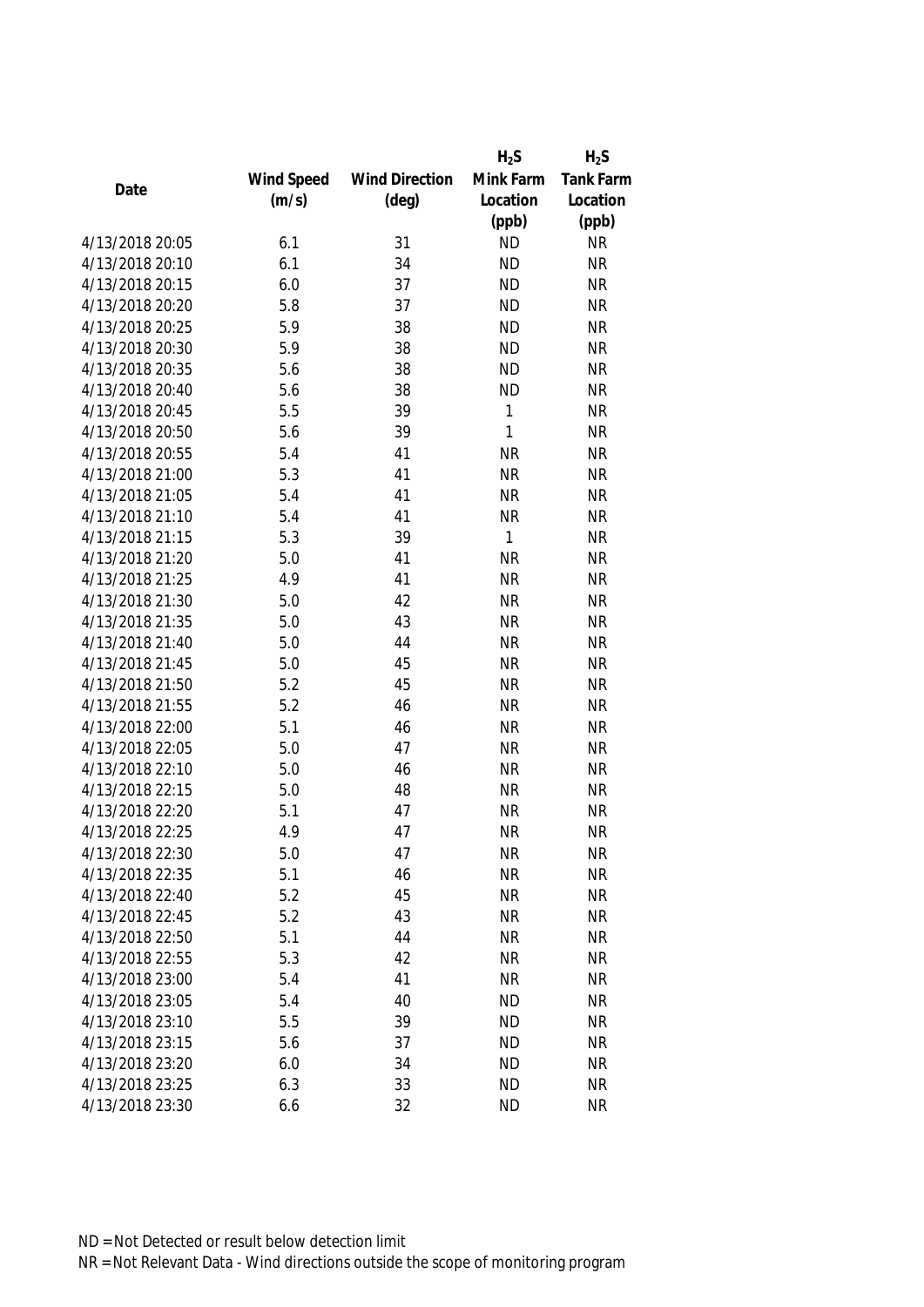|                 |            |                       | $H_2S$       | $H_2S$    |
|-----------------|------------|-----------------------|--------------|-----------|
|                 | Wind Speed | <b>Wind Direction</b> | Mink Farm    | Tank Farm |
| Date            | (m/s)      | $(\text{deg})$        | Location     | Location  |
|                 |            |                       | (ppb)        | (ppb)     |
| 4/13/2018 23:35 | 6.8        | 32                    | <b>ND</b>    | <b>NR</b> |
| 4/13/2018 23:40 | 7.0        | 31                    | <b>ND</b>    | <b>NR</b> |
| 4/13/2018 23:45 | 7.0        | 31                    | <b>ND</b>    | <b>NR</b> |
| 4/13/2018 23:50 | 7.1        | 32                    | <b>ND</b>    | <b>NR</b> |
| 4/13/2018 23:55 | 7.1        | 32                    | <b>ND</b>    | <b>NR</b> |
| 4/13/2018 24:00 | 6.8        | 31                    | <b>ND</b>    | <b>NR</b> |
| 4/14/2018 00:05 | 7.1        | 31                    | <b>ND</b>    | <b>NR</b> |
| 4/14/2018 00:10 | 7.3        | 31                    | <b>ND</b>    | <b>NR</b> |
| 4/14/2018 00:15 | 7.6        | 32                    | <b>ND</b>    | <b>NR</b> |
| 4/14/2018 00:20 | 7.7        | 33                    | <b>ND</b>    | <b>NR</b> |
| 4/14/2018 00:25 | 8.0        | 34                    | <b>ND</b>    | <b>NR</b> |
| 4/14/2018 00:30 | 8.0        | 35                    | <b>ND</b>    | <b>NR</b> |
| 4/14/2018 00:35 | 8.0        | 37                    | <b>ND</b>    | <b>NR</b> |
| 4/14/2018 00:40 | 7.9        | 37                    | <b>ND</b>    | <b>NR</b> |
| 4/14/2018 00:45 | 7.9        | 37                    | <b>ND</b>    | <b>NR</b> |
| 4/14/2018 00:50 | 7.9        | 38                    | $\mathbf{1}$ | <b>NR</b> |
| 4/14/2018 00:55 | 7.7        | 39                    | 1            | <b>NR</b> |
| 4/14/2018 01:00 | 8.1        | 40                    | 1            | <b>NR</b> |
| 4/14/2018 01:05 | 8.0        | 40                    | 1            | <b>NR</b> |
| 4/14/2018 01:10 | 7.9        | 41                    | <b>NR</b>    | <b>NR</b> |
| 4/14/2018 01:15 | 7.6        | 42                    | <b>NR</b>    | <b>NR</b> |
| 4/14/2018 01:20 | 7.4        | 43                    | <b>NR</b>    | <b>NR</b> |
| 4/14/2018 01:25 | 7.2        | 42                    | <b>NR</b>    | <b>NR</b> |
| 4/14/2018 01:30 | 6.9        | 42                    | <b>NR</b>    | <b>NR</b> |
| 4/14/2018 01:35 | 7.0        | 41                    | <b>NR</b>    | <b>NR</b> |
| 4/14/2018 01:40 | 6.9        | 41                    | <b>NR</b>    | <b>NR</b> |
| 4/14/2018 01:45 | 7.0        | 41                    | <b>NR</b>    | <b>NR</b> |
| 4/14/2018 01:50 | 7.0        | 41                    | <b>NR</b>    | <b>NR</b> |
| 4/14/2018 01:55 | 7.0        | 41                    | <b>NR</b>    | <b>NR</b> |
| 4/14/2018 02:00 | 7.0        | 40                    | 1            | <b>NR</b> |
| 4/14/2018 02:05 | 6.9        | 41                    | <b>NR</b>    | <b>NR</b> |
| 4/14/2018 02:10 | 6.9        | 39                    | 1            | <b>NR</b> |
| 4/14/2018 02:15 | 7.1        | 38                    | 1            | <b>NR</b> |
| 4/14/2018 02:20 | 7.2        | 38                    | 1            | <b>NR</b> |
| 4/14/2018 02:25 | 7.0        | 37                    | <b>ND</b>    | <b>NR</b> |
| 4/14/2018 02:30 | 6.9        | 35                    | <b>ND</b>    | <b>NR</b> |
| 4/14/2018 02:35 | 6.7        | 35                    | 1            | <b>NR</b> |
| 4/14/2018 02:40 | 6.7        | 35                    | 1            | <b>NR</b> |
| 4/14/2018 02:45 | 6.7        | 34                    | <b>ND</b>    | <b>NR</b> |
| 4/14/2018 02:50 | 6.6        | 33                    | 1            | <b>NR</b> |
| 4/14/2018 02:55 | 7.1        | 33                    | 1            | <b>NR</b> |
| 4/14/2018 03:00 | 7.5        | 34                    | 1            | <b>NR</b> |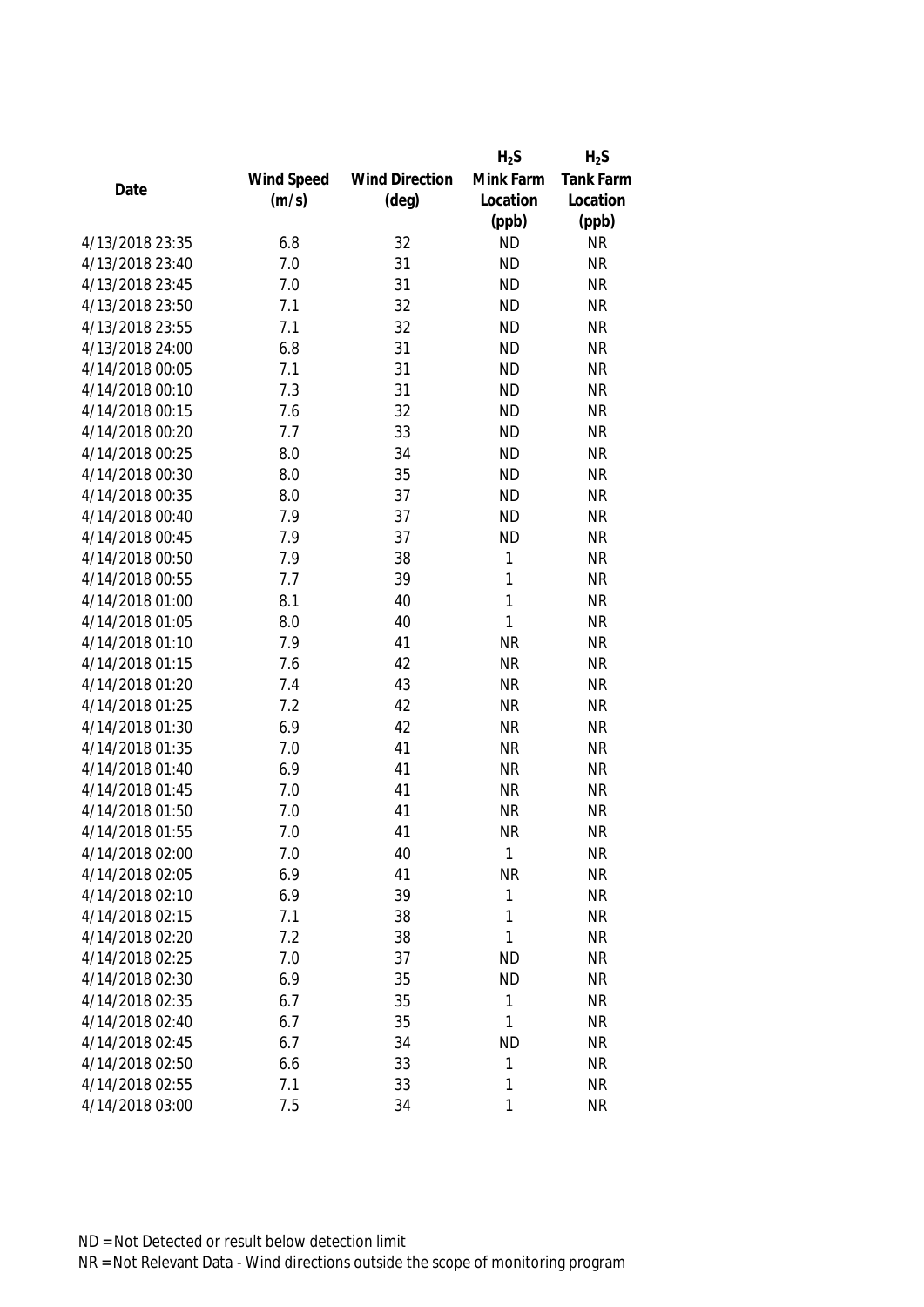|                 |            |                       | $H_2S$       | $H_2S$           |
|-----------------|------------|-----------------------|--------------|------------------|
|                 | Wind Speed | <b>Wind Direction</b> | Mink Farm    | <b>Tank Farm</b> |
| Date            | (m/s)      | $(\text{deg})$        | Location     | Location         |
|                 |            |                       | (ppb)        | (ppb)            |
| 4/14/2018 03:05 | 7.7        | 33                    | <b>ND</b>    | <b>NR</b>        |
| 4/14/2018 03:10 | 7.7        | 32                    | <b>ND</b>    | <b>NR</b>        |
| 4/14/2018 03:15 | 7.8        | 32                    | <b>ND</b>    | <b>NR</b>        |
| 4/14/2018 03:20 | 7.8        | 31                    | <b>ND</b>    | <b>NR</b>        |
| 4/14/2018 03:25 | 7.4        | 31                    | <b>ND</b>    | <b>NR</b>        |
| 4/14/2018 03:30 | 7.2        | 30                    | <b>ND</b>    | <b>NR</b>        |
| 4/14/2018 03:35 | 7.3        | 31                    | $\mathbf{1}$ | <b>NR</b>        |
| 4/14/2018 03:40 | 7.5        | 31                    | 1            | <b>NR</b>        |
| 4/14/2018 03:45 | 7.3        | 31                    | 1            | <b>NR</b>        |
| 4/14/2018 03:50 | 7.5        | 31                    | <b>ND</b>    | <b>NR</b>        |
| 4/14/2018 03:55 | 7.5        | 32                    | <b>ND</b>    | <b>NR</b>        |
| 4/14/2018 04:00 | 7.7        | 32                    | <b>ND</b>    | <b>NR</b>        |
| 4/14/2018 04:05 | 7.8        | 33                    | <b>ND</b>    | <b>NR</b>        |
| 4/14/2018 04:10 | 7.7        | 34                    | $\mathbf{1}$ | <b>NR</b>        |
| 4/14/2018 04:15 | 8.0        | 34                    | 1            | <b>NR</b>        |
| 4/14/2018 04:20 | 7.9        | 35                    | 1            | <b>NR</b>        |
| 4/14/2018 04:25 | 8.1        | 35                    | <b>ND</b>    | <b>NR</b>        |
| 4/14/2018 04:30 | 8.1        | 35                    | <b>ND</b>    | <b>NR</b>        |
| 4/14/2018 04:35 | 7.9        | 34                    | <b>ND</b>    | <b>NR</b>        |
| 4/14/2018 04:40 | 7.7        | 33                    | <b>ND</b>    | <b>NR</b>        |
| 4/14/2018 04:45 | 7.6        | 34                    | <b>ND</b>    | <b>NR</b>        |
| 4/14/2018 04:50 | 7.5        | 34                    | <b>ND</b>    | <b>NR</b>        |
| 4/14/2018 04:55 | 7.4        | 34                    | <b>ND</b>    | <b>NR</b>        |
| 4/14/2018 05:00 | 7.2        | 35                    | <b>ND</b>    | <b>NR</b>        |
| 4/14/2018 05:05 | 7.1        | 36                    | <b>ND</b>    | <b>NR</b>        |
| 4/14/2018 05:10 | 7.1        | 38                    | <b>ND</b>    | <b>NR</b>        |
| 4/14/2018 05:15 | 7.2        | 37                    | <b>ND</b>    | <b>NR</b>        |
| 4/14/2018 05:20 | 7.1        | 37                    | <b>ND</b>    | <b>NR</b>        |
| 4/14/2018 05:25 | 7.1        | 38                    | <b>ND</b>    | <b>NR</b>        |
| 4/14/2018 05:30 | 7.3        | 38                    | <b>ND</b>    | ΝR               |
| 4/14/2018 05:35 | 7.4        | 37                    | <b>ND</b>    | <b>NR</b>        |
| 4/14/2018 05:40 | 7.3        | 35                    | <b>ND</b>    | <b>NR</b>        |
| 4/14/2018 05:45 | 7.5        | 33                    | <b>ND</b>    | <b>NR</b>        |
| 4/14/2018 05:50 | 7.5        | 31                    | 1            | <b>NR</b>        |
| 4/14/2018 05:55 | 7.7        | 29                    | 1            | <b>NR</b>        |
| 4/14/2018 06:00 | 7.7        | 29                    | 1            | <b>NR</b>        |
| 4/14/2018 06:05 | 8.1        | 29                    | 1            | <b>NR</b>        |
| 4/14/2018 06:10 | 8.2        | 30                    | 1            | <b>NR</b>        |
| 4/14/2018 06:15 | 8.4        | 30                    | 1            | <b>NR</b>        |
| 4/14/2018 06:20 | 8.8        | 31                    | 1            | <b>NR</b>        |
| 4/14/2018 06:25 | 8.8        | 32                    | <b>ND</b>    | <b>NR</b>        |
| 4/14/2018 06:30 | 8.8        | 31                    | <b>ND</b>    | <b>NR</b>        |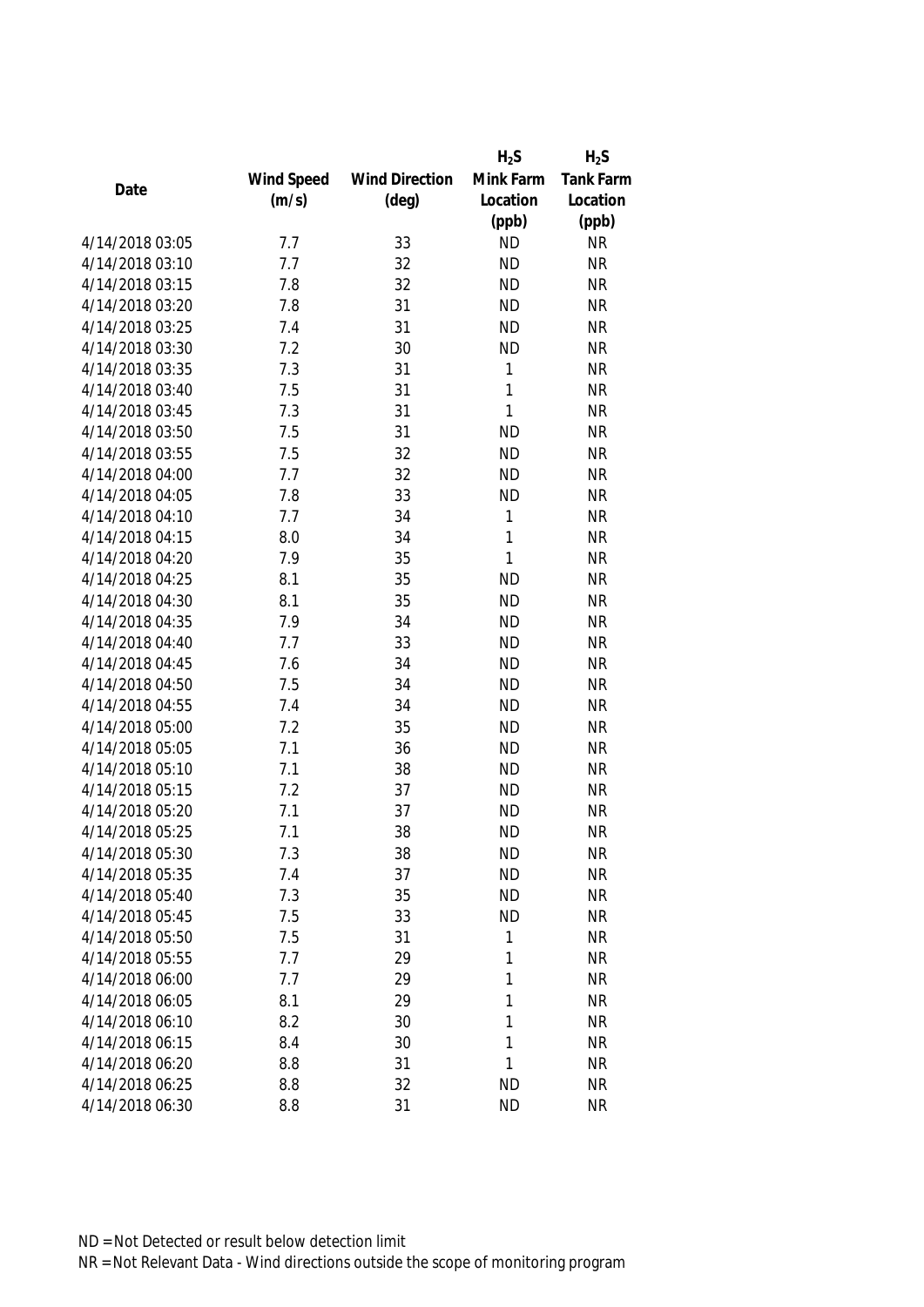|                 |            |                       | $H_2S$       | $H_2S$    |
|-----------------|------------|-----------------------|--------------|-----------|
|                 | Wind Speed | <b>Wind Direction</b> | Mink Farm    | Tank Farm |
| Date            | (m/s)      | $(\text{deg})$        | Location     | Location  |
|                 |            |                       | (ppb)        | (ppb)     |
| 4/14/2018 06:35 | 8.7        | 31                    | <b>ND</b>    | <b>NR</b> |
| 4/14/2018 06:40 | 8.8        | 31                    | <b>ND</b>    | <b>NR</b> |
| 4/14/2018 06:45 | 8.7        | 32                    | <b>ND</b>    | <b>NR</b> |
| 4/14/2018 06:50 | 8.6        | 33                    | $\mathbf{1}$ | <b>NR</b> |
| 4/14/2018 06:55 | 8.4        | 34                    | 1            | <b>NR</b> |
| 4/14/2018 07:00 | 8.4        | 36                    | 1            | <b>NR</b> |
| 4/14/2018 07:05 | 8.5        | 38                    | <b>ND</b>    | <b>NR</b> |
| 4/14/2018 07:10 | 8.3        | 37                    | <b>ND</b>    | <b>NR</b> |
| 4/14/2018 07:15 | 8.4        | 37                    | <b>ND</b>    | <b>NR</b> |
| 4/14/2018 07:20 | 8.4        | 37                    | <b>ND</b>    | <b>NR</b> |
| 4/14/2018 07:25 | 8.4        | 36                    | <b>ND</b>    | <b>NR</b> |
| 4/14/2018 07:30 | 8.5        | 35                    | <b>ND</b>    | <b>NR</b> |
| 4/14/2018 07:35 | 8.5        | 35                    | <b>ND</b>    | <b>NR</b> |
| 4/14/2018 07:40 | 8.7        | 37                    | $\mathbf 1$  | <b>NR</b> |
| 4/14/2018 07:45 | 8.3        | 39                    | $\mathbf{1}$ | <b>NR</b> |
| 4/14/2018 07:50 | 8.2        | 40                    | 1            | <b>NR</b> |
| 4/14/2018 07:55 | 8.4        | 42                    | <b>NR</b>    | <b>NR</b> |
| 4/14/2018 08:00 | 8.4        | 43                    | <b>NR</b>    | <b>NR</b> |
| 4/14/2018 08:05 | 8.2        | 44                    | <b>NR</b>    | <b>NR</b> |
| 4/14/2018 08:10 | 8.2        | 44                    | <b>NR</b>    | <b>NR</b> |
| 4/14/2018 08:15 | 8.3        | 44                    | <b>NR</b>    | <b>NR</b> |
| 4/14/2018 08:20 | 8.4        | 44                    | <b>NR</b>    | <b>NR</b> |
| 4/14/2018 08:25 | 8.0        | 43                    | <b>NR</b>    | <b>NR</b> |
| 4/14/2018 08:30 | 7.7        | 43                    | <b>NR</b>    | <b>NR</b> |
| 4/14/2018 08:35 | 7.5        | 42                    | <b>NR</b>    | <b>NR</b> |
| 4/14/2018 08:40 | 7.3        | 42                    | <b>NR</b>    | <b>NR</b> |
| 4/14/2018 08:45 | 7.0        | 41                    | <b>NR</b>    | <b>NR</b> |
| 4/14/2018 08:50 | 6.5        | 41                    | <b>NR</b>    | <b>NR</b> |
| 4/14/2018 08:55 | 6.7        | 42                    | <b>NR</b>    | <b>NR</b> |
| 4/14/2018 09:00 | 6.7        | 42                    | <b>NR</b>    | <b>NR</b> |
| 4/14/2018 09:05 | 6.6        | 43                    | <b>NR</b>    | <b>NR</b> |
| 4/14/2018 09:10 | 6.7        | 44                    | <b>NR</b>    | <b>NR</b> |
| 4/14/2018 09:15 | 7.2        | 43                    | <b>NR</b>    | <b>NR</b> |
| 4/14/2018 09:20 | 7.6        | 43                    | <b>NR</b>    | <b>NR</b> |
| 4/14/2018 09:25 | 7.6        | 43                    | <b>NR</b>    | <b>NR</b> |
| 4/14/2018 09:30 | 7.6        | 43                    | <b>NR</b>    | <b>NR</b> |
| 4/14/2018 09:35 | 7.8        | 44                    | <b>NR</b>    | <b>NR</b> |
| 4/14/2018 09:40 | 8.0        | 44                    | <b>NR</b>    | <b>NR</b> |
| 4/14/2018 09:45 | 7.8        | 45                    | <b>NR</b>    | <b>NR</b> |
| 4/14/2018 09:50 | 7.6        | 45                    | <b>NR</b>    | <b>NR</b> |
| 4/14/2018 09:55 | 7.5        | 45                    | <b>NR</b>    | <b>NR</b> |
| 4/14/2018 10:00 | 7.5        | 43                    | <b>NR</b>    | <b>NR</b> |
|                 |            |                       |              |           |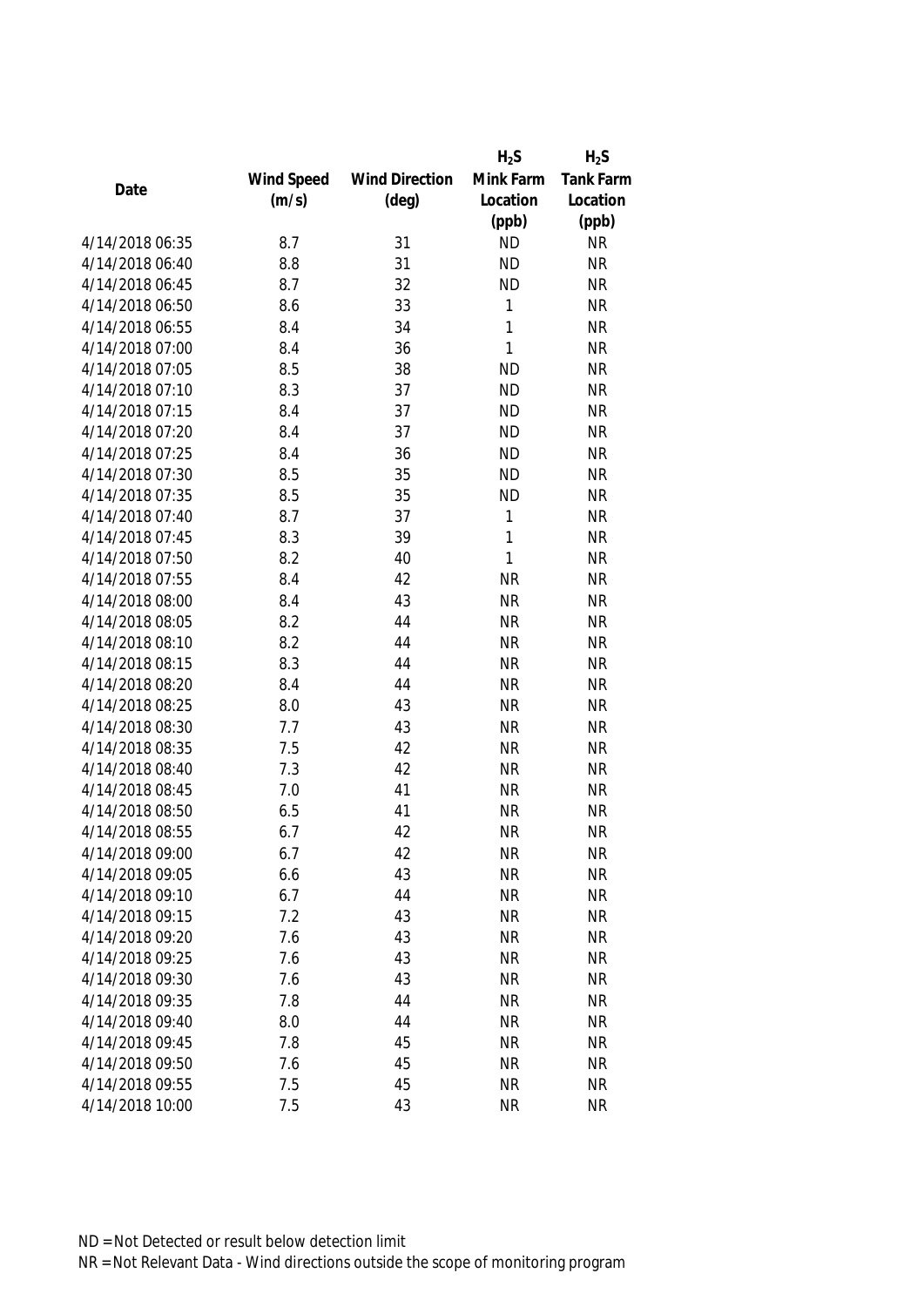|                 |            |                       | $H_2S$    | $H_2S$    |
|-----------------|------------|-----------------------|-----------|-----------|
|                 | Wind Speed | <b>Wind Direction</b> | Mink Farm | Tank Farm |
| Date            | (m/s)      | $(\text{deg})$        | Location  | Location  |
|                 |            |                       | (ppb)     | (ppb)     |
| 4/14/2018 10:05 | 7.2        | 42                    | <b>NR</b> | <b>NR</b> |
| 4/14/2018 10:10 | 6.9        | 42                    | <b>NR</b> | <b>NR</b> |
| 4/14/2018 10:15 | 6.6        | 42                    | <b>NR</b> | <b>NR</b> |
| 4/14/2018 10:20 | 6.5        | 42                    | <b>NR</b> | <b>NR</b> |
| 4/14/2018 10:25 | 6.3        | 42                    | <b>NR</b> | <b>NR</b> |
| 4/14/2018 10:30 | 6.2        | 44                    | <b>NR</b> | <b>NR</b> |
| 4/14/2018 10:35 | 6.2        | 46                    | <b>NR</b> | <b>NR</b> |
| 4/14/2018 10:40 | 6.3        | 46                    | <b>NR</b> | <b>NR</b> |
| 4/14/2018 10:45 | 6.4        | 46                    | <b>NR</b> | <b>NR</b> |
| 4/14/2018 10:50 | 6.6        | 46                    | <b>NR</b> | <b>NR</b> |
| 4/14/2018 10:55 | 6.7        | 45                    | <b>NR</b> | <b>NR</b> |
| 4/14/2018 11:00 | 7.0        | 43                    | <b>NR</b> | <b>NR</b> |
| 4/14/2018 11:05 | 7.3        | 41                    | <b>NR</b> | <b>NR</b> |
| 4/14/2018 11:10 | 7.6        | 41                    | <b>NR</b> | <b>NR</b> |
| 4/14/2018 11:15 | 7.6        | 41                    | <b>NR</b> | <b>NR</b> |
| 4/14/2018 11:20 | 7.8        | 41                    | <b>NR</b> | <b>NR</b> |
| 4/14/2018 11:25 | 7.7        | 41                    | <b>NR</b> | <b>NR</b> |
| 4/14/2018 11:30 | 7.8        | 41                    | <b>NR</b> | <b>NR</b> |
| 4/14/2018 11:35 | 7.7        | 42                    | <b>NR</b> | <b>NR</b> |
| 4/14/2018 11:40 | 7.5        | 42                    | <b>NR</b> | <b>NR</b> |
| 4/14/2018 11:45 | 7.5        | 42                    | <b>NR</b> | <b>NR</b> |
| 4/14/2018 11:50 | 7.5        | 42                    | <b>NR</b> | <b>NR</b> |
| 4/14/2018 11:55 | 7.5        | 43                    | <b>NR</b> | <b>NR</b> |
| 4/14/2018 12:00 | 7.5        | 43                    | <b>NR</b> | <b>NR</b> |
| 4/14/2018 12:05 | 7.6        | 42                    | <b>NR</b> | <b>NR</b> |
| 4/14/2018 12:10 | 7.5        | 42                    | <b>NR</b> | <b>NR</b> |
| 4/14/2018 12:15 | 7.5        | 42                    | <b>NR</b> | <b>NR</b> |
| 4/14/2018 12:20 | 7.3        | 42                    | <b>NR</b> | <b>NR</b> |
| 4/14/2018 12:25 | 7.5        | 42                    | <b>NR</b> | <b>NR</b> |
| 4/14/2018 12:30 | 7.4        | 43                    | <b>NR</b> | <b>NR</b> |
| 4/14/2018 12:35 | 7.3        | 43                    | <b>NR</b> | <b>NR</b> |
| 4/14/2018 12:40 | 7.5        | 43                    | <b>NR</b> | <b>NR</b> |
| 4/14/2018 12:45 | 7.4        | 44                    | <b>NR</b> | <b>NR</b> |
| 4/14/2018 12:50 | 7.5        | 44                    | <b>NR</b> | <b>NR</b> |
| 4/14/2018 12:55 | 7.5        | 44                    | <b>NR</b> | <b>NR</b> |
| 4/14/2018 13:00 | 7.3        | 44                    | <b>NR</b> | <b>NR</b> |
| 4/14/2018 13:05 | 7.2        | 45                    | <b>NR</b> | <b>NR</b> |
| 4/14/2018 13:10 | 7.0        | 44                    | <b>NR</b> | <b>NR</b> |
| 4/14/2018 13:15 | 7.0        | 44                    | <b>NR</b> | <b>NR</b> |
| 4/14/2018 13:20 | 6.9        | 45                    | <b>NR</b> | <b>NR</b> |
| 4/14/2018 13:25 | 7.0        | 44                    | <b>NR</b> | <b>NR</b> |
| 4/14/2018 13:30 | 7.2        | 44                    | <b>NR</b> | <b>NR</b> |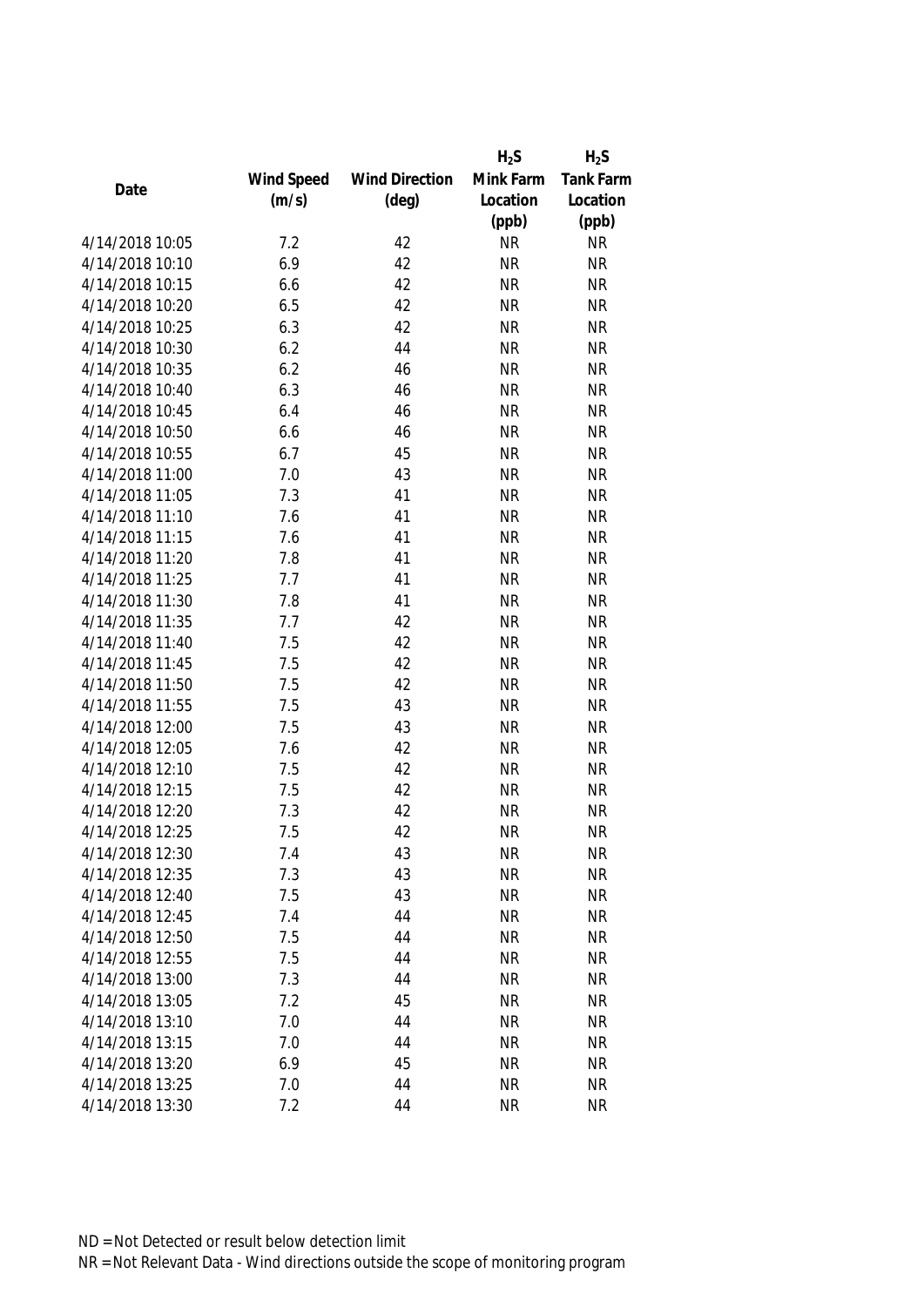|                 |            |                       | $H_2S$    | $H_2S$    |
|-----------------|------------|-----------------------|-----------|-----------|
|                 | Wind Speed | <b>Wind Direction</b> | Mink Farm | Tank Farm |
| Date            | (m/s)      | $(\text{deg})$        | Location  | Location  |
|                 |            |                       | (ppb)     | (ppb)     |
| 4/14/2018 13:35 | 7.2        | 44                    | <b>NR</b> | <b>NR</b> |
| 4/14/2018 13:40 | 7.3        | 45                    | <b>NR</b> | <b>NR</b> |
| 4/14/2018 13:45 | 7.4        | 44                    | <b>NR</b> | <b>NR</b> |
| 4/14/2018 13:50 | 7.3        | 44                    | <b>NR</b> | <b>NR</b> |
| 4/14/2018 13:55 | 7.2        | 44                    | <b>NR</b> | <b>NR</b> |
| 4/14/2018 14:00 | 7.4        | 44                    | <b>NR</b> | <b>NR</b> |
| 4/14/2018 14:05 | 7.5        | 44                    | <b>NR</b> | <b>NR</b> |
| 4/14/2018 14:10 | 7.7        | 44                    | <b>NR</b> | <b>NR</b> |
| 4/14/2018 14:15 | 7.7        | 45                    | <b>NR</b> | <b>NR</b> |
| 4/14/2018 14:20 | 7.8        | 45                    | <b>NR</b> | <b>NR</b> |
| 4/14/2018 14:25 | 7.9        | 44                    | <b>NR</b> | <b>NR</b> |
| 4/14/2018 14:30 | 7.9        | 45                    | <b>NR</b> | <b>NR</b> |
| 4/14/2018 14:35 | 7.8        | 44                    | <b>NR</b> | <b>NR</b> |
| 4/14/2018 14:40 | 7.8        | 44                    | <b>NR</b> | <b>NR</b> |
| 4/14/2018 14:45 | 7.5        | 43                    | <b>NR</b> | <b>NR</b> |
| 4/14/2018 14:50 | 7.5        | 43                    | <b>NR</b> | <b>NR</b> |
| 4/14/2018 14:55 | 7.5        | 43                    | <b>NR</b> | <b>NR</b> |
| 4/14/2018 15:00 | 7.4        | 43                    | <b>NR</b> | <b>NR</b> |
| 4/14/2018 15:05 | 7.5        | 44                    | <b>NR</b> | <b>NR</b> |
| 4/14/2018 15:10 | 7.4        | 45                    | <b>NR</b> | <b>NR</b> |
| 4/14/2018 15:15 | 7.4        | 46                    | <b>NR</b> | <b>NR</b> |
| 4/14/2018 15:20 | 7.3        | 48                    | <b>NR</b> | <b>NR</b> |
| 4/14/2018 15:25 | 7.2        | 50                    | <b>NR</b> | <b>NR</b> |
| 4/14/2018 15:30 | 7.2        | 50                    | <b>NR</b> | <b>NR</b> |
| 4/14/2018 15:35 | 7.0        | 51                    | <b>NR</b> | <b>NR</b> |
| 4/14/2018 15:40 | 7.1        | 50                    | <b>NR</b> | <b>NR</b> |
| 4/14/2018 15:45 | 7.1        | 50                    | <b>NR</b> | <b>NR</b> |
| 4/14/2018 15:50 | 7.2        | 49                    | <b>NR</b> | <b>NR</b> |
| 4/14/2018 15:55 | 7.3        | 49                    | <b>NR</b> | <b>NR</b> |
| 4/14/2018 16:00 | 7.3        | 50                    | <b>NR</b> | <b>NR</b> |
| 4/14/2018 16:05 | 7.2        | 51                    | <b>NR</b> | <b>NR</b> |
| 4/14/2018 16:10 | 7.0        | 51                    | <b>NR</b> | <b>NR</b> |
| 4/14/2018 16:15 | 7.1        | 52                    | <b>NR</b> | <b>NR</b> |
| 4/14/2018 16:20 | 7.3        | 52                    | <b>NR</b> | <b>NR</b> |
| 4/14/2018 16:25 | 7.3        | 51                    | <b>NR</b> | <b>NR</b> |
| 4/14/2018 16:30 | 7.2        | 51                    | <b>NR</b> | <b>NR</b> |
| 4/14/2018 16:35 | 7.3        | 51                    | <b>NR</b> | <b>NR</b> |
| 4/14/2018 16:40 | 7.3        | 51                    | <b>NR</b> | <b>NR</b> |
| 4/14/2018 16:45 | 7.3        | 50                    | <b>NR</b> | <b>NR</b> |
| 4/14/2018 16:50 | 7.2        | 50                    | <b>NR</b> | <b>NR</b> |
| 4/14/2018 16:55 | 7.3        | 51                    | <b>NR</b> | <b>NR</b> |
| 4/14/2018 17:00 | 7.5        | 50                    | <b>NR</b> | <b>NR</b> |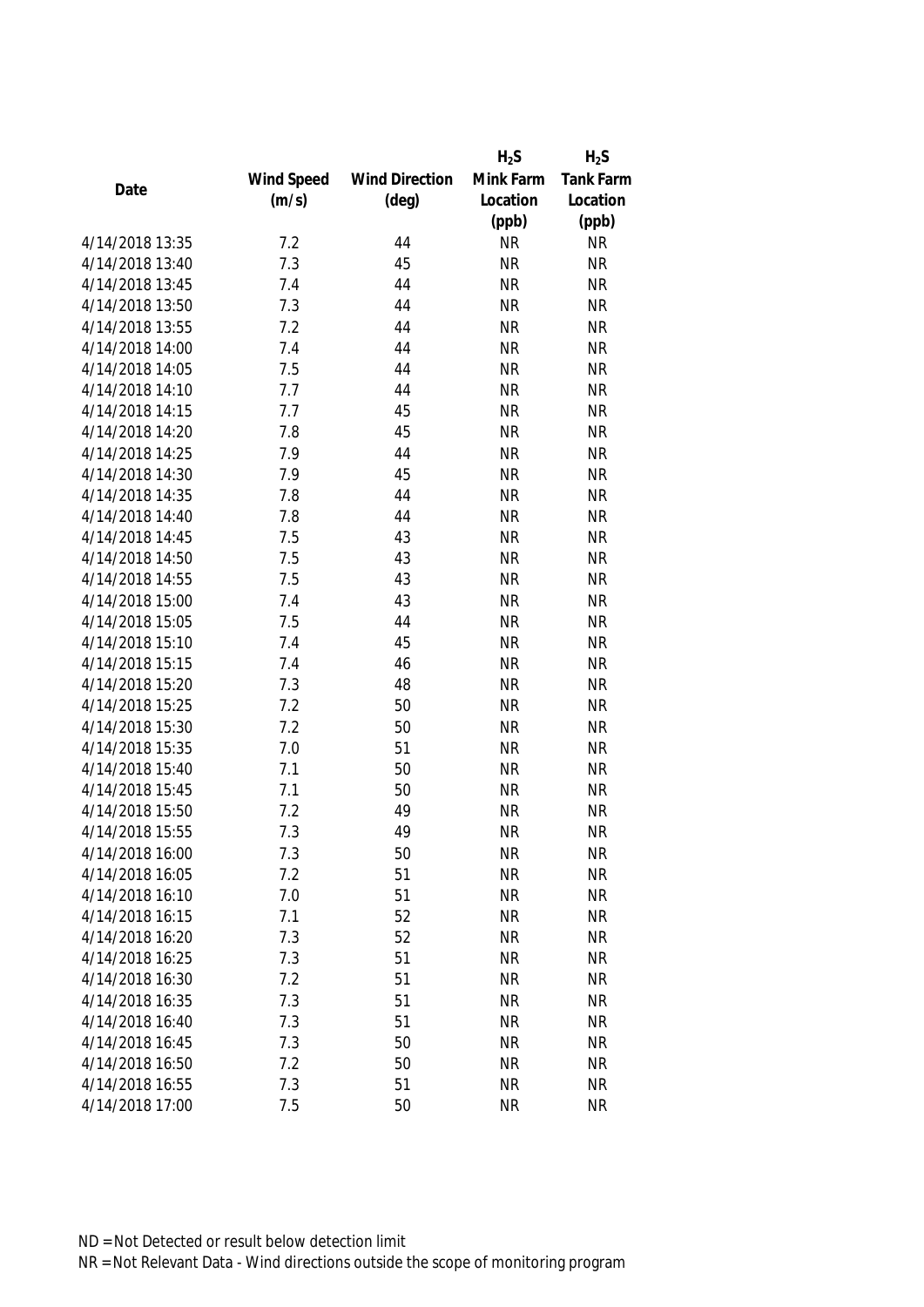|                 |            |                       | $H_2S$    | $H_2S$    |
|-----------------|------------|-----------------------|-----------|-----------|
|                 | Wind Speed | <b>Wind Direction</b> | Mink Farm | Tank Farm |
| Date            | (m/s)      | $(\text{deg})$        | Location  | Location  |
|                 |            |                       | (ppb)     | (ppb)     |
| 4/14/2018 17:05 | 7.5        | 50                    | <b>NR</b> | <b>NR</b> |
| 4/14/2018 17:10 | 7.4        | 50                    | <b>NR</b> | <b>NR</b> |
| 4/14/2018 17:15 | 7.4        | 50                    | <b>NR</b> | <b>NR</b> |
| 4/14/2018 17:20 | 7.4        | 50                    | <b>NR</b> | <b>NR</b> |
| 4/14/2018 17:25 | 7.2        | 50                    | <b>NR</b> | <b>NR</b> |
| 4/14/2018 17:30 | 7.0        | 52                    | <b>NR</b> | <b>NR</b> |
| 4/14/2018 17:35 | 6.9        | 53                    | <b>NR</b> | <b>NR</b> |
| 4/14/2018 17:40 | 6.8        | 53                    | <b>NR</b> | <b>NR</b> |
| 4/14/2018 17:45 | 6.9        | 54                    | <b>NR</b> | <b>NR</b> |
| 4/14/2018 17:50 | 6.8        | 55                    | <b>NR</b> | <b>NR</b> |
| 4/14/2018 17:55 | 6.9        | 56                    | <b>NR</b> | <b>NR</b> |
| 4/14/2018 18:00 | 7.0        | 56                    | <b>NR</b> | <b>NR</b> |
| 4/14/2018 18:05 | 7.1        | 56                    | <b>NR</b> | <b>NR</b> |
| 4/14/2018 18:10 | 7.2        | 56                    | <b>NR</b> | <b>NR</b> |
| 4/14/2018 18:15 | 7.0        | 57                    | <b>NR</b> | <b>NR</b> |
| 4/14/2018 18:20 | 6.9        | 58                    | <b>NR</b> | <b>NR</b> |
| 4/14/2018 18:25 | 7.0        | 58                    | <b>NR</b> | <b>NR</b> |
| 4/14/2018 18:30 | 6.9        | 58                    | <b>NR</b> | <b>NR</b> |
| 4/14/2018 18:35 | 6.8        | 59                    | <b>NR</b> | <b>NR</b> |
| 4/14/2018 18:40 | 6.8        | 59                    | <b>NR</b> | <b>NR</b> |
| 4/14/2018 18:45 | 6.9        | 59                    | <b>NR</b> | <b>NR</b> |
| 4/14/2018 18:50 | 6.9        | 59                    | <b>NR</b> | <b>NR</b> |
| 4/14/2018 18:55 | 6.7        | 60                    | <b>NR</b> | <b>NR</b> |
| 4/14/2018 19:00 | 6.6        | 60                    | <b>NR</b> | <b>NR</b> |
| 4/14/2018 19:05 | 6.7        | 60                    | <b>NR</b> | <b>NR</b> |
| 4/14/2018 19:10 | 6.6        | 61                    | <b>NR</b> | <b>NR</b> |
| 4/14/2018 19:15 | 6.5        | 62                    | <b>NR</b> | <b>NR</b> |
| 4/14/2018 19:20 | 6.5        | 62                    | <b>NR</b> | <b>NR</b> |
| 4/14/2018 19:25 | 6.7        | 62                    | <b>NR</b> | <b>NR</b> |
| 4/14/2018 19:30 | 6.7        | 62                    | <b>NR</b> | <b>NR</b> |
| 4/14/2018 19:35 | 6.5        | 63                    | <b>NR</b> | <b>NR</b> |
| 4/14/2018 19:40 | 6.5        | 63                    | <b>NR</b> | <b>NR</b> |
| 4/14/2018 19:45 | 6.4        | 63                    | <b>NR</b> | <b>NR</b> |
| 4/14/2018 19:50 | 6.3        | 63                    | <b>NR</b> | <b>NR</b> |
| 4/14/2018 19:55 | 6.2        | 63                    | <b>NR</b> | <b>NR</b> |
| 4/14/2018 20:00 | 6.0        | 63                    | <b>NR</b> | <b>NR</b> |
| 4/14/2018 20:05 | 6.2        | 63                    | <b>NR</b> | <b>NR</b> |
| 4/14/2018 20:10 | 6.2        | 63                    | <b>NR</b> | <b>NR</b> |
| 4/14/2018 20:15 | 6.2        | 64                    | <b>NR</b> | <b>NR</b> |
| 4/14/2018 20:20 | 6.1        | 65                    | <b>NR</b> | <b>NR</b> |
| 4/14/2018 20:25 | 6.0        | 66                    | <b>NR</b> | <b>NR</b> |
| 4/14/2018 20:30 | 5.9        | 66                    | <b>NR</b> | <b>NR</b> |